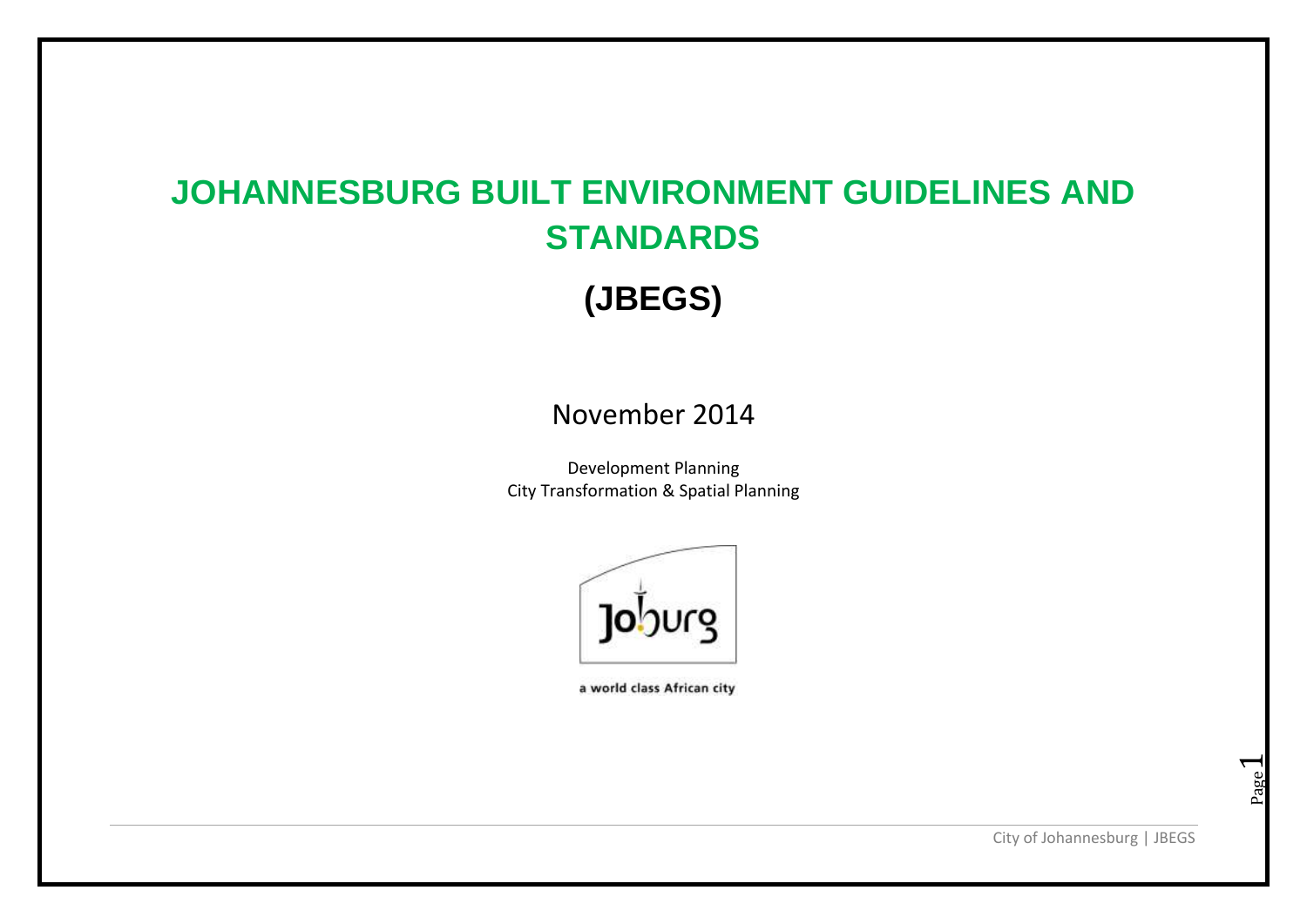### **Table of Contents**

| 1. |    |      |                                                                     |  |
|----|----|------|---------------------------------------------------------------------|--|
| 2. |    |      |                                                                     |  |
|    | a) |      |                                                                     |  |
|    |    |      |                                                                     |  |
|    |    |      | Steps to be followed when updating/adding information:  5           |  |
|    |    |      | When updating/adding and publishing should take place:  5           |  |
|    | b) |      |                                                                     |  |
| 3. |    |      | Standards & Guidelines for the Elements of the Built Environment  6 |  |
|    | c) |      |                                                                     |  |
|    |    | i.   |                                                                     |  |
|    |    | ii.  |                                                                     |  |
|    |    | iii. |                                                                     |  |
|    |    | iv.  |                                                                     |  |
|    |    | v.   |                                                                     |  |
|    |    | vi.  | Informal Economic Activity (e.g. Spazas, Shebeens,) 6               |  |
|    |    | vii. |                                                                     |  |
|    | d) |      |                                                                     |  |
|    |    | i.   |                                                                     |  |
|    |    | ii.  |                                                                     |  |

|    | iii. | Informal (backyard shacks & informal settlements) 6        |  |
|----|------|------------------------------------------------------------|--|
|    | iv.  |                                                            |  |
|    | ٧.   | Building Control (minimum building standards)  6           |  |
|    | vi.  |                                                            |  |
| e) |      |                                                            |  |
|    | i.   |                                                            |  |
|    | ii.  | Road Design (traffic circles, traffic lights, road reserve |  |
|    | iii. |                                                            |  |
|    | iv.  |                                                            |  |
|    | v.   |                                                            |  |
|    | vi.  |                                                            |  |
|    | vii. |                                                            |  |
| f) |      |                                                            |  |
|    | i.   |                                                            |  |
|    | ii.  |                                                            |  |
|    | iii. |                                                            |  |
|    | iv.  |                                                            |  |
| g) |      |                                                            |  |
|    | i.   |                                                            |  |
|    | ii.  |                                                            |  |
|    | iii. |                                                            |  |
|    |      |                                                            |  |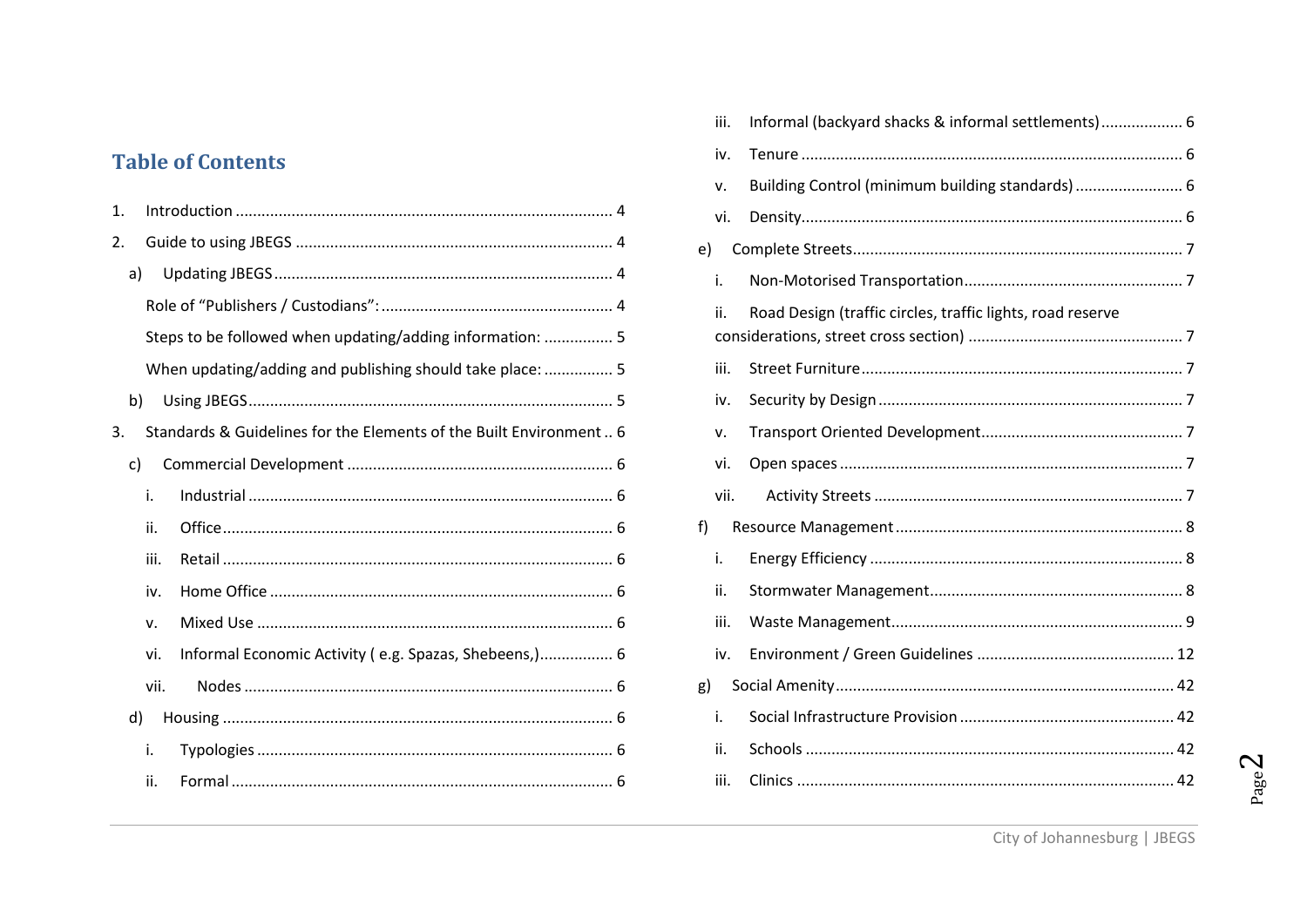|    | iv.   |  |
|----|-------|--|
|    | v.    |  |
|    | vi.   |  |
|    | vii.  |  |
|    | viii. |  |
|    | ix.   |  |
| h) |       |  |
|    | i.    |  |
|    | ii.   |  |
| 4. |       |  |
| 5. |       |  |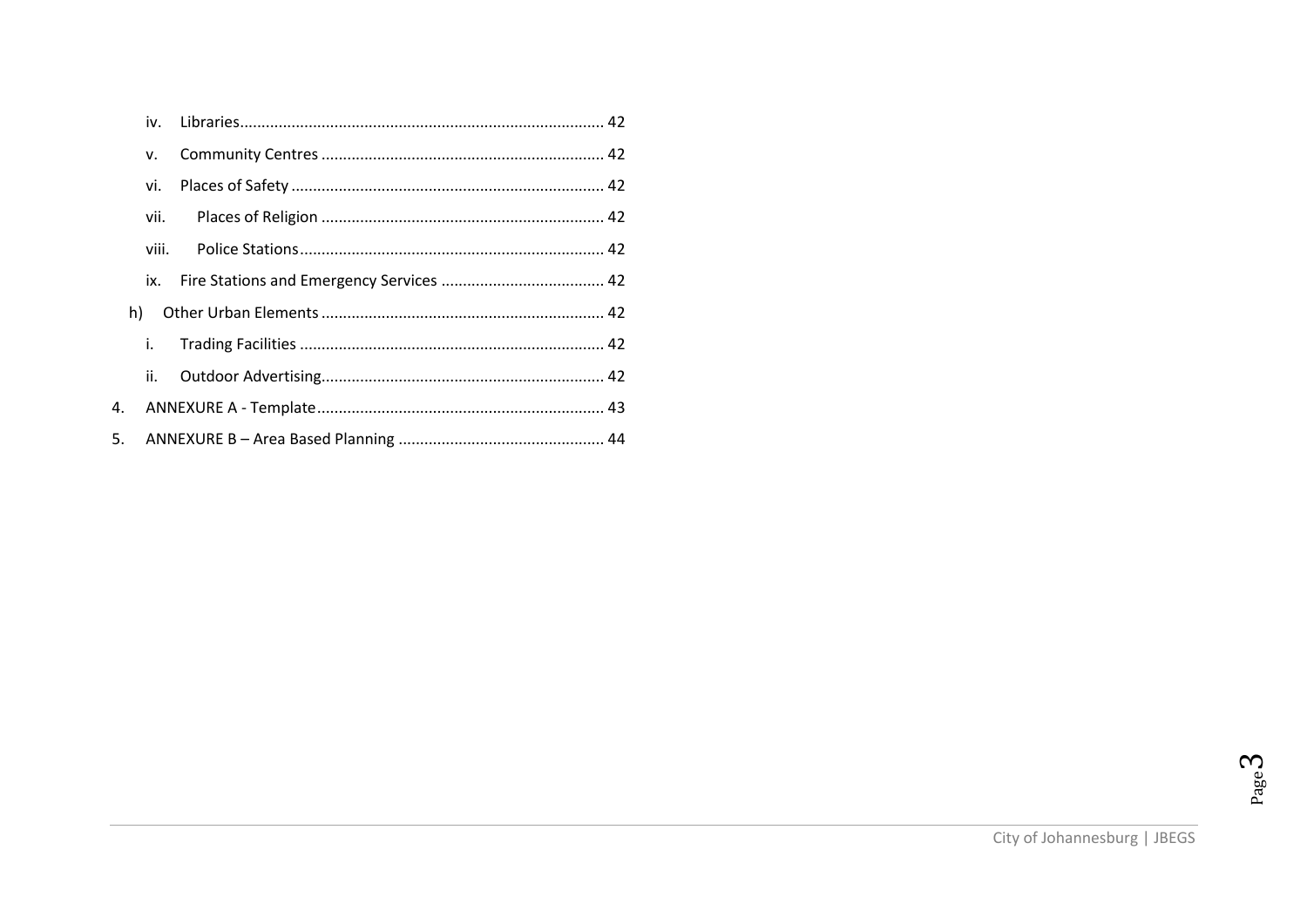#### <span id="page-3-0"></span>**1. Introduction**

The City of Johannesburg has identified a need to provide its citizens, prospective developers, Municipal Owned Entities, Internal City Departments and any other interested parties with a reference manual for City specific guidelines and standards relating to the built environment.

As such, this reference manual has been developed with the end user, especially the developer or prospective developer in mind. It has been formulated with ease of use in mind as well as the fact that the built environment changes over time with different development dynamics and trends. Therefore it has also been developed in such a manner that it is easy to update and/or add any additional standards and/or guidelines which may be developed in future.

Important to note is the fact that this reference manual contains and promotes only the uniquely developed standards and/or guidelines for the City of Joburg. It is not the intension of this reference manual to replicate or duplicate any national standards and guidelines or any other standards and/or guidelines prepared and accepted by any of the built environment disciplines (i.e. Engineering Standards). Any uniquely developed standards and/or guidelines contained in this reference manual have been developed for whatever reason might have been identified, which may include but is not limited to:

- Unique situations that a City department or Municipal Owned Entity may have identified which may not be covered by any other recognised and approved national standard and or guideline;
- Standards and/or guidelines may have been drafted to supplement existing national and or any other recognised standards and/or guidelines;
- Standards and/or guidelines may have been drafted for specific areas (i.e. precinct) which will provide that area with a unique character/ambience – these are contained in Annexure B and must be referred to prior to the use of generic standards / guidelines ;

Below is how standards and guidelines are understood in this reference manual and the user is encouraged to use it with this understanding.

#### **Guidelines vs Standards**

Guidelines are perceived as policy that is 'flexible', within reason, depending on the context in which the policy is applied. Standards by comparison are set and apply in situations where there are no alternatives (e.g. the expansion of existing water pipe network)

### <span id="page-3-1"></span>**2. Guide to using JBEGS**

#### <span id="page-3-2"></span>**a) Updating JBEGS**

The updating of information in the reference manual has been set in in such a manner that the entity or department formulating any standards and/or guidelines will be able to update the JBEGS themselves. A particular format has been drawn up, which is merely a guideline, but should be adhered to as far as possible. In instances where the format must be altered to accommodate the new or additional information, this may be done but will be subjected to clearance from the "publishers/custodians" of the book. This is explained in due course.

#### <span id="page-3-3"></span>Role of "Publishers / Custodians":

The publishers/custodians of the JBEGS is the Department of Development Planning. This unit interfaces with both the technical departments of the Municipal Owned Entities and City Departments as well as with developers through development applications.

For this reason this department has been chosen as the custodians as they are best placed and suited to ensure that these standards and/or guidelines are adhered to and implemented accordingly.

Further to this, this Unit will approve the submissions made to the JBEGS to ensure that the submissions are user friendly and appropriate for the JBEGS and will also ensure that the submissions made are of a high quality in line with the rest of the document.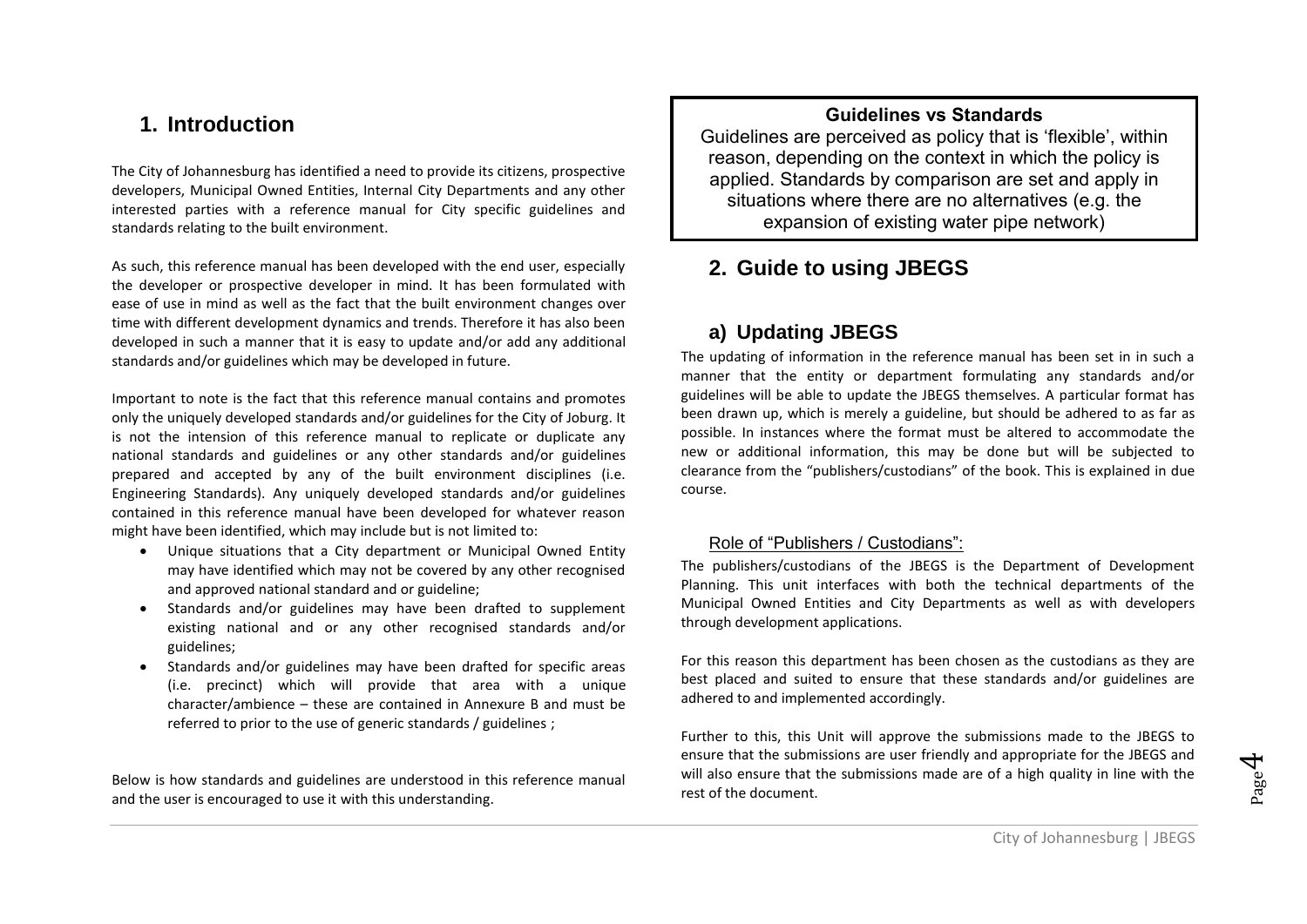It is not the responsibility of the custodians to extract and submit any new information from formulated policies/standards/guidelines for insertion into this reference manual, but merely an oversight role to ensure the quality of submissions prior to its final inclusion.

#### <span id="page-4-0"></span>Steps to be followed when updating/adding information:

The following outlines the process to follow to update and make submissions into the JBEGS.

- 1) Extrapolate the relevant, most crucial information from your APPROVED $^1$  standards and/or guidelines;
- 2) Place the extrapolated information in the preferred format for inclusion in electronic format (MS Word) (see Annexure A);
- 3) Place the formatted information under the relevant section in JBEGS in the event that the new standards and/or guidelines will require a new section, add the section but provide motivation for why it requires a new section and cannot be accommodated under any of the other sections;
- 4) Submit the replacement and / or additions both in electronic format and one hard copy to the "Custodians/Publishers" for consideration together with an electronic and hard copy of the approved standards and/or guidelines for record keeping purposes. Where a standards / guidelines are being replaced, please indicate clearly what needs to be removed / rescinded in such instances.
- 5) Once the "Custodians/Publishers" are satisfied with the submission, the document will be published with the new additions.

#### <span id="page-4-1"></span>When updating/adding and publishing should take place:

Updating/Adding Information:

 $\overline{a}$ 

The updating and adding of information to the JBEGS should not be sporadic but structured to ensure that all submissions are dealt with once on an annual basis. As such, due to the fact that the City of Joburg relates its work streams to its financial year, all submissions must be made by the end of the first quarter of each financial year – therefore no later than 30 September of each year. It would be assumed that all approvals have been granted by this time. During the month of October, the custodians will evaluate the submissions made and liaise with the relevant department / entity should changes be required. The document must be finalised for publication no later than 31 October.

#### Publishing Procedure:

As stated above, the JBEGS must be finalised by the end of October each year after submissions. During the first two weeks of November, the finalised document must be converted into a PDF format and provided to the City's web administrators for publication on [www.joburg.org.za](http://www.joburg.org.za/). The document should be placed on the website's Site Guide page as JOHANNESBURG BUILT ENVIRONMENT GUIDELINES AND STANDARDS which should be placed on the DEVELOPMENT PLANNING page.

#### <span id="page-4-2"></span>**b) Using JBEGS**

The use of JBEGS is to provide the user with a quick reference document in terms of development of the built environment, in particular public environment upgrades. As such, it is imperative for the users to familiarise themselves with the content of the book in order to ensure that they adhere to all required standards and/or guidelines prior to any development.

Some of the content will be of a generic nature which should be applied as far as possible across the entire City, no matter where a development is taking place. The JBEGS are to complement existing engineering and design standards and guidelines where they are of a generic nature and should be applied at the local context on a site specific basis.

However, certain precincts will have additional standards and or guidelines which might not fall in the ambit of the generic clauses. As such, the user is urged to consult the 'Area Based Planning' section of the manual / Annexure B of the manual to determine whether they fall in a targeted area where detailed planning and design has occurred. Where precinct level design has occurred, these standards and/or guidelines will prevail.

<sup>1</sup> As part of your submission, provide proof that the standards and/or guidelines submitted for JBEGS inclusion have been adopted by Council**.**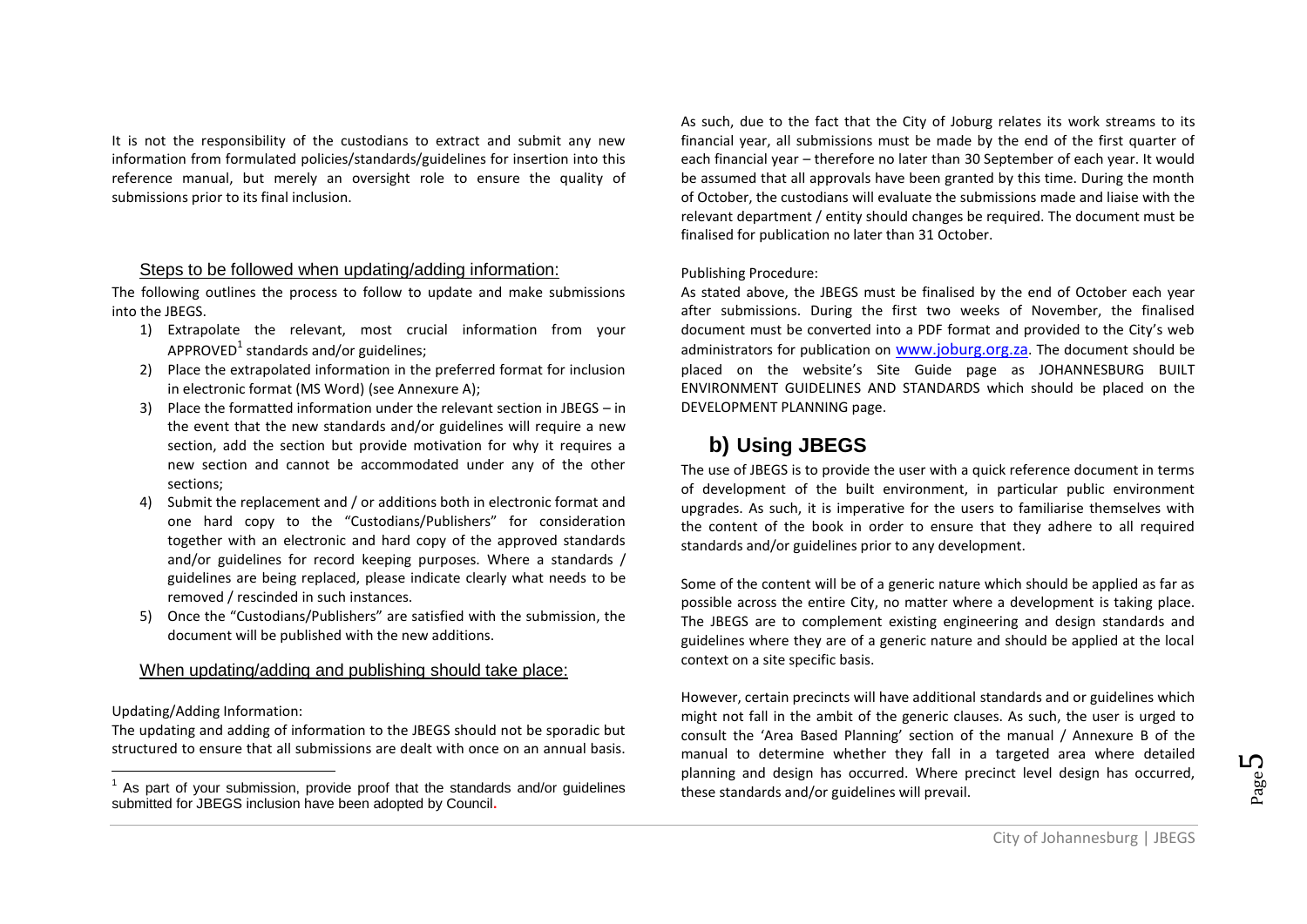### <span id="page-5-0"></span>**3. Standards & Guidelines for the Elements of the Built Environment**

#### <span id="page-5-3"></span><span id="page-5-2"></span><span id="page-5-1"></span>**c) Commercial Development**

- i. Industrial
- ii. Office
- <span id="page-5-4"></span>iii. Retail
- <span id="page-5-6"></span><span id="page-5-5"></span>iv. Home Office
- v. Mixed Use
- vi. Informal Economic Activity ( e.g. Spazas, Shebeens,)
- vii. Nodes

### <span id="page-5-10"></span><span id="page-5-9"></span><span id="page-5-8"></span><span id="page-5-7"></span>**d) Housing**

- i. Typologies
- <span id="page-5-11"></span>ii. Formal
- <span id="page-5-12"></span>iii. Informal (backyard shacks & informal settlements)
- <span id="page-5-14"></span><span id="page-5-13"></span>iv. Tenure
- v. Building Control (minimum building standards)
- <span id="page-5-15"></span>vi. Density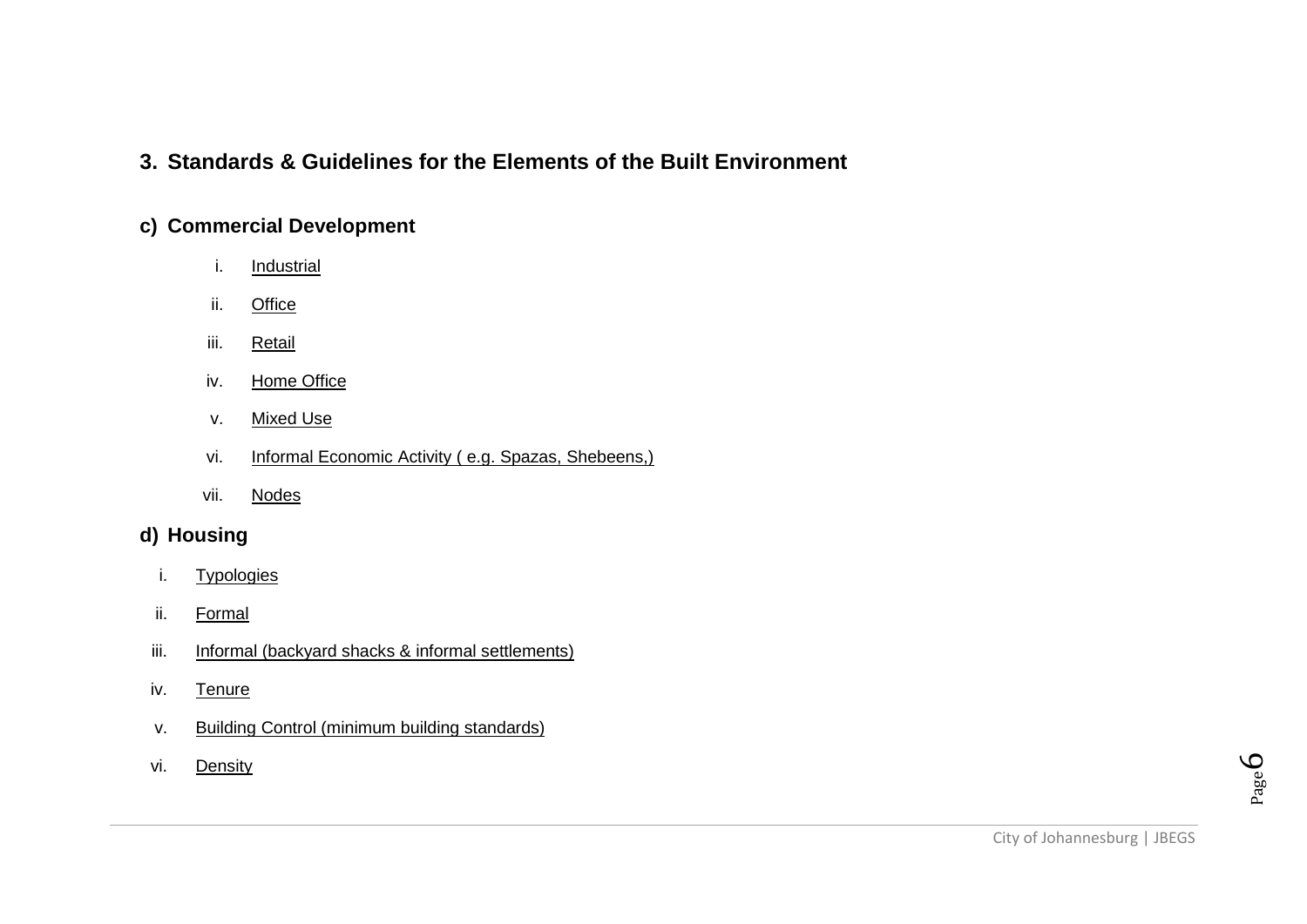### <span id="page-6-2"></span><span id="page-6-1"></span><span id="page-6-0"></span>**e) Complete Streets**

- i. Non-Motorised Transportation
- ii. Road Design (traffic circles, traffic lights, road reserve considerations, street cross section)
- <span id="page-6-3"></span>iii. Street Furniture
- <span id="page-6-5"></span><span id="page-6-4"></span>iv. Security by Design
- v. Transport Oriented Development
- <span id="page-6-6"></span>vi. Open spaces
- <span id="page-6-7"></span>vii. Activity Streets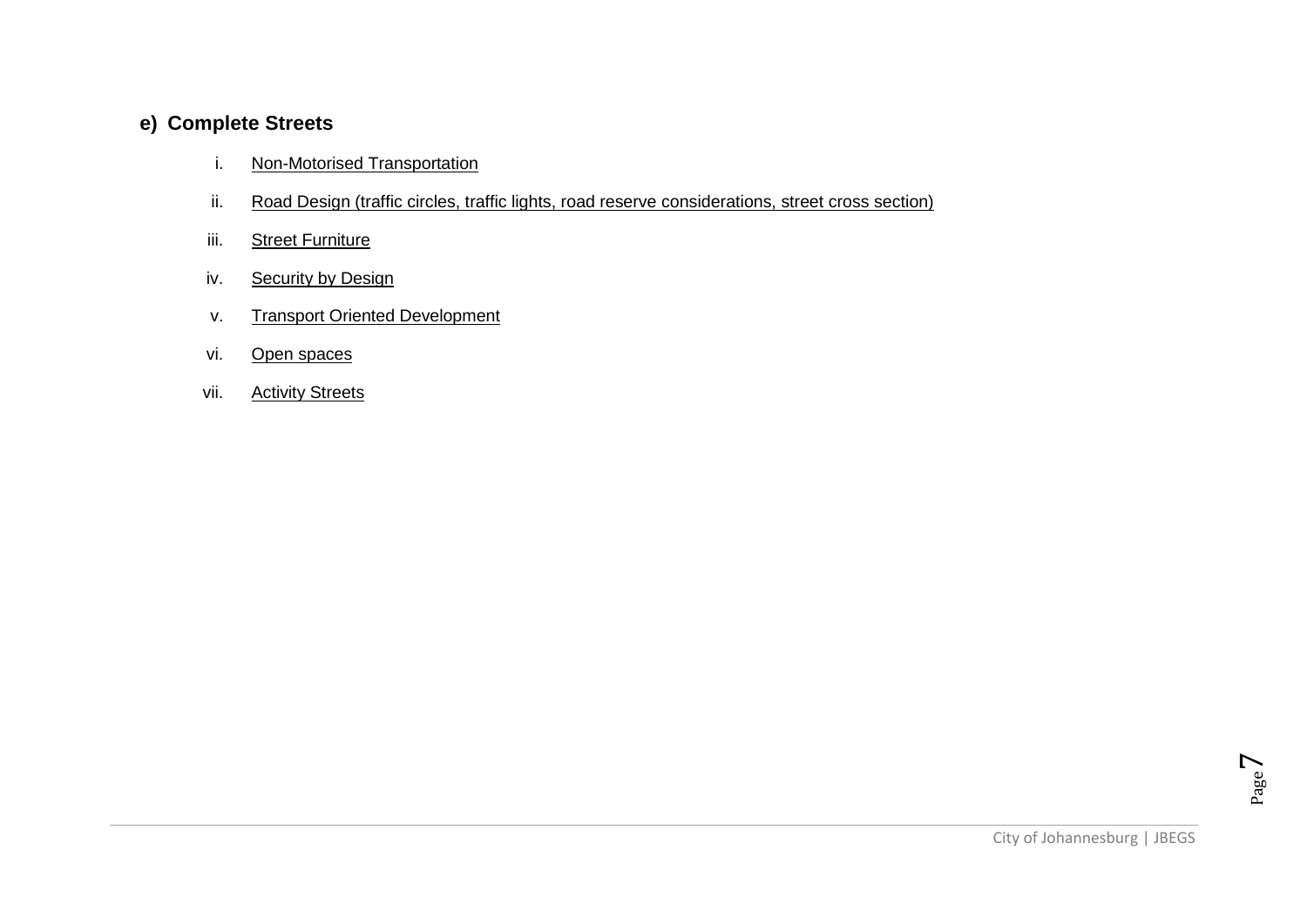# <span id="page-7-2"></span><span id="page-7-1"></span><span id="page-7-0"></span>**f) Resource Management**

- i. Energy Efficiency
- ii. Stormwater Management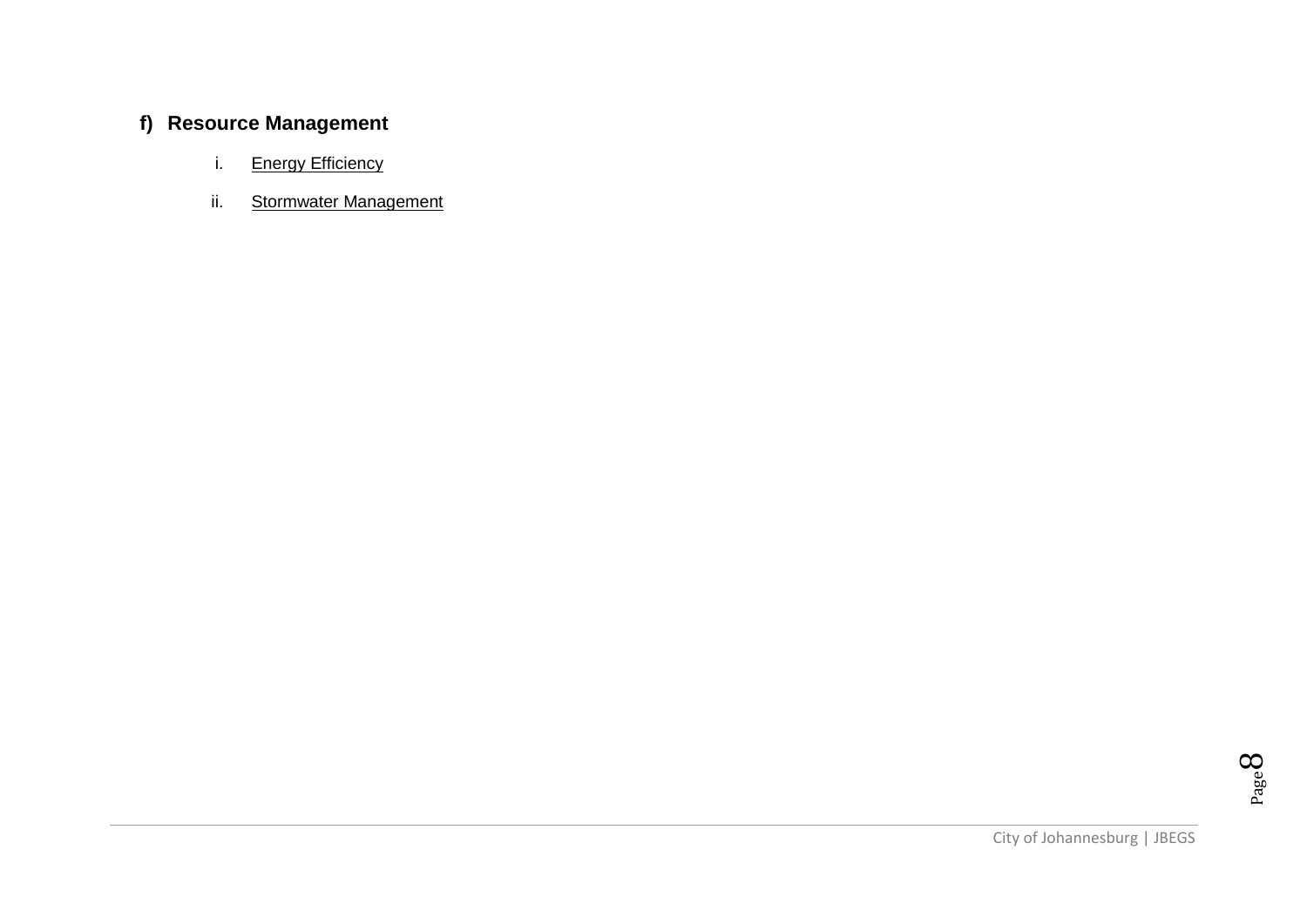iii. Waste Management

<span id="page-8-0"></span>

|                                                                                                                                                                                              |                                                       |                                                                                                                              | ENVIRONMENT AND INFRASTRUCTURE SERVICES DEPARTMENT                                                                                                                                       |                                                                                                       |                                 |
|----------------------------------------------------------------------------------------------------------------------------------------------------------------------------------------------|-------------------------------------------------------|------------------------------------------------------------------------------------------------------------------------------|------------------------------------------------------------------------------------------------------------------------------------------------------------------------------------------|-------------------------------------------------------------------------------------------------------|---------------------------------|
|                                                                                                                                                                                              |                                                       |                                                                                                                              |                                                                                                                                                                                          | Waste By-laws published in Provincial Gazette Extraordinary No. 216 dated July 2013 Under Notice 1012 |                                 |
| City of Johannesburg Metropolitan Municipality: Waste Management By-                                                                                                                         |                                                       |                                                                                                                              |                                                                                                                                                                                          |                                                                                                       |                                 |
| laws. section 12                                                                                                                                                                             |                                                       | PLEASE MARK CLEARLY                                                                                                          | <b>NEW GUIDELINES</b>                                                                                                                                                                    | $\mathbf{x}$                                                                                          | Additional standards /          |
|                                                                                                                                                                                              |                                                       |                                                                                                                              |                                                                                                                                                                                          |                                                                                                       | guidelines                      |
|                                                                                                                                                                                              |                                                       |                                                                                                                              | THE PURPOSE OF THE APPROVED STANDARDS AND / OR GUIDELINES                                                                                                                                |                                                                                                       |                                 |
| The purpose of the waste management guidelines is to advise developers on waste management requirements in relation to site development. The guidelines must be read in conjunction with the |                                                       |                                                                                                                              |                                                                                                                                                                                          |                                                                                                       |                                 |
|                                                                                                                                                                                              |                                                       | City of Johannesburg Waste Management By-laws.                                                                               |                                                                                                                                                                                          |                                                                                                       |                                 |
| <b>STANDARD / GUIDELINE</b>                                                                                                                                                                  |                                                       | <b>SPECIFICATION</b>                                                                                                         |                                                                                                                                                                                          |                                                                                                       | <b>ACTOR(S)/ROLEPLAYERS</b>     |
| Requirement for the submission of an integrated                                                                                                                                              |                                                       | The following information must be included in the plan:                                                                      |                                                                                                                                                                                          |                                                                                                       | PIKITUP, DEVELOPERS,            |
| waste management plan                                                                                                                                                                        |                                                       | The exact location of the development e.g. ERF 406 INDUSTRIA;                                                                |                                                                                                                                                                                          |                                                                                                       | LAND OWNERS, CITY DEPTs AND MEs |
|                                                                                                                                                                                              | $\bullet$                                             | The type of building planned e.g. FACTORY;                                                                                   |                                                                                                                                                                                          |                                                                                                       |                                 |
|                                                                                                                                                                                              |                                                       | An indication of existing, planned and / or alterations and / or additions to existing                                       |                                                                                                                                                                                          |                                                                                                       |                                 |
|                                                                                                                                                                                              | structures e.g.                                       |                                                                                                                              |                                                                                                                                                                                          |                                                                                                       |                                 |
|                                                                                                                                                                                              | (i) ALTERATIONS (ii) ADDITIONS                        |                                                                                                                              |                                                                                                                                                                                          |                                                                                                       |                                 |
|                                                                                                                                                                                              | (ii) NEW BUILDING                                     |                                                                                                                              |                                                                                                                                                                                          |                                                                                                       |                                 |
|                                                                                                                                                                                              | $\bullet$                                             |                                                                                                                              | Street names, kerb lines, entrances, and neighbouring property erf, numbers should also                                                                                                  |                                                                                                       |                                 |
|                                                                                                                                                                                              | be included;                                          |                                                                                                                              |                                                                                                                                                                                          |                                                                                                       |                                 |
|                                                                                                                                                                                              | Indication of the zoning of the stand/s;<br>$\bullet$ |                                                                                                                              |                                                                                                                                                                                          |                                                                                                       |                                 |
|                                                                                                                                                                                              | $\bullet$                                             | The number of living units that the complex consists of (in the case of a residential                                        |                                                                                                                                                                                          |                                                                                                       |                                 |
|                                                                                                                                                                                              | complex);                                             |                                                                                                                              |                                                                                                                                                                                          |                                                                                                       |                                 |
|                                                                                                                                                                                              | $\bullet$                                             | The name and contact numbers of the architect (company);                                                                     |                                                                                                                                                                                          |                                                                                                       |                                 |
|                                                                                                                                                                                              | $\bullet$                                             | Waste management calculations equivalent to the type and size development.                                                   |                                                                                                                                                                                          |                                                                                                       |                                 |
|                                                                                                                                                                                              | $\bullet$                                             | Volumes and type of waste that will be generated during the construction phase and                                           |                                                                                                                                                                                          |                                                                                                       |                                 |
|                                                                                                                                                                                              |                                                       | thereafter on how this waste will be disposed of.                                                                            |                                                                                                                                                                                          |                                                                                                       |                                 |
| Size requirements for the refuse area                                                                                                                                                        |                                                       | It takes roughly four 240 litre bins to store 1m <sup>3</sup> of uncompact refuse, and about one square                      |                                                                                                                                                                                          |                                                                                                       | PIKITUP, DEVELOPERS,            |
|                                                                                                                                                                                              | metre of floor area to store a 240 litre bin.         |                                                                                                                              |                                                                                                                                                                                          |                                                                                                       | LAND OWNERS, CITY DEPTs AND MEs |
|                                                                                                                                                                                              | Example                                               |                                                                                                                              |                                                                                                                                                                                          |                                                                                                       |                                 |
|                                                                                                                                                                                              |                                                       | 8.91m <sup>3</sup> /week x 4 bins/m <sup>3</sup> = 35.63 bins say 36 bins. This would require a 36m <sup>2</sup> refuse room |                                                                                                                                                                                          |                                                                                                       |                                 |
| The refuse storage area requirements                                                                                                                                                         |                                                       | The following are the requirements for the refuse area:                                                                      |                                                                                                                                                                                          |                                                                                                       | PIKITUP, DEVELOPERS,            |
|                                                                                                                                                                                              | must be walled in by a 1.8m high wall;<br>$\bullet$   |                                                                                                                              |                                                                                                                                                                                          |                                                                                                       | LAND OWNERS, CITY DEPTs AND MEs |
|                                                                                                                                                                                              | must have a 1.2m wide door;<br>$\bullet$              |                                                                                                                              |                                                                                                                                                                                          |                                                                                                       |                                 |
|                                                                                                                                                                                              |                                                       | the door must be solid so that the refuse is not visible:                                                                    |                                                                                                                                                                                          |                                                                                                       |                                 |
|                                                                                                                                                                                              | $\bullet$                                             | must have a tap and floor level drainage gully (wash-down gully);                                                            |                                                                                                                                                                                          |                                                                                                       |                                 |
|                                                                                                                                                                                              | $\bullet$                                             |                                                                                                                              | the gully must drain to the sewer and not to the storm-water system or to the road; Storm-<br>water from outside the refuse area must not enter the gully. If the storage area is roofed |                                                                                                       |                                 |
|                                                                                                                                                                                              |                                                       |                                                                                                                              | or if the storage area is in a room or basement within the building, adequate ventilation                                                                                                |                                                                                                       |                                 |
|                                                                                                                                                                                              | must be provided.                                     |                                                                                                                              |                                                                                                                                                                                          |                                                                                                       |                                 |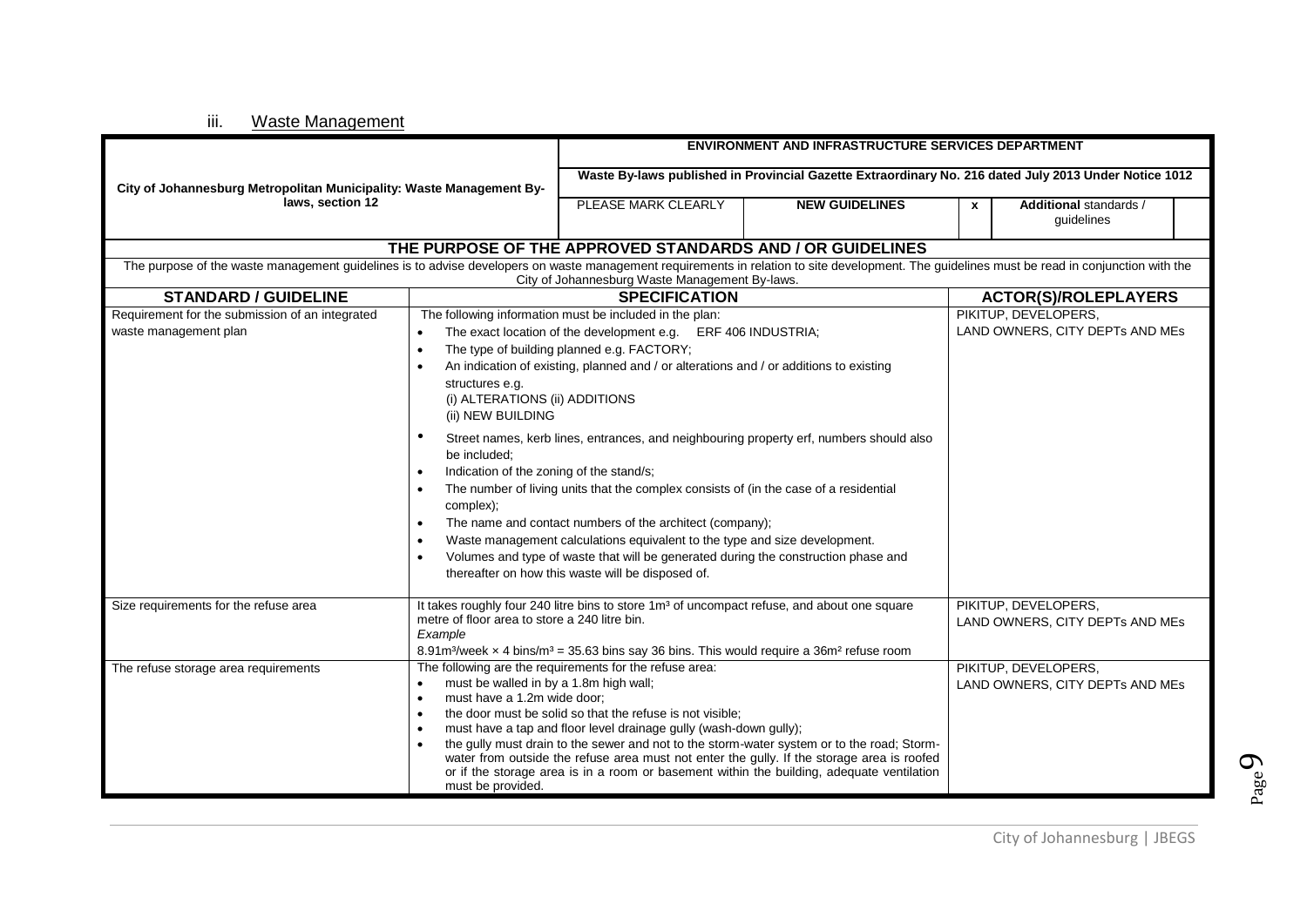|                                                                         | the gulley is likely to be subject to blockage by spilt refuse. It is recommended that a litter<br>basket/catcher be installed to prevent blockages.                                                                                                                                                                                                                                                                                                                                                                                                                                                                                                                                                                                                                                                                                                                                                                                                                       |                                                         |
|-------------------------------------------------------------------------|----------------------------------------------------------------------------------------------------------------------------------------------------------------------------------------------------------------------------------------------------------------------------------------------------------------------------------------------------------------------------------------------------------------------------------------------------------------------------------------------------------------------------------------------------------------------------------------------------------------------------------------------------------------------------------------------------------------------------------------------------------------------------------------------------------------------------------------------------------------------------------------------------------------------------------------------------------------------------|---------------------------------------------------------|
| Requirement for the calculation for the volume of<br>waste to generated | The following is the formula for the calculation of the volume of waste generated per week:<br>$f(g) \times FA / 100 = volume (m3)/week$<br>Where:<br>$f(g)$ = generation factor<br>$GFA = Gross$ floor area                                                                                                                                                                                                                                                                                                                                                                                                                                                                                                                                                                                                                                                                                                                                                               | PIKITUP, DEVELOPERS,<br>LAND OWNERS, CITY DEPTs AND MEs |
|                                                                         | The table below is typified building area estimates used by Pikitup:                                                                                                                                                                                                                                                                                                                                                                                                                                                                                                                                                                                                                                                                                                                                                                                                                                                                                                       |                                                         |
|                                                                         | f(g) Generation factor<br>(m <sup>3</sup> /100m <sup>2</sup> /week)                                                                                                                                                                                                                                                                                                                                                                                                                                                                                                                                                                                                                                                                                                                                                                                                                                                                                                        |                                                         |
|                                                                         | Type of building<br>0.472707<br>Factory                                                                                                                                                                                                                                                                                                                                                                                                                                                                                                                                                                                                                                                                                                                                                                                                                                                                                                                                    |                                                         |
|                                                                         | Warehouse<br>0.379058                                                                                                                                                                                                                                                                                                                                                                                                                                                                                                                                                                                                                                                                                                                                                                                                                                                                                                                                                      |                                                         |
|                                                                         | Residential<br>0.1425                                                                                                                                                                                                                                                                                                                                                                                                                                                                                                                                                                                                                                                                                                                                                                                                                                                                                                                                                      |                                                         |
|                                                                         | <b>Offices</b><br>0.2258                                                                                                                                                                                                                                                                                                                                                                                                                                                                                                                                                                                                                                                                                                                                                                                                                                                                                                                                                   |                                                         |
|                                                                         | 0.92353<br>Shops                                                                                                                                                                                                                                                                                                                                                                                                                                                                                                                                                                                                                                                                                                                                                                                                                                                                                                                                                           |                                                         |
| Special requirements for skip container services                        | Servicing trucks are approximately 10.7m long and loading takes place from the back of the<br>vehicle for Rear-end-loaders (REL) and from the front for Front-end-loaders (FEL).<br>The following are the requirements:<br>for REL compactors a clear headroom height of 5.0m is required;<br>for FEL compactors a clear headroom height of 7.7m is required, (be careful of overhead<br>$\bullet$<br>electrical conductors).<br>Sufficient maneuvering space in front of the containers must be provided. Ask your traffic<br>engineer to put some vehicle tracking curves on to see if a vehicle can turn around in the<br>available space. The vehicle tracking must be illustrated on the site development plan<br>$(SDP)$ ;<br>The minimum size of 4 m x 6 m = 24 m <sup>2</sup> for a waste area is required. This area will cater<br>the maximum skip size of 2m x 4m, made to cater for 6 $\text{m}^3$ of waste and will allow a 1 m<br>allowance around the skip. | PIKITUP, DEVELOPERS,<br>LAND OWNERS, CITY DEPTs AND MEs |
| Requirements for the submission of a building waste                     | A building waste management plan setting out the manner in which all building waste and                                                                                                                                                                                                                                                                                                                                                                                                                                                                                                                                                                                                                                                                                                                                                                                                                                                                                    | PIKITUP, DEVELOPERS,                                    |
| management plan.<br>(Section 12 of the waste management by-laws)        | other waste to be generated in the course of construction will be managed, treated, collected,<br>transported and disposed of must be submitted to Pikitup for approval. The plan will detail the<br>following:                                                                                                                                                                                                                                                                                                                                                                                                                                                                                                                                                                                                                                                                                                                                                            | LAND OWNERS, CITY DEPTs AND MEs                         |
|                                                                         | Proof that all necessary waste management services for the construction activities will be<br>provided by an accredited service provider.<br>The following must be adhered to:<br>No SDP may be approved before the building waste management plan has been<br>approved by Pikitup.                                                                                                                                                                                                                                                                                                                                                                                                                                                                                                                                                                                                                                                                                        |                                                         |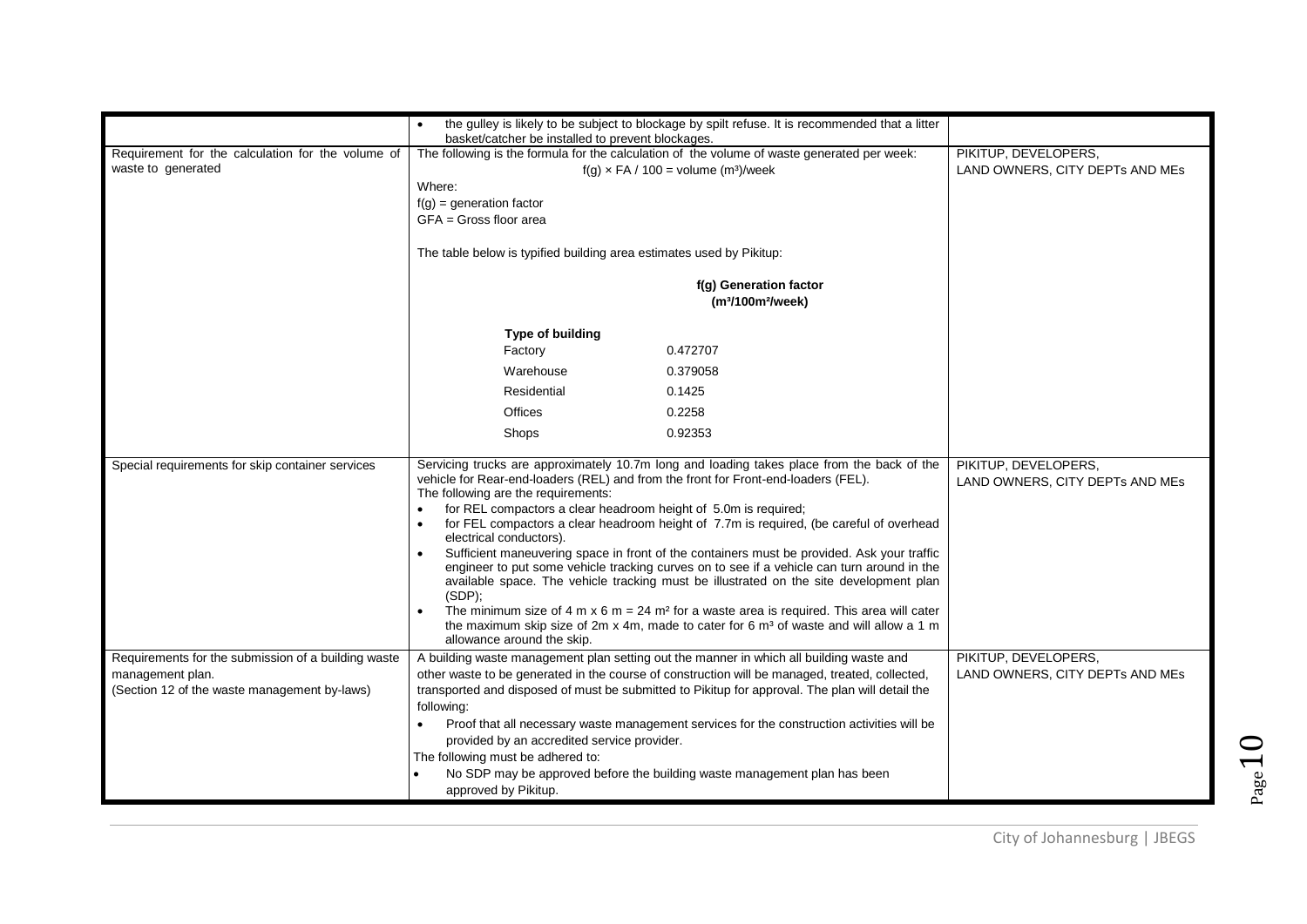|  | A refundable deposit must be paid by the landowner or developer before approval of      |  |
|--|-----------------------------------------------------------------------------------------|--|
|  | SDP.<br>Deposit will be refunded by Pikitup, once the building management plan has been |  |
|  | complied with by the developer or landowner.                                            |  |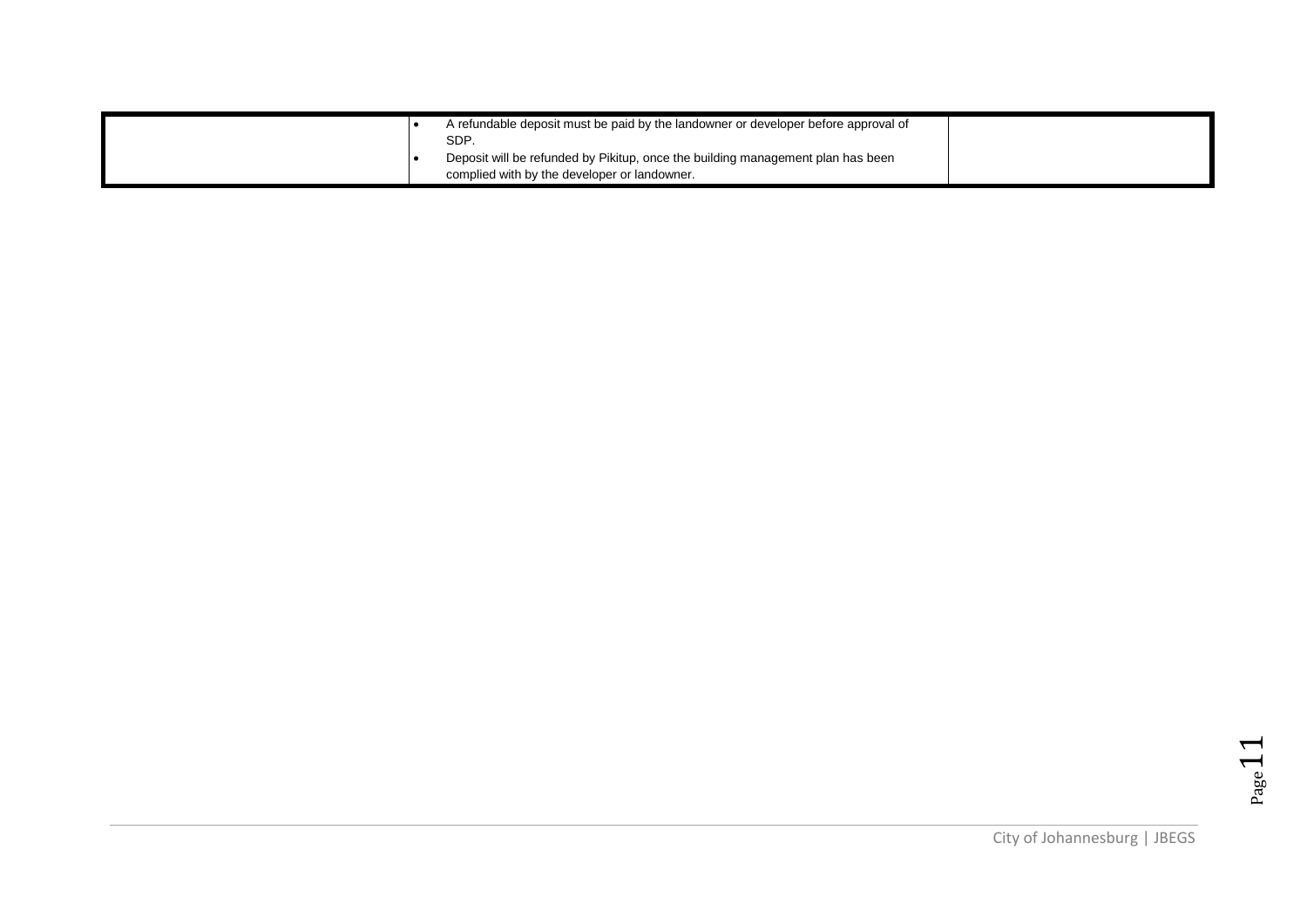#### iv. Environment / Green Guidelines

a) Open spaces

<span id="page-11-0"></span>

| <b>COJ OPEN SPACE FRAMEWORK</b>                                                                                                                                                                                                                                                                                                                                                                           |                                                     | <b>ENVIRONMENT AND INFRASTRUCTURE SERVICES DEPARTMENT</b>                                                                                                                                                                                                                                                                                                                                                                                                                                                                                                                                                                                                                                                                                                                                                                                                                                                                                                                                                                                      |                                                   |                                                                                                                                                                                 |                                                                                |  |
|-----------------------------------------------------------------------------------------------------------------------------------------------------------------------------------------------------------------------------------------------------------------------------------------------------------------------------------------------------------------------------------------------------------|-----------------------------------------------------|------------------------------------------------------------------------------------------------------------------------------------------------------------------------------------------------------------------------------------------------------------------------------------------------------------------------------------------------------------------------------------------------------------------------------------------------------------------------------------------------------------------------------------------------------------------------------------------------------------------------------------------------------------------------------------------------------------------------------------------------------------------------------------------------------------------------------------------------------------------------------------------------------------------------------------------------------------------------------------------------------------------------------------------------|---------------------------------------------------|---------------------------------------------------------------------------------------------------------------------------------------------------------------------------------|--------------------------------------------------------------------------------|--|
|                                                                                                                                                                                                                                                                                                                                                                                                           | COJ Mayoral Committee Resolution 2009-03-05 Item 89 |                                                                                                                                                                                                                                                                                                                                                                                                                                                                                                                                                                                                                                                                                                                                                                                                                                                                                                                                                                                                                                                |                                                   |                                                                                                                                                                                 |                                                                                |  |
|                                                                                                                                                                                                                                                                                                                                                                                                           |                                                     | PLEASE MARK CLEARLY                                                                                                                                                                                                                                                                                                                                                                                                                                                                                                                                                                                                                                                                                                                                                                                                                                                                                                                                                                                                                            | Replacement of previous<br>standards / guidelines | <b>Builds on JMOSS</b><br>1,11 and 111, and<br>incorporates<br>substantive<br>aspects                                                                                           | Additional standards /<br>quidelines                                           |  |
| The open space framework was formulated in response to concerns about the rapid loss and fragmentation of open space resources, the loss of protective vegetation cover and associated ecosystem<br>goods and services, and open space provisioning in relation to new development. It seeks to update open space provisioning in line with sustainability principles and the promote more equitable open |                                                     | THE PURPOSE OF THE APPROVED STANDARDS AND / OR GUIDELINES                                                                                                                                                                                                                                                                                                                                                                                                                                                                                                                                                                                                                                                                                                                                                                                                                                                                                                                                                                                      |                                                   |                                                                                                                                                                                 |                                                                                |  |
| space provisioning for better allocation of scarce resources.<br>The following open space typologies are recognised in the open space framework:                                                                                                                                                                                                                                                          |                                                     |                                                                                                                                                                                                                                                                                                                                                                                                                                                                                                                                                                                                                                                                                                                                                                                                                                                                                                                                                                                                                                                |                                                   |                                                                                                                                                                                 |                                                                                |  |
|                                                                                                                                                                                                                                                                                                                                                                                                           |                                                     | <b>Ecological Open Space</b>                                                                                                                                                                                                                                                                                                                                                                                                                                                                                                                                                                                                                                                                                                                                                                                                                                                                                                                                                                                                                   | <b>Social Open Spaces</b>                         |                                                                                                                                                                                 |                                                                                |  |
| Nature reserves<br>$\bullet$<br>Botanic gardens<br>Water bodies and buffers<br>Undeveloped ridges<br><b>Bird sanctuaries</b>                                                                                                                                                                                                                                                                              |                                                     | Nature trails, areas of high conservation value<br>$\bullet$<br>Areas with high habitat diversity<br>Areas with low disturbance<br>Red data fauna and flora<br>Natural land cover categories                                                                                                                                                                                                                                                                                                                                                                                                                                                                                                                                                                                                                                                                                                                                                                                                                                                   |                                                   | Parks (local and regional)<br>$\bullet$<br>Play areas (local and regional)<br>$\bullet$<br>Sports and recreational facilities (green<br>$\bullet$<br>areas - local and regional |                                                                                |  |
| <b>STANDARD / GUIDELINE</b>                                                                                                                                                                                                                                                                                                                                                                               |                                                     | <b>SPECIFICATION</b>                                                                                                                                                                                                                                                                                                                                                                                                                                                                                                                                                                                                                                                                                                                                                                                                                                                                                                                                                                                                                           |                                                   |                                                                                                                                                                                 | <b>RESPONSIBILITY</b>                                                          |  |
| Quantitative Guidelines for Social Open<br>Spaces                                                                                                                                                                                                                                                                                                                                                         | space.                                              | Provision shall be made within the development for recreational parks in compliance with the COJ<br>Open Space Framework standards and requirements to the satisfaction of EISD. The required<br>standard for the provision of socio-economic open space is 2,4 ha per 1000 population. This includes<br>parks, sports fields, and open spaces such as urban squares but excludes traffic islands and parking<br>areas, ecological open spaces and protected areas which are conserved for their intrinsic value.<br>In areas where the Open Space Framework has identified a shortage of open space and in high<br>density developments, no financial contributions in lieu of parkland will be accepted. Developers are<br>required to set aside sufficient portion of land for open space, parkland within their development(s).<br>In line with the open space framework, a minimum of 6-8 ha per 1000 population 'breathing space' is<br>required. All households should on average be located within a 30 minute drive of a natural open |                                                   |                                                                                                                                                                                 | Developer/City Dept/ME, including other<br>government departments and agencies |  |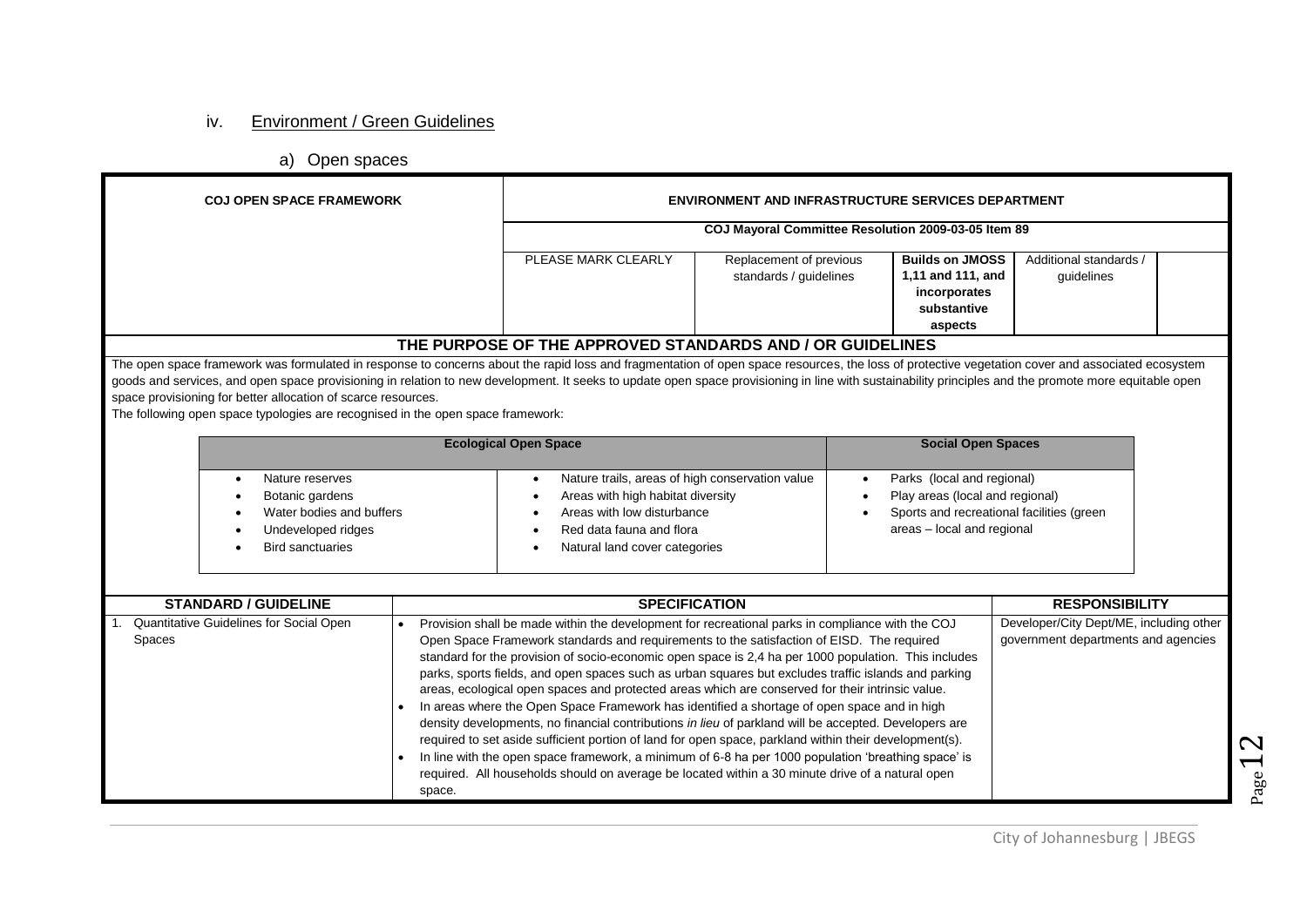| 2. Quantitative Guidelines for Ecological Open<br>Space<br>Qualitative Guidelines for identified<br>3.<br>development types and environments | Ecological open spaces are based on a specific resource, such as a river system or a sensitive habitat<br>area, or on the need to complete the open space network, and thus independent of population<br>requirements. There is no quantitative guideline for ecological open space as protection of these<br>areas is important irrespective of its size.<br>Ecological open space needs protection simply based on their intrinsic value and the related<br>irreplaceable ecological services rendered.<br>Policy guidelines for design and landscaping are detailed in the COJ Open Space Framework document.<br>Key requirements are highlighted below:                                                                                                                                                                                                                                                                                                                                                                                                                                                                                                                                                                                                                                                                                                                                                                                                                                                                                                                                                                                                                                                                                                                                                                                                                                                                                                                                                                                                                                                                                                                                                                                                           | Developer/City Dept/ME, including other<br>government departments and agencies |
|----------------------------------------------------------------------------------------------------------------------------------------------|-----------------------------------------------------------------------------------------------------------------------------------------------------------------------------------------------------------------------------------------------------------------------------------------------------------------------------------------------------------------------------------------------------------------------------------------------------------------------------------------------------------------------------------------------------------------------------------------------------------------------------------------------------------------------------------------------------------------------------------------------------------------------------------------------------------------------------------------------------------------------------------------------------------------------------------------------------------------------------------------------------------------------------------------------------------------------------------------------------------------------------------------------------------------------------------------------------------------------------------------------------------------------------------------------------------------------------------------------------------------------------------------------------------------------------------------------------------------------------------------------------------------------------------------------------------------------------------------------------------------------------------------------------------------------------------------------------------------------------------------------------------------------------------------------------------------------------------------------------------------------------------------------------------------------------------------------------------------------------------------------------------------------------------------------------------------------------------------------------------------------------------------------------------------------------------------------------------------------------------------------------------------------|--------------------------------------------------------------------------------|
| 3.1 Qualitative Guidelines for Social Open Space                                                                                             | Social Open Spaces (Manicured Parks And Sports Fields)<br>Social open spaces should be linked as far as possible so as to effectively increase the capacity<br>a.<br>of the system. Provision of open spaces within layouts shall optimise linkages:<br>To adjoining open spaces;<br>To schools, libraries, sport stadium and other social/ recreational facilities;<br>To linear spaces and open space corridors;<br>To continuous bicycle- and/or pedestrian routes; and<br>Must as a minimum, create a visual linkage.<br>b. Social open spaces must be accessible to all segments of the population, including the<br>disabled to enhance as wide usage as possible. This implies social open spaces:<br>Must be centrally located;<br>Must be visible from public roads;<br>Must have safe pedestrian crossings leading to and from the open space; and<br>Must have entrances that will be easily identifiable and accessible.<br>Existing natural landscape features must be retained wherever possible to help create local<br>c.<br>identity and an environment of visual interest and scenic value e.g. sites which are pleasant to be on<br>and have unique features such as a clump of trees, a river, rock outcroppings or significant views.<br>Social open spaces must be landscaped in such a way as to minimize maintenance and the<br>d.<br>need for irrigation. These implies:<br>Minimising irrigation-intensive plantings, especially lawns, and maximising drought-tolerant<br>species and retention of pre-existing vegetation;<br>If lawns are used, grass species which require less water and are drought tolerant should be<br>used:<br>Separating drought-tolerant and non-drought tolerant species to allow for irrigation by zones;<br>Design should be thematic and complement and enhance the endemic vegetation within the<br>area:<br>Mowing of lawns should be limited to necessary corridors and playing fields to protect<br>indigenous plants and grasses;<br>Landscape design should be appropriate to the level of maintenance envisaged. For example,<br>in low maintenance areas, indigenous plants in mulched soil with crushed rock paths may be<br>more appropriate than a formal arrangement of plants with lawn areas. | Developer/City Depts/ME                                                        |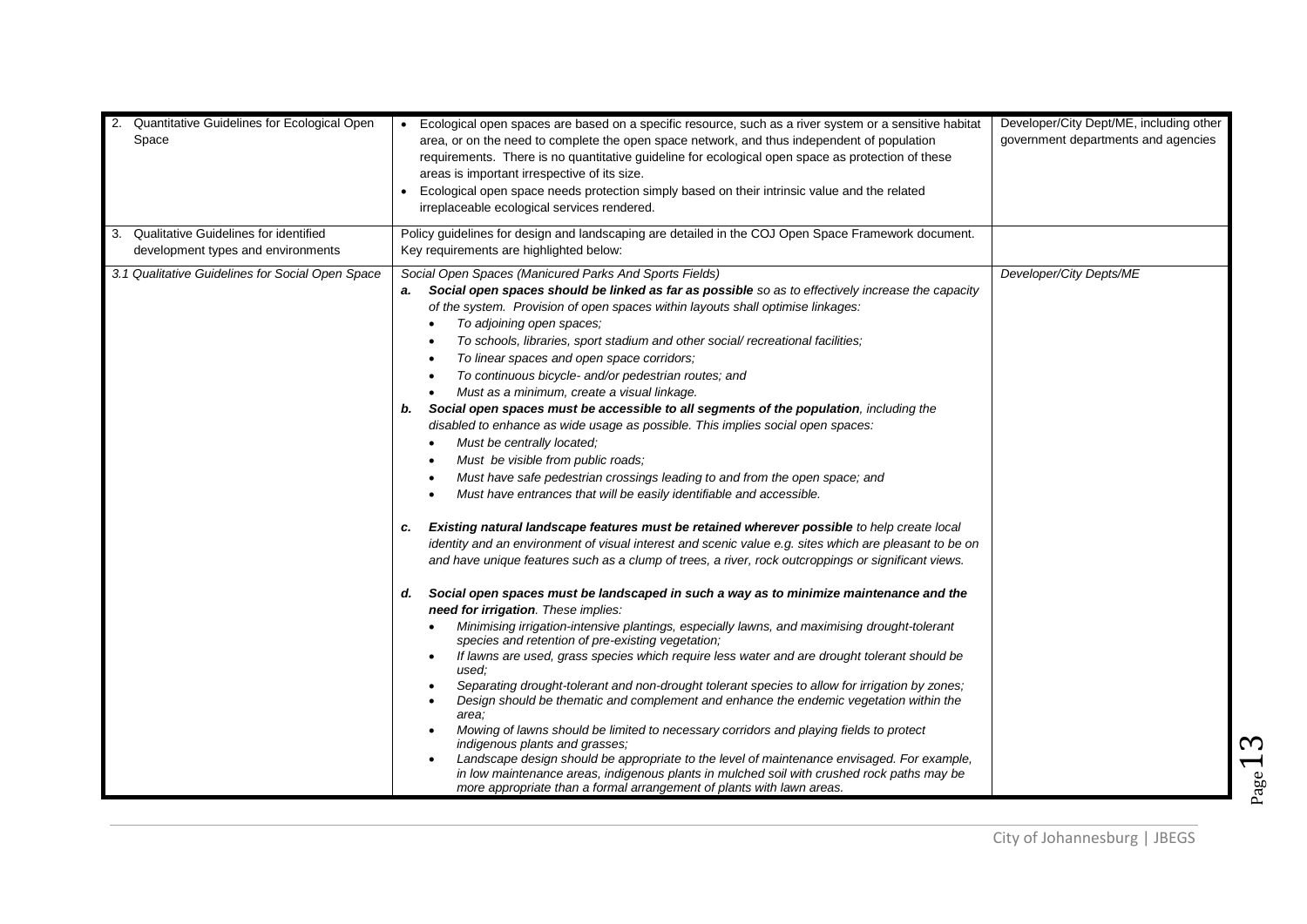| е. | Social open spaces must be safe. Measures to be used can include:                                                                                                                                |  |
|----|--------------------------------------------------------------------------------------------------------------------------------------------------------------------------------------------------|--|
|    | Visibility from public roads and adjacent land uses to allow for surveillance;<br>$\bullet$                                                                                                      |  |
|    | Design of parks should discourage anti-social behaviors;<br>$\bullet$<br>Lighting should include pedestrian-oriented lights. Lighting of trees and other site features is<br>$\bullet$           |  |
|    | encouraged. Adequate security lighting should be utilised to deter vandals whilst also having                                                                                                    |  |
|    | regard to the impact of such lighting on adjacent residential areas;                                                                                                                             |  |
|    | Landscaping should not offer hiding places for criminals.<br>$\bullet$                                                                                                                           |  |
| f. | Social open spaces must be located away from polluting land uses which produce adverse                                                                                                           |  |
|    | environmental qualities e.g. main streets and heavy industries. If this is inevitable, buffers                                                                                                   |  |
|    | consisting of planting should be combined with earth-mounding to act as a buffer to polluting                                                                                                    |  |
|    | sources. Greater buffer distances are necessary for active facilities and children's playgrounds.                                                                                                |  |
| g. | Social open spaces should be usable for their intended purpose e.g. relatively flat for sports                                                                                                   |  |
|    | fields.                                                                                                                                                                                          |  |
|    | h. Social open spaces must be made accessible, with the following attributes:                                                                                                                    |  |
|    | Good pedestrian access:<br>$\bullet$                                                                                                                                                             |  |
|    | Must be located within short walking distance from the residents it intends to serve, preferably<br>$\bullet$<br>within a radius of not more than about 500m; and                                |  |
|    | Residents should not have to cross any major arterials or barriers to reach the park.<br>$\bullet$                                                                                               |  |
|    | Types of facilities:                                                                                                                                                                             |  |
|    | Combination of a variety of activities for both active and passive recreation;<br>$\bullet$                                                                                                      |  |
|    | Public convenience; and<br>$\bullet$                                                                                                                                                             |  |
|    | Off-street parking<br>$\bullet$<br><u> Linkages:</u>                                                                                                                                             |  |
|    | In new areas, should be linked with secondary or tertiary education facilities or higher order<br>$\bullet$<br>social facilities:                                                                |  |
|    | Combined with parkways, greenways and greenbelts; and<br>$\bullet$                                                                                                                               |  |
|    | Could link with ecological spaces to allow for environmental education programmes.<br>$\bullet$                                                                                                  |  |
|    | Size:                                                                                                                                                                                            |  |
|    | Generally large: should be of a size and physical nature capable of supporting active and/or<br>$\bullet$<br>passive recreational facilities (2ha+)                                              |  |
|    |                                                                                                                                                                                                  |  |
|    | <i>i.</i> Local Social Open Spaces<br>Type of facilities:                                                                                                                                        |  |
|    | $\bullet$                                                                                                                                                                                        |  |
|    | Space and facilities provided for all groups but with an emphasis on the activities enjoyed by the<br>young and the elderly because these groups are less mobile and have more leisure time than |  |
|    | other age groups; and                                                                                                                                                                            |  |
|    | No need for parking.<br>$\bullet$                                                                                                                                                                |  |
|    | Linkages:                                                                                                                                                                                        |  |
|    | In new areas could be linked with primary education or lower order social facilities; and<br>$\bullet$                                                                                           |  |
|    | Could be shared with street space.<br>$\bullet$                                                                                                                                                  |  |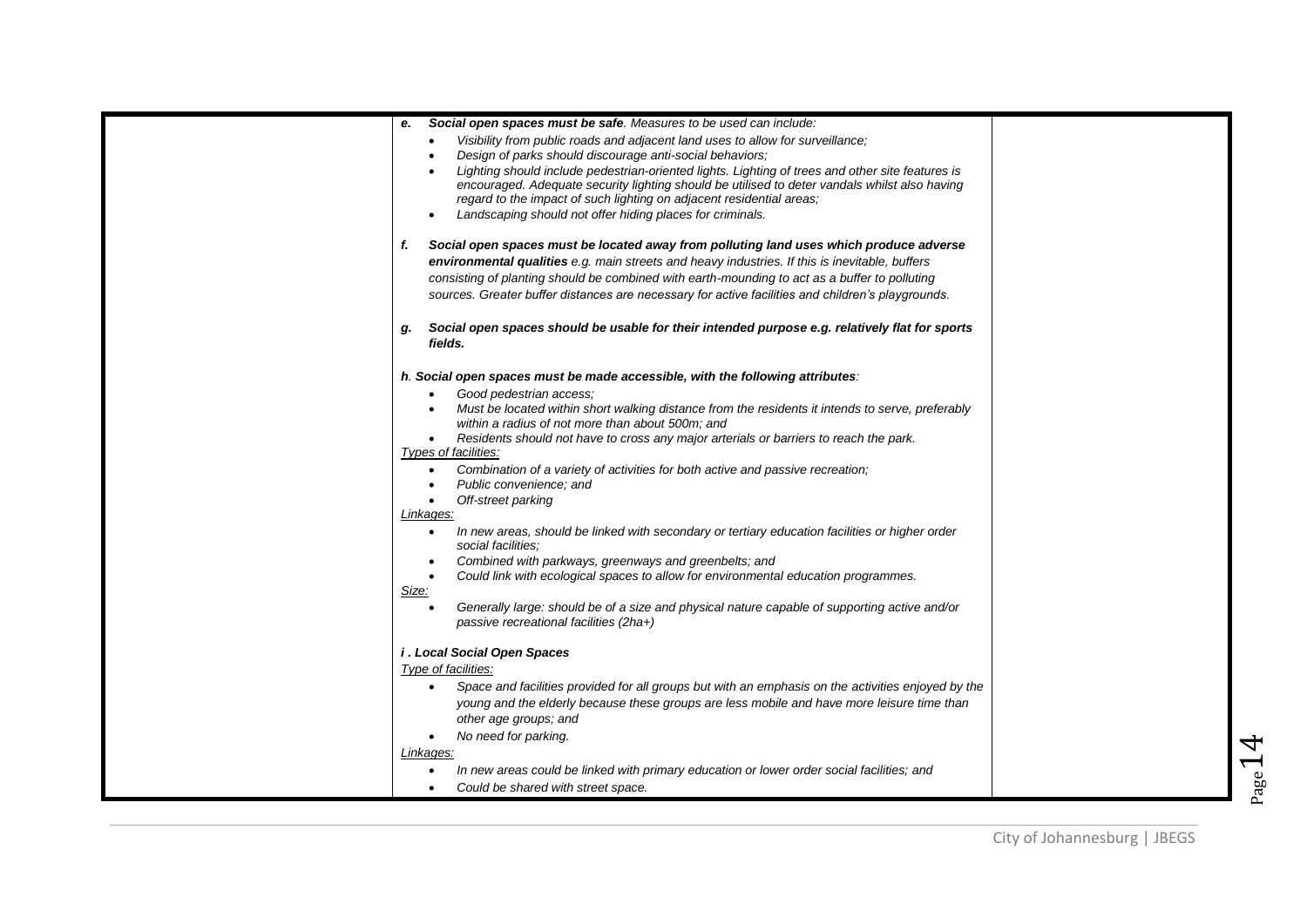|                                               | Design:<br>Could take different forms e.g. 'green' or 'brown' or a combination;<br>Should provide sunny and shaded play areas for children as well as open shelter with benches<br>for parents;<br>Playing surfaces may be covered in sand, wood chips, rubberized surfaces, synthetic grass or<br>other equivalent material;<br>Paths and walkways may be paved in concrete, crushed gravel, brick pavers, or similar<br>material, or partially paved;<br>Should be overlooked by adjacent properties; and<br>Should be planted with similar trees on the periphery.                                                                                                                                                                                                                                                                                                                                                                                                                                                                                                                                                                                                                                                                                                                                                                                                                                                                                                                                                                                                                                                                                                        |                        |
|-----------------------------------------------|------------------------------------------------------------------------------------------------------------------------------------------------------------------------------------------------------------------------------------------------------------------------------------------------------------------------------------------------------------------------------------------------------------------------------------------------------------------------------------------------------------------------------------------------------------------------------------------------------------------------------------------------------------------------------------------------------------------------------------------------------------------------------------------------------------------------------------------------------------------------------------------------------------------------------------------------------------------------------------------------------------------------------------------------------------------------------------------------------------------------------------------------------------------------------------------------------------------------------------------------------------------------------------------------------------------------------------------------------------------------------------------------------------------------------------------------------------------------------------------------------------------------------------------------------------------------------------------------------------------------------------------------------------------------------|------------------------|
| 3.2 Qualitative Guidelines for Green Linkages | Green Linkages include Parkways and Greenways<br>The system of open spaces and recreation facilities is incomplete without an equally important system of<br>linkages that provide ready access to all parts of the system. Every opportunity to facilitate movement<br>from one facility to another should be utilised.<br>All watercourses, linear or ribbon open spaces, utility corridors, buffer zones, abandoned right-<br>of-ways and conservation areas must be used to link the component parts of the system and<br>thus facilitate such activities as cycling and walking. The objective becomes the safe pedestrian<br>flow to schools and shopping areas as well as public access, without a car, to recreational<br>facilities and the exploration of the city.<br>All households must be within 1km of a linear open space (such as a walking or cycling route)<br>that connects the different open spaces.<br>Parkways and greenways are linear corridors of open space incorporating natural features such<br>as streams and rivers within neighbourhoods for conservation and recreation purposes. They<br>separate walkers, joggers, and cyclists from vehicular traffic and provide a safe transportation<br>corridor linking neighbourhoods with parks, schools, cultural & historic sites, and other<br>developed areas.<br>Parkways are entirely bounded by streets, while greenways may or may not be.<br>Interior areas within parkways and greenways should remain natural, and any new plantings<br>should be indigenous species arranged informally. The green space should be designed in line<br>with storm water reticulation and management. | Developer/City Dept/ME |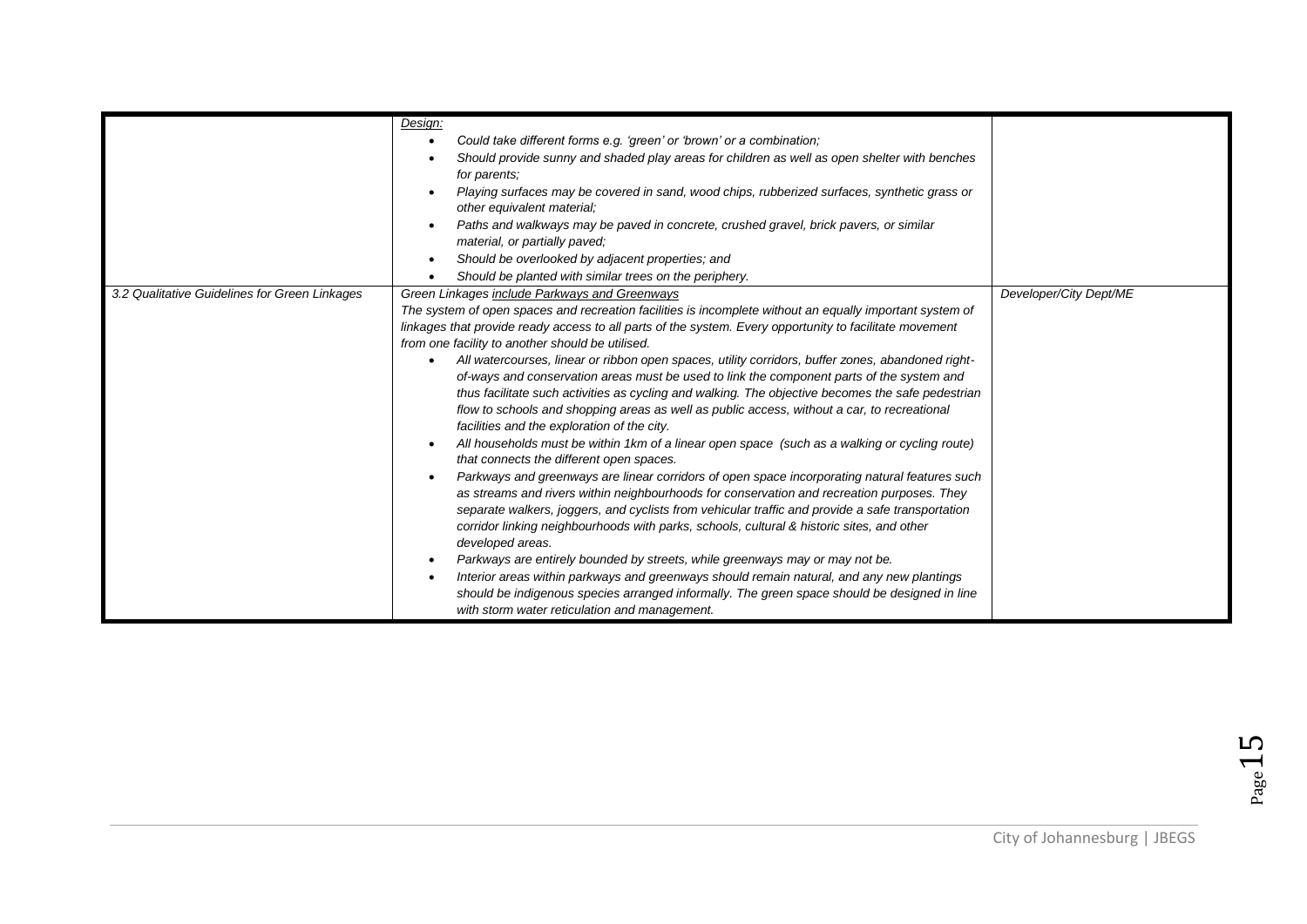|                                             | <b>Systematics</b><br><b>Tube Europe</b><br><b>Figure: Parkways and Greenways</b>                                                                                                                                                                                                                                                                                                                                                                                                                                                                                                                                                                                                                                                                                                                                                                                                                                                                                                           |                                                                                |
|---------------------------------------------|---------------------------------------------------------------------------------------------------------------------------------------------------------------------------------------------------------------------------------------------------------------------------------------------------------------------------------------------------------------------------------------------------------------------------------------------------------------------------------------------------------------------------------------------------------------------------------------------------------------------------------------------------------------------------------------------------------------------------------------------------------------------------------------------------------------------------------------------------------------------------------------------------------------------------------------------------------------------------------------------|--------------------------------------------------------------------------------|
| 3.3 Qualitative Guidelines for Streetscapes | a. Tree Selection Criteria<br>The planting of trees adjacent to streets can serve several other functions as well as:<br>To create a regional landscape imagery;<br>$\bullet$<br>To improve the microclimate of the street.<br>$\bullet$<br>To act as a buffer between pollution created by cars and adjacent land uses; and<br>$\bullet$<br>To protect pedestrians from vehicular traffic.<br>Trees must be selected with reference to the following:<br>Suitability for the region, based on climate, endemic vegetation and habitat type, and cultural<br>$\bullet$<br>elements;<br>Hierarchy and character of street;<br>$\bullet$<br>Function and desired impact;<br>$\bullet$<br>Tree structure and growth pattern.<br>$\bullet$<br>The surrounding context and its natural, cultivated or built-up character must be taken into<br>consideration as well as the surrounding tree species to ensure that the trees blend into and enhance the<br>surrounding environment when mature. | Developer/City Dept/ME, including other<br>government departments and agencies |
|                                             | b. Tree planting criteria<br>Due to the ecological and place making value of trees, trees and engineering services must be<br>regarded as service delivery imperatives of equal importance and status within the road<br>reserve:<br>The planting of trees within the total compliment of road reserve hierarchies must be pursued at<br>all times in roads with of metropolitan and regional significance. In lower order streets, 13 and                                                                                                                                                                                                                                                                                                                                                                                                                                                                                                                                                  |                                                                                |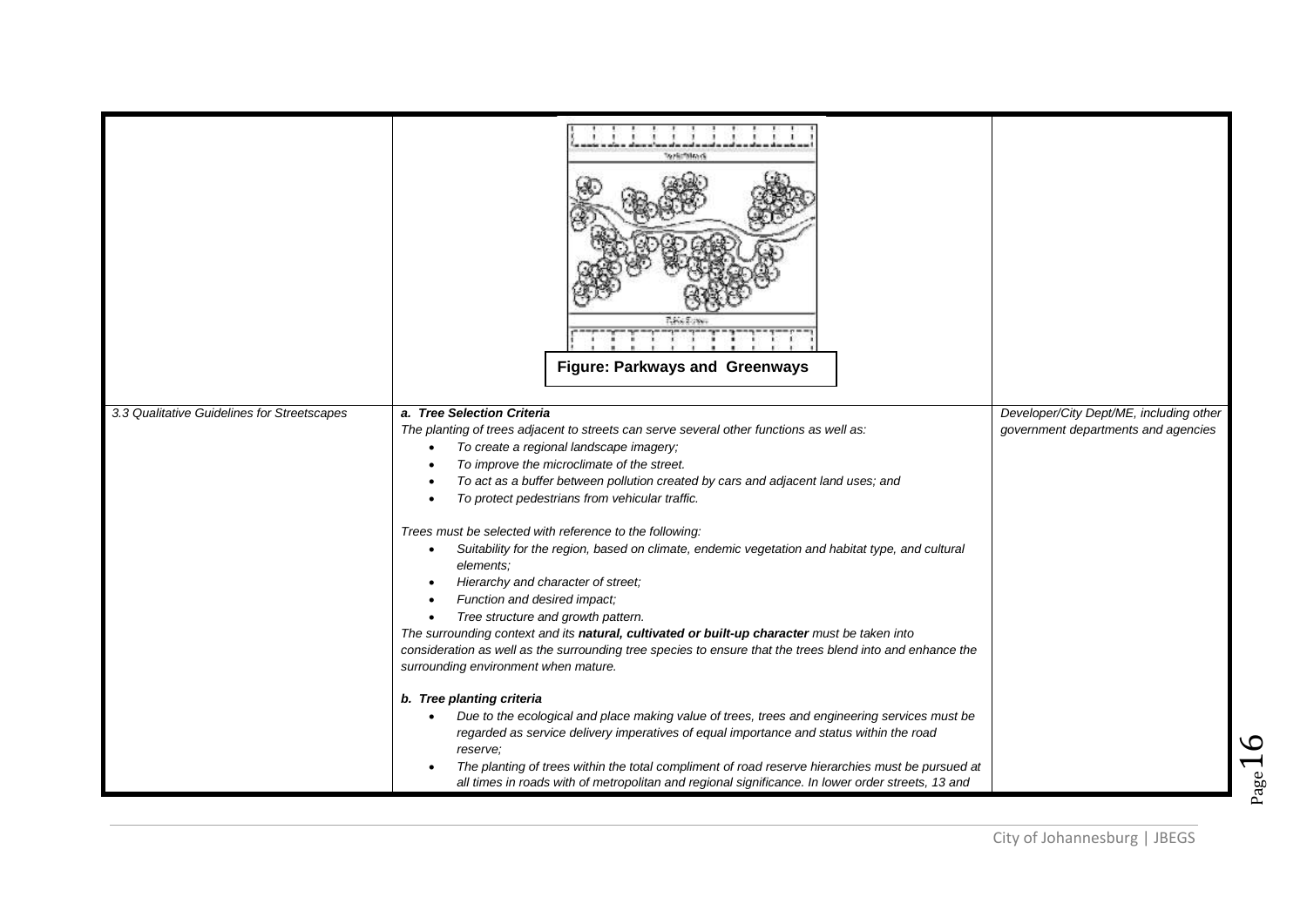| 10 meter the planting of at least one row of trees must be pursued;                                                |
|--------------------------------------------------------------------------------------------------------------------|
| Priority must be given to the "densification corridors" and streets that contribute to the legibility<br>$\bullet$ |
| of the city (ceremonial routes and boulevards). Thereafter attention should be given to linkages                   |
| and residential streets;                                                                                           |
| Sufficient planting space must be secured within the road reserves of densification corridors;<br>$\bullet$        |
| Trees must be selected on the basis of the proposed tree selection criteria and should seek to<br>$\bullet$        |
| prioritise place making;                                                                                           |
| An aesthetic balance should be sought along all streetscapes: gaps must be planted up and<br>$\bullet$             |
| trees must be planted to attain similar proportions and spacing on either side of a road.                          |
| Trees should be spaced to facilitate maximum definition and overall structure and spacing in<br>$\bullet$          |
| excess of 10 -15 meters should be implemented.                                                                     |
| Big trees should be planted approximately 20 or 40m apart, depending on the situation and the<br>$\bullet$         |
| amount of houses in a street.                                                                                      |
| Small trees should be planted approximately 10 or 20m apart, depending on the situation and<br>$\bullet$           |
| the amount of houses in a street.                                                                                  |
| Trees are to be planted so that they allow for an unobstructed pedestrian flow.<br>$\bullet$                       |
| No planting of trees must be undertaken within 20meters from a traffic intersection.<br>$\bullet$                  |
| No planting to be undertaken within 2 meters of an existing vehicle entrance or an electrical<br>$\bullet$         |
| stay-wire support.                                                                                                 |
| Planting may not be undertaken within 10 meters of an existing electrical or street light pole.<br>$\bullet$       |
| Plants used should not reduce visibility or obscure signs.<br>$\bullet$                                            |
| Planning during road upgrading projects must integrate existing trees from the earliest possible<br>$\bullet$      |
| stages of the planning process. Every effort must be made to retain and incorporate such trees                     |
| within the end result, and negotiation around reduced lane widths and turning radii, must be                       |
| considered where possible;                                                                                         |
| Planning of new developments must integrate and respond to existing trees in this regard                           |
| $\checkmark$ level changes, trenching and compaction must be avoided, or where not possible,                       |
| minimised around the tree root zone as this severs tree roots;                                                     |
| $\checkmark$<br>drainage levels must be maintained to prevent drought or water logging of the root zone.           |
|                                                                                                                    |
| The planting of trees within the road reserve shall take cognisance of not only the location of the proposed       |
| intervention, but also the intended typology to be created.                                                        |
|                                                                                                                    |
| With regard to LOCATION the following criteria is relevant:                                                        |
| <b>Inner City</b><br>i.                                                                                            |
| A formal, dignified and ceremonial planting approach must be followed;                                             |
| Highly structured and large trees must be selected for planting in ceremonial streets and                          |
| boulevards                                                                                                         |
| Trees must be planted within elongated planting wells, as opposed to small round wells                             |
| with grates, to enable root space.                                                                                 |
|                                                                                                                    |
|                                                                                                                    |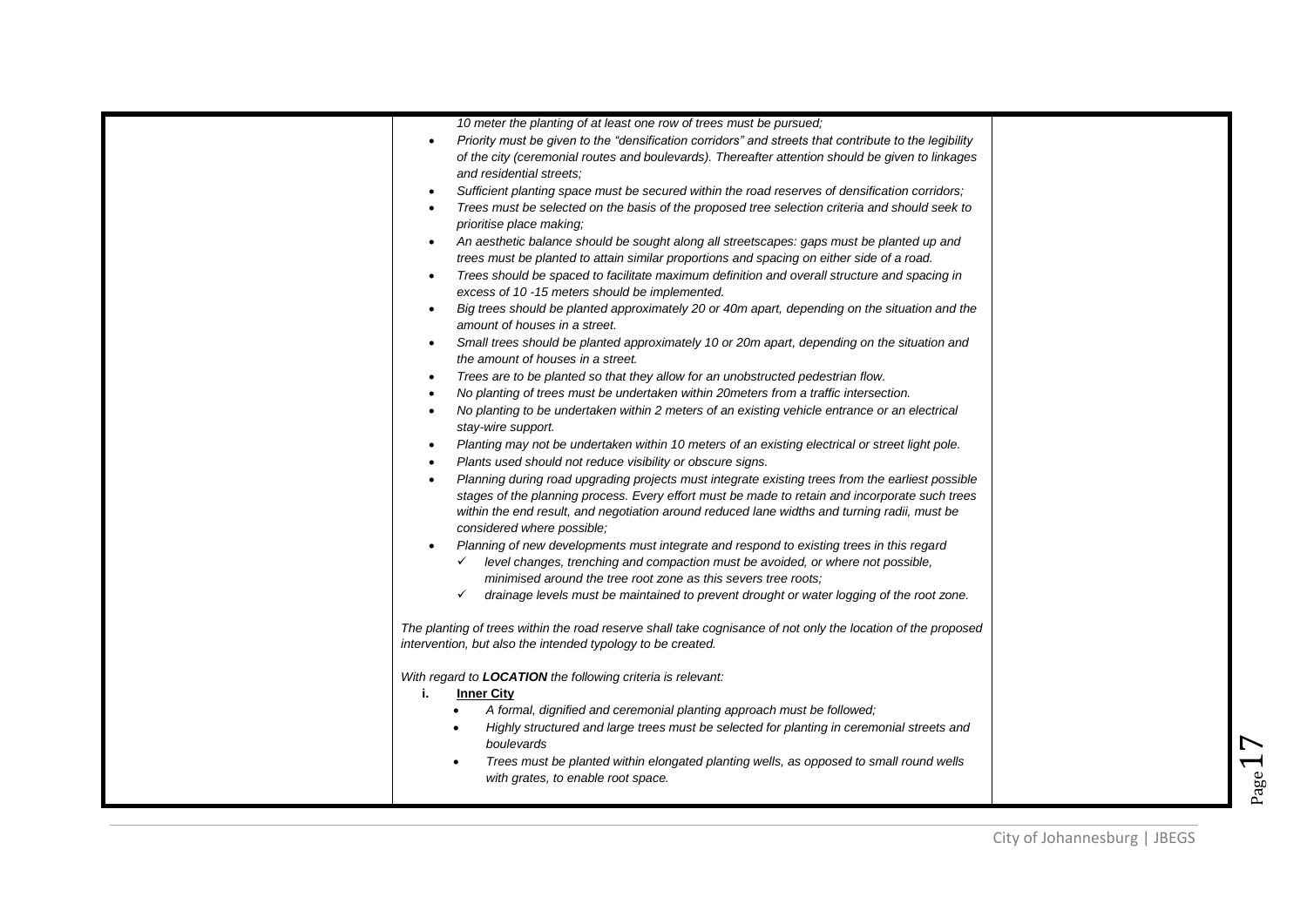| ii.<br><b>Cores</b>                                                                                      |  |
|----------------------------------------------------------------------------------------------------------|--|
| A tree palette must be developed for each core;<br>$\bullet$                                             |  |
| A Boulevard planting approach must be followed focusing on place making;                                 |  |
| High - Moderately structured and medium to large trees must be selected for planting.<br>$\bullet$       |  |
|                                                                                                          |  |
| <b>Densification Corridors</b><br>iii.                                                                   |  |
| Priority should be given to densification corridors for tree planting and the following is the planting  |  |
| protocol:                                                                                                |  |
| An Avenue planting approach must be followed;<br>$\bullet$                                               |  |
| High - Moderately structured and medium to large trees must be selected for planting.<br>$\bullet$       |  |
| The proposed tree planting intervention should be dictated by the regional character and<br>$\bullet$    |  |
| site-specific context.                                                                                   |  |
|                                                                                                          |  |
| With regard to TYPOLOGY the following criteria is relevant:                                              |  |
|                                                                                                          |  |
| i. Ceremonial Route:                                                                                     |  |
| A road for stately occasions, processions and celebrations that:                                         |  |
| is as wide as possible;<br>$\bullet$                                                                     |  |
| is an intensively developed open space;                                                                  |  |
| contains at least two rows of trees on either side of the road as well as one row within the             |  |
| median island, if relevant;                                                                              |  |
| contains trees responding to ceremonial, place-making, legibility, structuring functioning;<br>$\bullet$ |  |
| provides wide pedestrian sidewalks on either side of the road;                                           |  |
| Does not contain overhead utilities:<br>$\bullet$                                                        |  |
| Contains public art and street furniture.                                                                |  |
|                                                                                                          |  |
| Boulevard:<br>ii.                                                                                        |  |
| A road within a core or linking place making nodes that:                                                 |  |
| is as wide as possible;<br>$\bullet$                                                                     |  |
| is a highly developed open space;<br>$\bullet$                                                           |  |
| contains at least two rows of trees on either side of the road as well as one row within the             |  |
| median, if relevant;                                                                                     |  |
| contains trees responding to place-making, legibility, structuring, recreation and social<br>$\bullet$   |  |
| interaction functioning;                                                                                 |  |
| provides for wide pedestrian sidewalks, linking to squares and activity nodes;                           |  |
| does not contain overhead utilities:                                                                     |  |
| contains public art and street furniture.                                                                |  |
|                                                                                                          |  |
| Requirements for Ceremonial routes and Boulevards:                                                       |  |
| Indigenous plants should be used;                                                                        |  |
|                                                                                                          |  |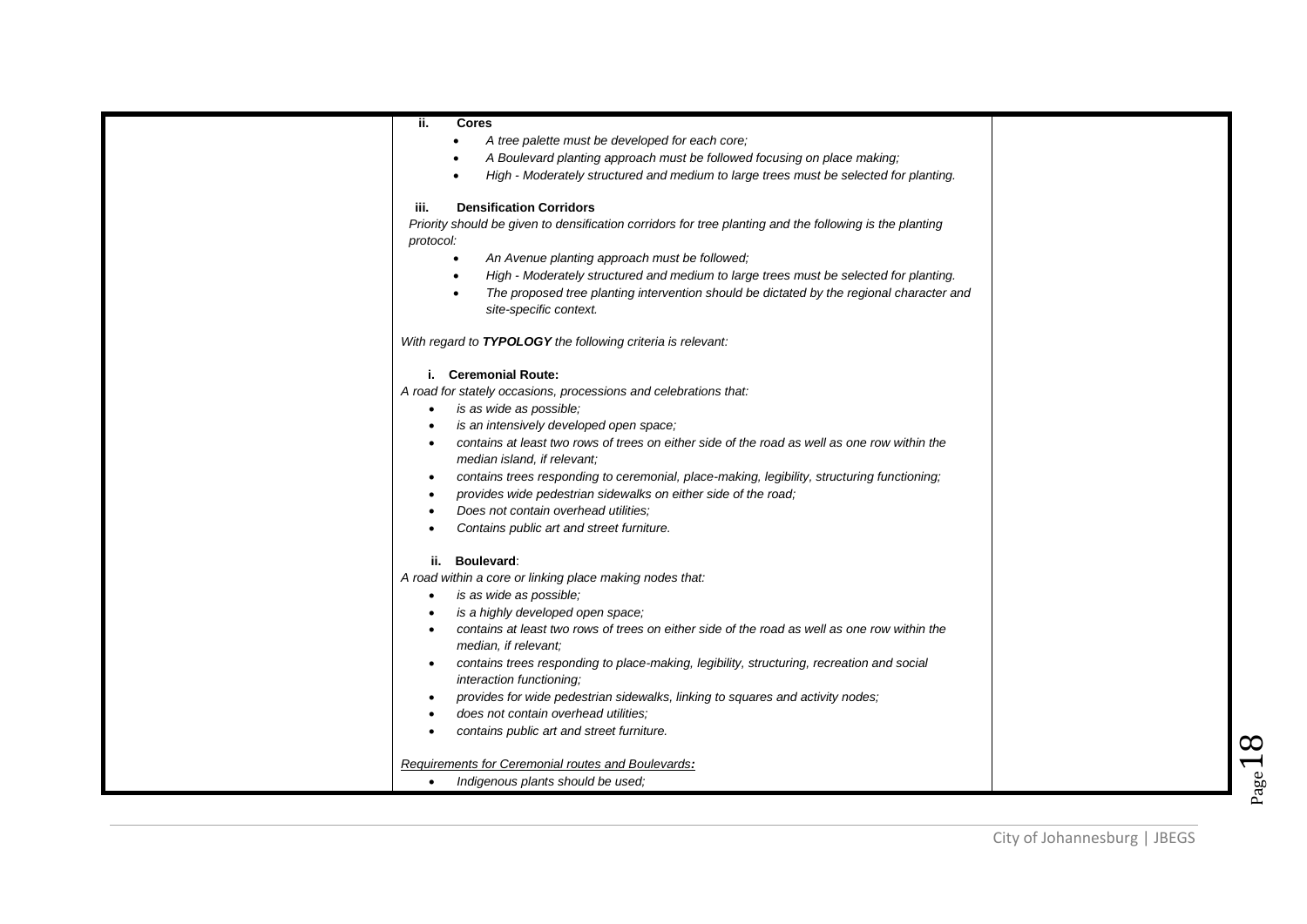| $\bullet$ | Planting should be used to provide focal points, character, screening, softening and shade;                                                |  |
|-----------|--------------------------------------------------------------------------------------------------------------------------------------------|--|
| $\bullet$ | Paved areas should be minimised, while planting opportunities maximised;                                                                   |  |
| ٠         | Evergreen trees should be used to provide shade while deciduous trees should be provided for                                               |  |
|           | seasonal change;                                                                                                                           |  |
|           | Shrubs and trees should be placed in such a manner that they do not provide hiding places for                                              |  |
|           | criminal elements or visual obstruction;                                                                                                   |  |
| $\bullet$ | In smaller and isolated areas groundcovers should be used instead of Kikuyu grass;                                                         |  |
| $\bullet$ | Scrambler shrubs (e.g. Plumbago capensis or Teocomaria capensis) should be used as<br>groundcover for large areas;                         |  |
|           | Bare walls (e.g. privatised garden walls in group housing schemes) must be softened with<br>planting;                                      |  |
| $\bullet$ | One tree should be provided per 3 parking bays;                                                                                            |  |
| $\bullet$ | Where hard urban spaces cannot be spatially defined by means of surrounding buildings,                                                     |  |
|           | landscaping elements should provide the desired spatial definition                                                                         |  |
| $\bullet$ | Landscaping of sites adjacent to boulevards and civic squares must contribute to the stately                                               |  |
|           | character of these spaces.                                                                                                                 |  |
| iii.      | <b>Activity Streets:</b>                                                                                                                   |  |
|           | A highly used road with many activities abutting it that:                                                                                  |  |
|           | adjoins land uses including a mix of residential, office and commercial uses, including a vertical<br>mix of those uses within a building. |  |
| $\bullet$ | is a moderately developed open space                                                                                                       |  |
|           | contains at least one row of trees on either side of the road, as well as one row within the                                               |  |
|           | median island, if relevant                                                                                                                 |  |
| $\bullet$ | contains trees responding to place-making, legibility, beautification and structuring functioning                                          |  |
| $\bullet$ | accommodates a high level of pedestrian activity.                                                                                          |  |
| $\bullet$ | accommodates high levels of public transport.                                                                                              |  |
|           | Contains public art and street furniture.                                                                                                  |  |
|           | <b>Requirements of Activity Streets:</b>                                                                                                   |  |
| $\bullet$ | Trees should be planted along streets and around squares to provide shade for people walking                                               |  |
|           | between public transport facilities and their work places, to enhance the environment, as well as                                          |  |
|           | to soften the potentially harsh impact of industrial and semi-industrial structures;                                                       |  |
|           | Specialised activity squares should be suitably landscaped for use by employees from                                                       |  |
|           | surrounding offices, workshops, factories etc. for relaxation e.g. during lunch times;                                                     |  |
|           | The use of planters and hanging flower baskets should be considered along activity streets.                                                |  |
|           | <b>Linkage Routes:</b><br>iv.                                                                                                              |  |
|           | A road linking important metropolitan and regional open space resources that:                                                              |  |
|           | is a moderately developed open space                                                                                                       |  |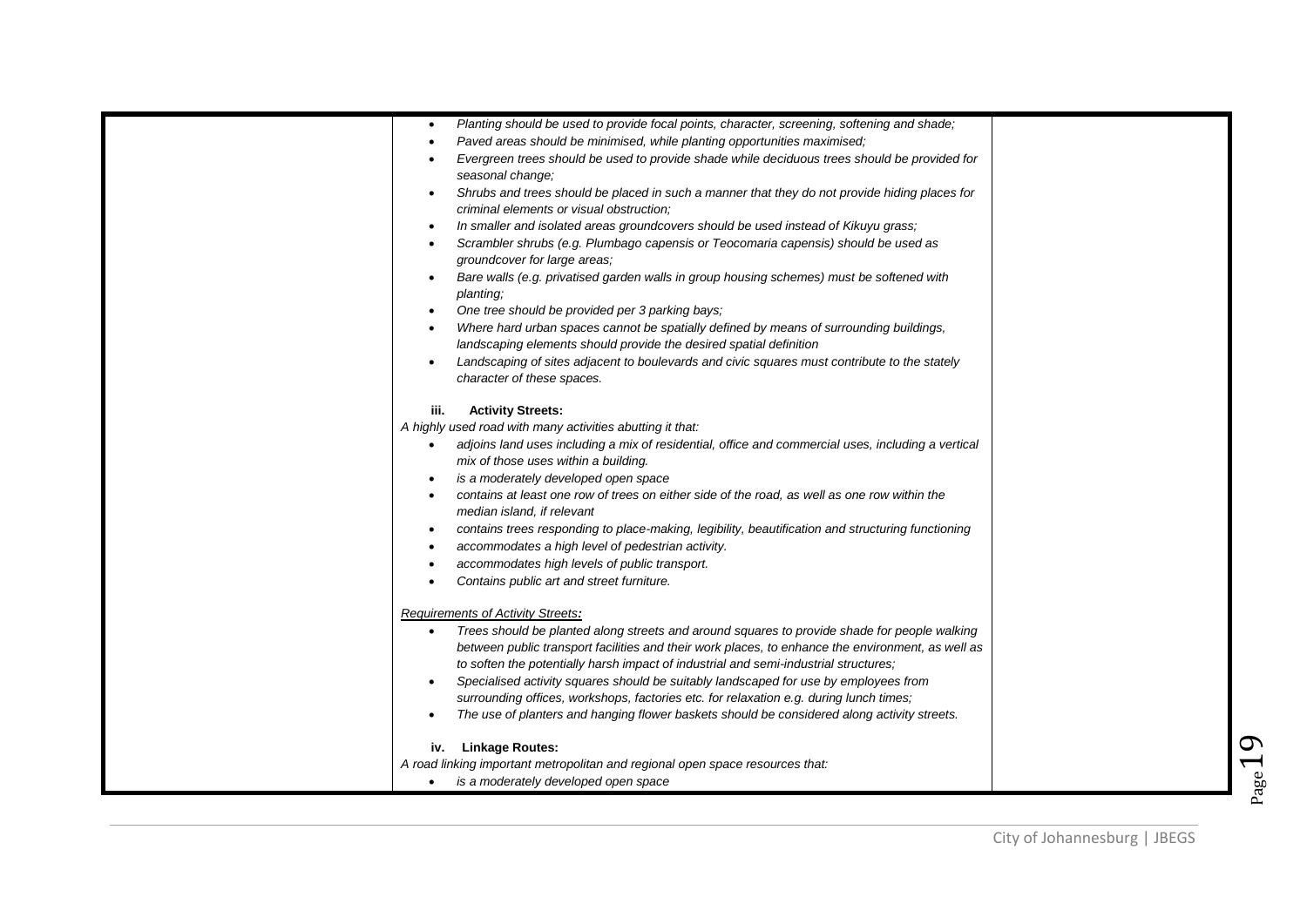|           | contains at least one row of trees on either side of the road;                                      |  |
|-----------|-----------------------------------------------------------------------------------------------------|--|
| $\bullet$ | contains trees responding to structuring, ecological, recreational and social interaction           |  |
|           | functioning                                                                                         |  |
|           |                                                                                                     |  |
|           | v. Highways:                                                                                        |  |
|           | The highest and second highest order roads that typically does not allow for tree planting.         |  |
|           | • All buildings next to freeways and other higher order mobility routes should preferably be set in |  |
|           | a park-like environment.                                                                            |  |
|           | Landscaping of sites adjacent to these roads should therefore be well designed and of the           |  |
|           | highest quality.                                                                                    |  |
|           |                                                                                                     |  |
| vi.       | <b>Residential Street:</b>                                                                          |  |
|           | A road internal to a neighbourhood or linking various neighbourhoods that:                          |  |
| $\bullet$ | is a minimal developed open space                                                                   |  |
| $\bullet$ | contains at least one row of trees                                                                  |  |
|           | contains trees responding to structuring, ecological, recreational and social interaction           |  |
|           | functioning.                                                                                        |  |
|           | avoids obstructing northern and eastern solar access to residential properties.                     |  |
|           |                                                                                                     |  |
|           | Requirements for linkage routes, highways and residential streets:                                  |  |
| $\bullet$ | Sufficient space should be provided between driveways and garden walls to allow for growth of       |  |
|           | trunks of trees (minimum 1.5m)                                                                      |  |
| $\bullet$ | When curvilinear, can be planted with a diversity of species in informal patterns to mimic nature,  |  |
|           | whereas when in grid pattern, is planted in a more formal manner.                                   |  |
|           | vii. Markets:                                                                                       |  |
|           | Trees must be planted abundantly to provide shade for vendors and buyers. Even if shade is          |  |
|           | provided by means of canopies or other types of shelters, trees are still needed to soften the      |  |
|           | visual impact of the structures;                                                                    |  |
| $\bullet$ | Metal, concrete or other tree grids should be avoided as they are easily vandalised and tend to     |  |
|           | collect rubbish and cigarette buts. Instead the area around the tree should be appropriately        |  |
|           | edged (e.g. kerbs or bricks) and possibly filled with gravel.                                       |  |
|           |                                                                                                     |  |
|           | viii. Roads and Traffic Circles:                                                                    |  |
|           | All unpaved or non-tarred surfaces must be appropriately landscaped or at least planted with        |  |
|           | low maintenance ground covers;                                                                      |  |
|           | Central parts of bigger traffic circles, unless designed as civic squares, markets or other types   |  |
|           | of squares, must be landscaped.                                                                     |  |
|           |                                                                                                     |  |
| ix.       | <b>Parking areas:</b>                                                                               |  |
|           | Trees preferably evergreen must be planted along all streets where provision is made for            |  |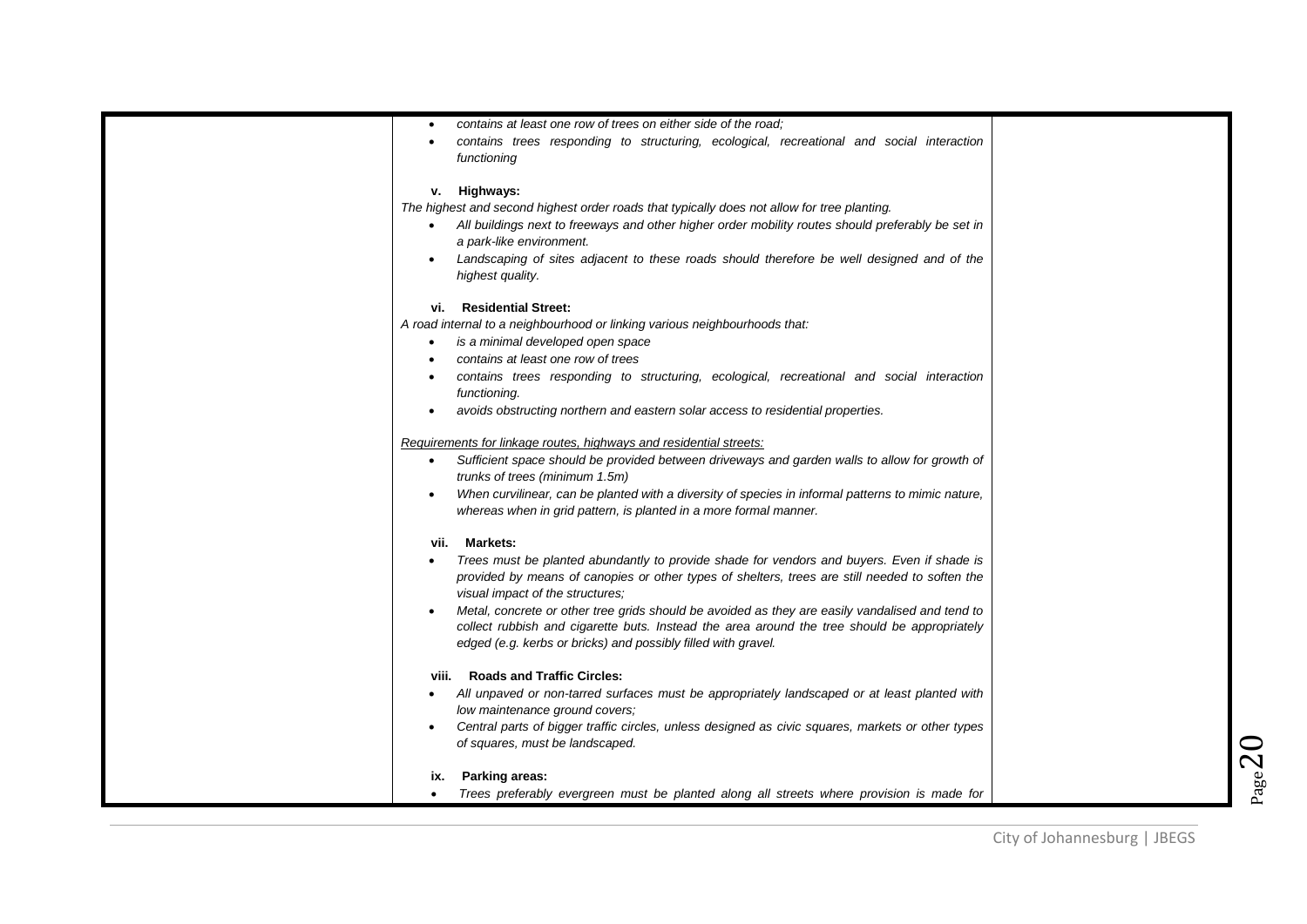| parallel, diagonal or perpendicular parking in order to provide shade for the parked vehicles, as<br>well as to soften the visual impact of parked cars.                                                                                                                                                                                                                                                                                                                                                                                                                              |  |
|---------------------------------------------------------------------------------------------------------------------------------------------------------------------------------------------------------------------------------------------------------------------------------------------------------------------------------------------------------------------------------------------------------------------------------------------------------------------------------------------------------------------------------------------------------------------------------------|--|
| x. Public Transport Routes:                                                                                                                                                                                                                                                                                                                                                                                                                                                                                                                                                           |  |
| Trees should be planted in suitable locations within and around bus stations and taxi ranks in                                                                                                                                                                                                                                                                                                                                                                                                                                                                                        |  |
| order to soften the potentially harsh visual impact of the structures.                                                                                                                                                                                                                                                                                                                                                                                                                                                                                                                |  |
| A landscaped setback from the street should be provided for all taxi ranks and stations.                                                                                                                                                                                                                                                                                                                                                                                                                                                                                              |  |
| With regard to ENGINEERING INFRASTRUCTURE:                                                                                                                                                                                                                                                                                                                                                                                                                                                                                                                                            |  |
| There is a potential for conflict between trees, above ground infrastructure (such as <b>powerlines</b> , street<br>lighting, signage, paving, kerbing and road surfaces) and underground infrastructure (such as water<br>pipes, sewerage pipes, telecommunication cables). The design and location of such services must be<br>coordinated on an equal basis during the earliest possible stages of the design process in accordance<br>with the way-leave policy, to minimise conflict which may result in loss of trees, increased maintenance<br>costs or reduced public safety. |  |
| <b>Street lighting:</b><br>i.                                                                                                                                                                                                                                                                                                                                                                                                                                                                                                                                                         |  |
| trees must be adequately spaced between street lights to avoid illumination problems;                                                                                                                                                                                                                                                                                                                                                                                                                                                                                                 |  |
| such lighting must be carefully selected within special precincts/districts or red nodes to                                                                                                                                                                                                                                                                                                                                                                                                                                                                                           |  |
| recognize the identity and place making function of the specific environment.                                                                                                                                                                                                                                                                                                                                                                                                                                                                                                         |  |
| Traffic signage:<br>ii.                                                                                                                                                                                                                                                                                                                                                                                                                                                                                                                                                               |  |
| trees must be planted and signage located such that clear sightlines are ensured.                                                                                                                                                                                                                                                                                                                                                                                                                                                                                                     |  |
| trees must be maintained and pruned regularly to minimize low branches that impede desired<br>sightlines.                                                                                                                                                                                                                                                                                                                                                                                                                                                                             |  |
| Paving, kerbing and road surfaces:<br>iii.                                                                                                                                                                                                                                                                                                                                                                                                                                                                                                                                            |  |
| trees should be afforded the maximum possible space and be planted as far as possible away                                                                                                                                                                                                                                                                                                                                                                                                                                                                                            |  |
| from kerbing and paved surfaces to minimize potential conflicts                                                                                                                                                                                                                                                                                                                                                                                                                                                                                                                       |  |
| suitable trees must be selected in terms of identified maintenance criteria.                                                                                                                                                                                                                                                                                                                                                                                                                                                                                                          |  |
| Water pipes, sewerage pipes and telecommunication cables, all possible effort must be<br>iv.<br>made to:                                                                                                                                                                                                                                                                                                                                                                                                                                                                              |  |
| negotiate reduced requirements on distance and space for such services within the road                                                                                                                                                                                                                                                                                                                                                                                                                                                                                                |  |
| reserve to facilitate the planting of trees;                                                                                                                                                                                                                                                                                                                                                                                                                                                                                                                                          |  |
| place such services in combined service trenches, under pedestrian walk ways and road                                                                                                                                                                                                                                                                                                                                                                                                                                                                                                 |  |
| surfaces;                                                                                                                                                                                                                                                                                                                                                                                                                                                                                                                                                                             |  |
| minimize maintenance risks to such infrastructure due to tree root damage, through the use of                                                                                                                                                                                                                                                                                                                                                                                                                                                                                         |  |
| appropriate pipe materials, regular maintenance actions and the use products such as "bio-                                                                                                                                                                                                                                                                                                                                                                                                                                                                                            |  |
| barrier":                                                                                                                                                                                                                                                                                                                                                                                                                                                                                                                                                                             |  |
|                                                                                                                                                                                                                                                                                                                                                                                                                                                                                                                                                                                       |  |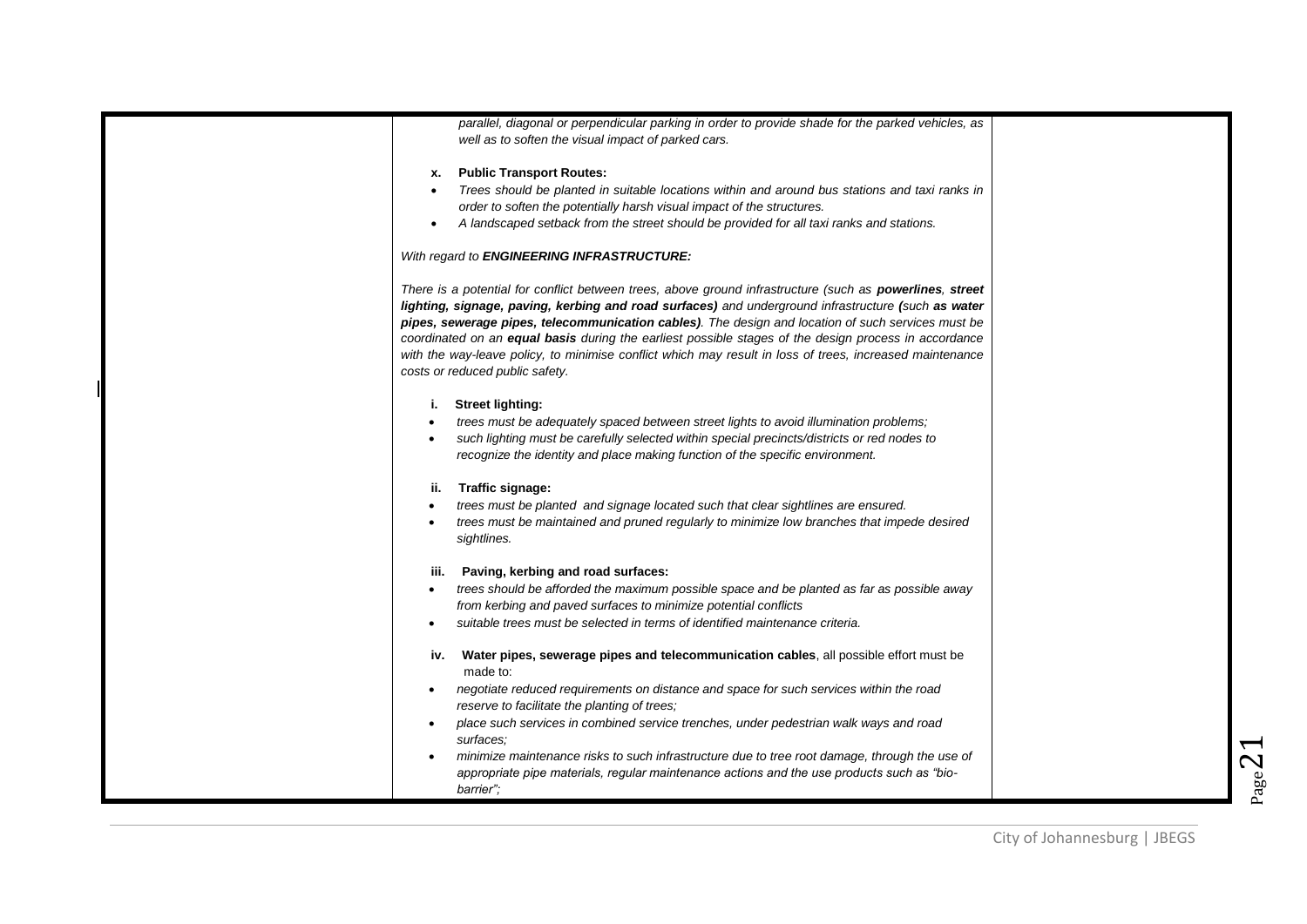|                                    | select suitable trees in terms of identified maintenance criteria.                                                                                                                                                                                                                                                                                                                                                                                                                                                                                                                                                                                                                                                                                                                                                                                                                                                                                                                                                                                                                                                                                                                                                                                                                                                                                                         |                                         |
|------------------------------------|----------------------------------------------------------------------------------------------------------------------------------------------------------------------------------------------------------------------------------------------------------------------------------------------------------------------------------------------------------------------------------------------------------------------------------------------------------------------------------------------------------------------------------------------------------------------------------------------------------------------------------------------------------------------------------------------------------------------------------------------------------------------------------------------------------------------------------------------------------------------------------------------------------------------------------------------------------------------------------------------------------------------------------------------------------------------------------------------------------------------------------------------------------------------------------------------------------------------------------------------------------------------------------------------------------------------------------------------------------------------------|-----------------------------------------|
| 3.4 Qualitative Guidelines For New | a. General                                                                                                                                                                                                                                                                                                                                                                                                                                                                                                                                                                                                                                                                                                                                                                                                                                                                                                                                                                                                                                                                                                                                                                                                                                                                                                                                                                 | Developer/City Dept/ME, including other |
| Developments                       | Respect for nature and ecological processes:<br>Environmental aspects on any development site must be fully understood and must suitably<br>inform all decisions and the development must respond to existing site features (i.e. rocky<br>outcrops, existing trees, natural ground level) and trees.<br>Landscape designs must be submitted for approval and must include at least 50% indigenous<br>species.<br>New development must recognise the subtle topological features and native vegetation and<br>develop new landscape, pathways, activities, and civic places that protect and enhance these<br>features.<br>The design of new buildings, walkways, and landscape elements should enhance and develop<br>existing parks, viewpoints, rivers and other open space elements, and foster access to these<br>natural areas.<br>The relationship between the built and natural environments should be reinforced through view<br>corridors, pedestrian links, viewpoints and other features, that adds to the design quality of the<br>city and helps to define and protect the character.<br>Where an application site contains ecologically sensitive areas, the development application<br>must include these as protected open space.<br>Storm water attenuation must be addressed on site.<br>Existing indigenous trees must be retained as far as possible. | government departments and agencies     |
|                                    | b. Open Space Provisioning<br>Open space shall be provided on site:<br>Cash contributions will not be accepted in lieu of Open Space provisioning unless a suitable site<br>for alternative open space has already been identified, is obtainable, agreed to with EISD<br>(Water and Biodiversity) and developed accordingly.<br>Land provided in terms of Open Space Provisioning will be evaluated not only according to<br>quantitative guidelines, but also in accordance to the qualitative guidelines as set out in this<br>document.<br>Both hard and soft landscapes should be considered.<br>Refer to open space management guideline for specific requirements.<br>c. Development adjacent to existing Ecological and Social Open Spaces<br>Any development adjacent to open space, whether social or ecological, must be compatible<br>with the function and aesthetics of the open space in terms of land use, scale, massing, spatial<br>interaction, appearance and landscaping.                                                                                                                                                                                                                                                                                                                                                                             |                                         |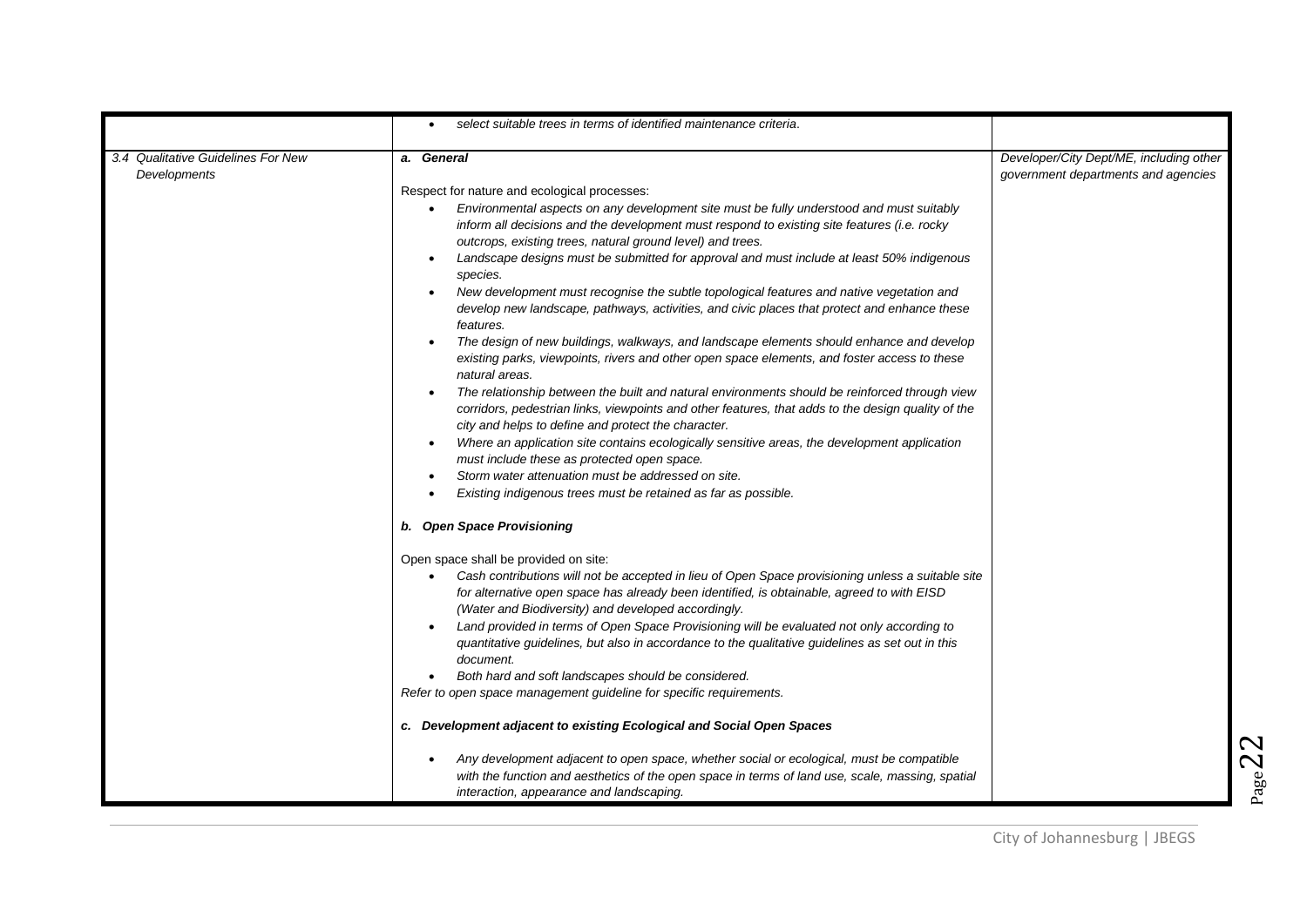| $\bullet$ | Any development adjacent to existing open space must actively contribute to the protection and                                                                                                  |  |
|-----------|-------------------------------------------------------------------------------------------------------------------------------------------------------------------------------------------------|--|
|           | enhancement of the open space and compliment to the Open Space i.e. the development may                                                                                                         |  |
|           | not turn its back or storage areas onto the Open Space.                                                                                                                                         |  |
|           | An SDP and LDP for the proposed development demonstrating its interface treatment with the                                                                                                      |  |
|           | Open Space must be submitted to the EISD for approval.                                                                                                                                          |  |
| $\bullet$ | The developer must landscape the boundary interface with the Open Space with endemic (local                                                                                                     |  |
|           | to the area) vegetation.                                                                                                                                                                        |  |
|           | No solid fencing will be allowed on the communal boundary with Open Spaces. At least 50% of                                                                                                     |  |
|           | the fencing should be transparent/permeable allowing for the screening of backyards, where                                                                                                      |  |
|           | approved, and the movement of species.                                                                                                                                                          |  |
|           | The development may not extend its activities onto the Open Space (parking, storage, dumping,                                                                                                   |  |
|           | earthworks, cooking ablution, accommodation, littering).                                                                                                                                        |  |
|           | All disturbed open spaces along water bodies, especially the areas below the 1:50 and 1:100                                                                                                     |  |
|           | year flood line must be rehabilitated with vlei complimentary riparian vegetation where possible.                                                                                               |  |
| i.        | Landscaping                                                                                                                                                                                     |  |
| $\bullet$ | Landscaping and materials should be based on endemic species.                                                                                                                                   |  |
|           | All Classified Invader Species must be eradicated and controlled on the development site.                                                                                                       |  |
| $\bullet$ | No tree on the road reserve may be removed to accommodate entrances to the development.                                                                                                         |  |
|           | One indigenous 50-litre tree for every three (3) parking bays must be provided to minimise the<br>impact of extensive paved surfaces, i.e. increased heat generation, increased stormwater run- |  |
|           | off, reduced potential for groundwater penetration; etc.                                                                                                                                        |  |
|           | Should parking bays be developed head-to-head, one (1) tree must be planted for every four (4)                                                                                                  |  |
|           | parking bays in conjunction with landscaped islands. The landscaped islands must serve to                                                                                                       |  |
|           | break the expanse of paved surface, must serve to reduce the environmental impact of the                                                                                                        |  |
|           | paved surface and must be planned with due consideration of pedestrian circulation and plant                                                                                                    |  |
|           | maintenance requirements. (Trees often perform poorly when planted in areas with<br>impermeable surfaces, suffering from stress due to lack of water and air. Providing more space              |  |
|           | around the tree is imperative, also to prevent the girdling of the tree. In this regard a minimum of                                                                                            |  |
|           | 1,5 x 1,5 meter openings will be required.)                                                                                                                                                     |  |
| $\bullet$ | Where possible, developers must be encouraged to upgrade their adjoining road reserve, with<br>specific reference to the planting of trees and formalisation of pedestrian walkways.            |  |
| $\bullet$ | Bare walls (e.g. privatised garden walls in group housing schemes) must be softened with<br>planting.                                                                                           |  |
|           | All new development must provide trees along streets and pathways chosen according to the<br>regional tree-planting palette.                                                                    |  |
|           | Full co-ordination of laying underground utilities and planting should be carried out at the early                                                                                              |  |
|           | planning stage to ensure sufficient paving space is reserved for tree planting and to avoid<br>problems of conflict during construction.                                                        |  |
| ii.       | <b>Stormwater Treatment</b>                                                                                                                                                                     |  |
|           | Approval of on-site stormwater management and retention must be obtained from EISD (Water                                                                                                       |  |
|           | & Biodiversity) and the JRA.                                                                                                                                                                    |  |
|           | Site design must minimize imperviousness and maximise permeability.                                                                                                                             |  |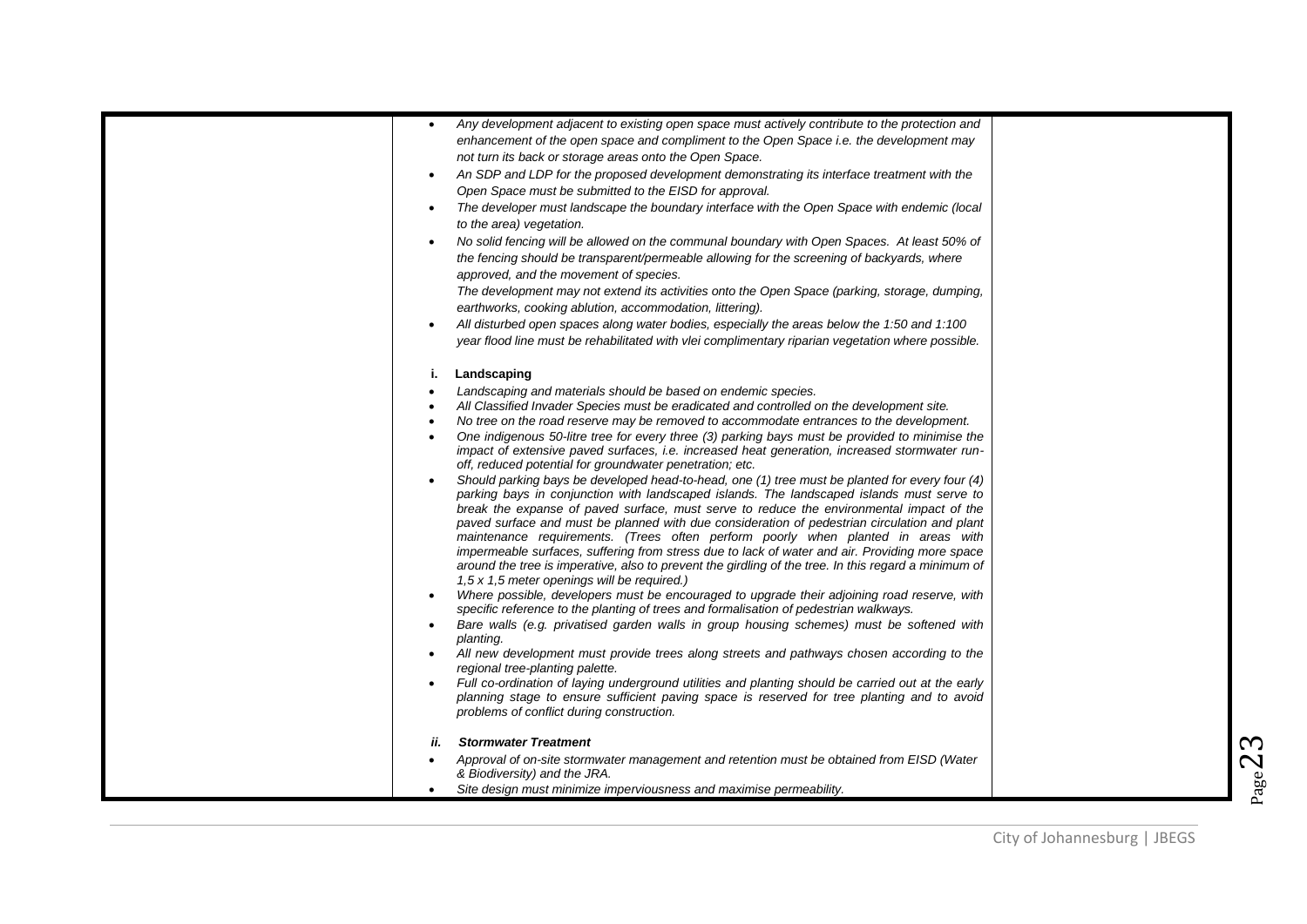| $\bullet$<br>$\bullet$ | Development should be clustered to maximise unpaved areas.<br>Direct runoff from pavement and buildings must be directed into vegetation-lined channels.                                                                                              |  |
|------------------------|-------------------------------------------------------------------------------------------------------------------------------------------------------------------------------------------------------------------------------------------------------|--|
| $\bullet$              | Water holding areas such as recessed athletic fields, ponds, cisterns, and other features that<br>serve to recharge groundwater, reduce runoff, improve water quality and decrease flooding<br>should be incorporated into the layout or site design. |  |
|                        | All aspects of landscaping from the selection of plants to soil preparation and the installation of<br>irrigation systems must be designed to reduce water demand, retain runoff, decrease flooding,<br>and recharge groundwater.                     |  |
| $\bullet$              | Permeable surfaces should be used for hardscape.                                                                                                                                                                                                      |  |
| $\bullet$              | Impervious surfaces such as driveways, streets, and parking areas must be minimised so that<br>land is available to absorb stormwater, reduce polluted urban runoff, recharge groundwater and<br>reduce flooding.                                     |  |
|                        | d. Residential Development on land parcels larger than 5ha (including Golf Estates, Lifestyle<br><b>Estates, Mixed Residential Areas and Subsidised Housing)</b>                                                                                      |  |
| j.                     | General:                                                                                                                                                                                                                                              |  |
| $\bullet$              | Open space shall be provided as per the quantitative guidelines.                                                                                                                                                                                      |  |
| $\bullet$              | The open space shall be linked to cycling and walking routes and adjacent open spaces.                                                                                                                                                                |  |
| $\bullet$              | Ecological corridors shall be provided that link different ecological spaces.                                                                                                                                                                         |  |
| $\bullet$              | These corridors and spaces must not be walled but accessible to people of the estate and allow<br>for wildlife migration.                                                                                                                             |  |
| ii.                    | <b>Design Guidelines:</b>                                                                                                                                                                                                                             |  |
| $\bullet$              | Developers are encouraged to explore new technologies and design approaches that are<br>founded on sustainable development principles, sometimes referred to as "environmentally<br>friendly technologies" or "green building or green technologies". |  |
| $\bullet$              | The use of fencing must take account of ecological corridors. Accordingly fencing must not be<br>placed in a manner that disrupts the functioning of such corridors. Neither the movement of<br>small nor large animals must be negatively impacted.  |  |
| $\bullet$              | The design layout of a proposed development must not compromise ecosystem functioning.                                                                                                                                                                |  |
| $\bullet$              | Indigenous grasses (e.g. Paspalum vaginatum or Cynodon dactylon or any other species that                                                                                                                                                             |  |
|                        | has been tested and found to be suitable by the municipality must be used for fairways and<br>greens (and gardens of related development) to minimise the need for the application of                                                                 |  |
|                        | herbicides, pesticides and fertilisers and to reduce water demand (i.e. irrigation requirements),                                                                                                                                                     |  |
| $\bullet$              | unless otherwise agreed with the municipality and the JCP.                                                                                                                                                                                            |  |
|                        | The use of indigenous water-wise species, for landscaping of estate gardens, including the<br>gardens at individual residences must be specified in a design plan.                                                                                    |  |
| iii.                   | Visual and environmental guidelines:                                                                                                                                                                                                                  |  |
| $\bullet$              | The scale and design of the development must not be disruptive to the sense of place of an<br>area or neighbourhood.                                                                                                                                  |  |
| $\bullet$              | The visual impact of development will require careful attention. Care must be taken to ensure<br>that the visual impact from all public places or intended public places (e.g. roads, beaches) is<br>assessed and mitigated.                          |  |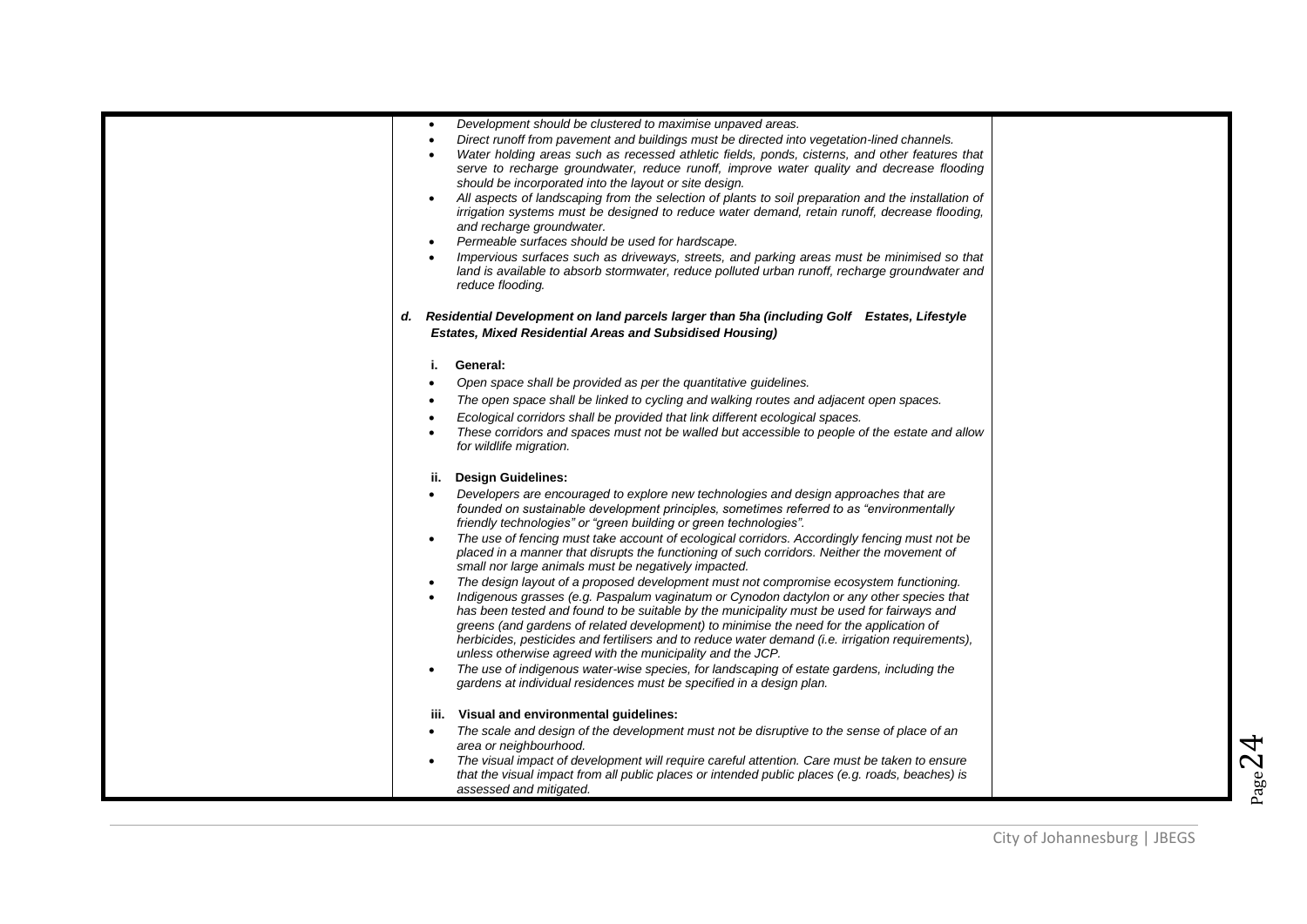|                                              | Walling, security features and entrances require particular attention. As a rule visually                                   |                                         |
|----------------------------------------------|-----------------------------------------------------------------------------------------------------------------------------|-----------------------------------------|
|                                              | permeable fencing and walling must be used and entrances must include soft landscaping to                                   |                                         |
|                                              | prevent them from being hard and visually intrusive features (i.e. entrances should not stand out                           |                                         |
|                                              | against their surroundings).                                                                                                |                                         |
|                                              | An open form of development should be considered as a first option, that is, before that of a<br>$\bullet$                  |                                         |
|                                              | completely fenced development or "gated community" is considered.                                                           |                                         |
|                                              | The development must be designed such that it blends into neighbouring areas, if the entire<br>development is to be fenced. |                                         |
|                                              |                                                                                                                             |                                         |
|                                              | Stormwater and water use guidelines:<br>i۷.                                                                                 |                                         |
|                                              | Consideration should be given to the creation of artificial wetlands for the treatment of<br>$\bullet$                      |                                         |
|                                              | stormwater run-off, particularly from areas where fertilisers, herbicides and pesticides are used.                          |                                         |
|                                              |                                                                                                                             |                                         |
|                                              | Measures such as swales and cut-off drains must be provided for to divert poor quality<br>$\bullet$                         |                                         |
|                                              | stormwater runoff to effluent treatment facilities or to artificial wetlands, if created on the site.                       |                                         |
|                                              | The design of swales and cut-off drains should provide for runoff of acceptable quality to enter<br>$\bullet$               |                                         |
|                                              | the natural drainage system so as to minimise changes to the natural hydrological regime of the                             |                                         |
|                                              | system.                                                                                                                     |                                         |
|                                              | Stormwater infiltration must be promoted through minimising hard paved areas and the use of<br>$\bullet$                    |                                         |
|                                              | porous paving surfaces, where paving is required.                                                                           |                                         |
|                                              | Designing with water conservation in mind: the principles can be applied to homes, clubhouses                               |                                         |
|                                              | and hotels. Rainwater and grey water can be directed for use in irrigation of landscaped areas                              |                                         |
|                                              | as well as golf courses and polo fields.                                                                                    |                                         |
|                                              |                                                                                                                             |                                         |
|                                              | <b>Landscaping Guidelines:</b><br>۷.                                                                                        |                                         |
|                                              | A list of approved plant material must be provided as part of the landscape design proposals<br>$\bullet$                   |                                         |
|                                              | Existing indigenous trees should be retained wherever possible. Existing trees with a diameter<br>$\bullet$                 |                                         |
|                                              | larger than 100mm may not be cut down without the written consent of the municipality. If any                               |                                         |
|                                              | such indigenous trees are removed without approval, they will have to be replaced with the                                  |                                         |
|                                              | same size tree at the developers cost.                                                                                      |                                         |
|                                              |                                                                                                                             |                                         |
|                                              | All vacant erven are to be kept clear of alien invasive plants at all times.<br>$\bullet$                                   |                                         |
|                                              | Homeowners shall not add or remove any vegetation to or from the golf course or private open<br>$\bullet$                   |                                         |
|                                              | space areas.                                                                                                                |                                         |
|                                              | No alien invasive plants are permitted within in residential areas.<br>$\bullet$                                            |                                         |
|                                              | The development of an estate is subject to an EMP and Landscaping Management Plan<br>$\bullet$                              |                                         |
|                                              | approved by EISD.                                                                                                           |                                         |
|                                              | The Landscaping Management Plan submitted to the EISD (Water & Biodiversity) shall indicate<br>$\bullet$                    |                                         |
|                                              | the following:                                                                                                              |                                         |
|                                              | The treatment of the interface between the estate and surrounding properties                                                |                                         |
|                                              | Communal walkways and any other linkage structural between urbanised                                                        |                                         |
|                                              | areas and open spaces;                                                                                                      |                                         |
|                                              | Storm water control.                                                                                                        |                                         |
| 4. Specific Guidelines For Development Along | Ridges play an important role in ecosystem sustenance and biological biodiversity as they provide                           | Developer/City Dept/ME, including other |
|                                              |                                                                                                                             |                                         |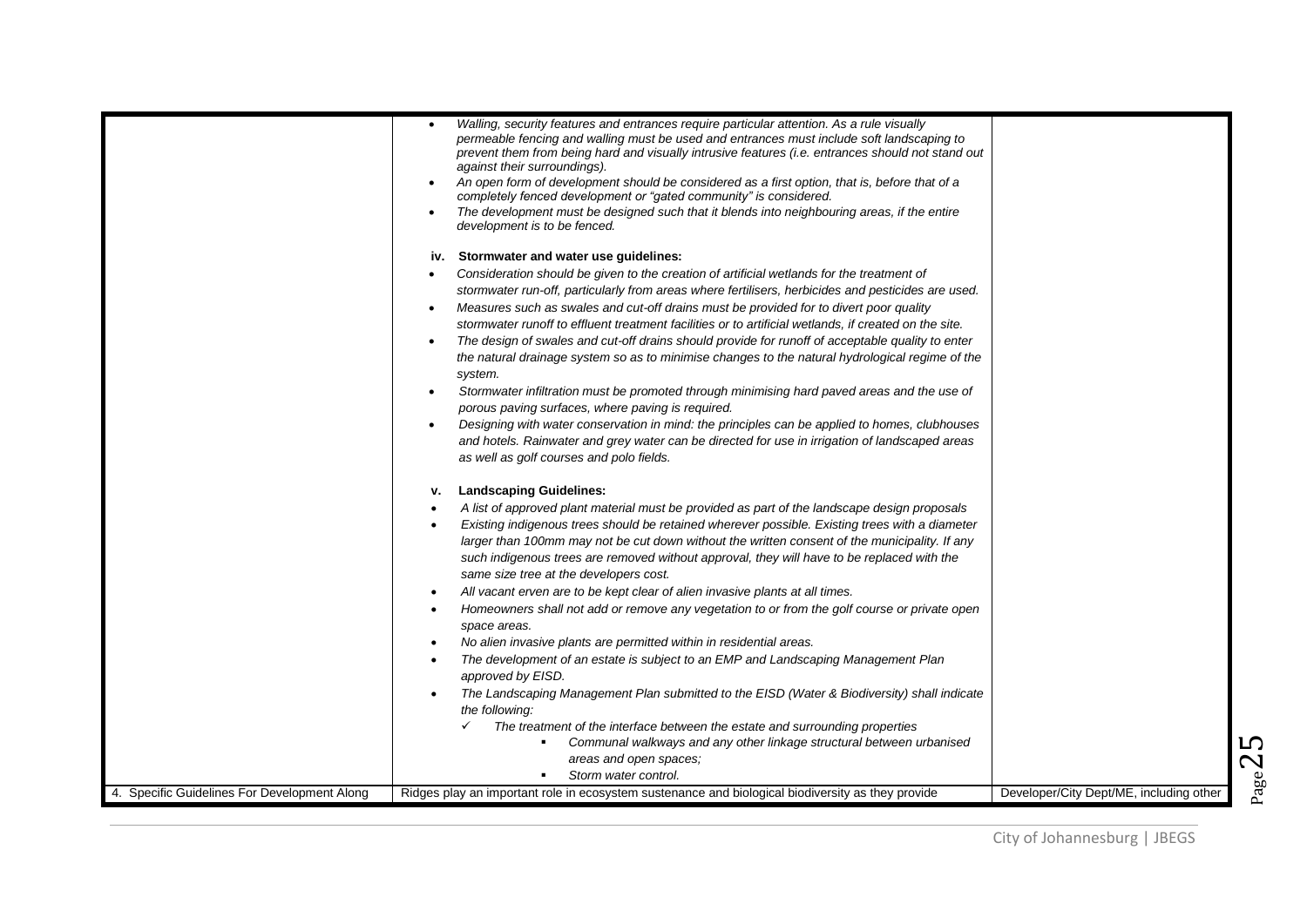| Ridges                                         | habitats for fauna and flora. Ridges must be seen as part of the wider ecological continuum and a part of                                                                                                                                                                                                                                | government departments and agencies     |
|------------------------------------------------|------------------------------------------------------------------------------------------------------------------------------------------------------------------------------------------------------------------------------------------------------------------------------------------------------------------------------------------|-----------------------------------------|
|                                                | the Ecological Open Space Network that must be preserved as a migratory corridor for faunal movement,                                                                                                                                                                                                                                    |                                         |
|                                                | as well as a habitat and roosting site. Please refer to Ridges Guideline for more information and                                                                                                                                                                                                                                        |                                         |
|                                                | control measures for developments on or abutting ridges.                                                                                                                                                                                                                                                                                 |                                         |
| 5. Specific Guidelines for Development next to | Development adjacent to wetlands is subject to the following conditions:                                                                                                                                                                                                                                                                 | Developer/City Dept/ME, including other |
| rivers and wetlands                            | No fences, parking access, parking space(s), paved areas or swimming pools should be<br>$\bullet$<br>constructed within buffer strips.                                                                                                                                                                                                   | government departments and agencies     |
|                                                | No grading or filling, planting of exotic/non-native or non-riparian plant species, or the<br>removal of native vegetation, within the buffer strip should be allowed.                                                                                                                                                                   |                                         |
|                                                | No edge vegetation should be removed when developing along rivers and streams.<br>$\bullet$<br>Developments should rather incorporate the edge vegetation as part of the development and<br>conservation lines should be erected before construction commences to protect the<br>vegetation from damage.                                 |                                         |
|                                                | Existing undisturbed grass and shrub coverage should be retained.<br>$\bullet$<br>In areas where vlei vegetation is already disturbed and disturbed by construction works, the<br>$\bullet$<br>vlei vegetation is to be rehabilitated by a suitably qualified contractor as soon as the<br>construction works are completed.             |                                         |
|                                                | Where constructed drainage devices and improvements are required, they should be placed<br>$\bullet$<br>in the least visible locations and naturalised through the use of river rock, earth tone concrete<br>and native landscaping.                                                                                                     |                                         |
|                                                | Storm water should be managed on-site before entering the storm water system. The post-<br>$\bullet$<br>development storm water run-off should not significantly exceed the pre-development values<br>in peak charge for any given storm. The same principle applies to pollutant and debris<br>concentrations reaching the watercourses |                                         |
|                                                | To reduce run-off, impervious surfaces should be limited to the minimum possible and the<br>$\bullet$<br>development planned to utilise permeable surfaces wherever feasible.<br>Walkways should form a buffer between natural and manicured vegetation.                                                                                 |                                         |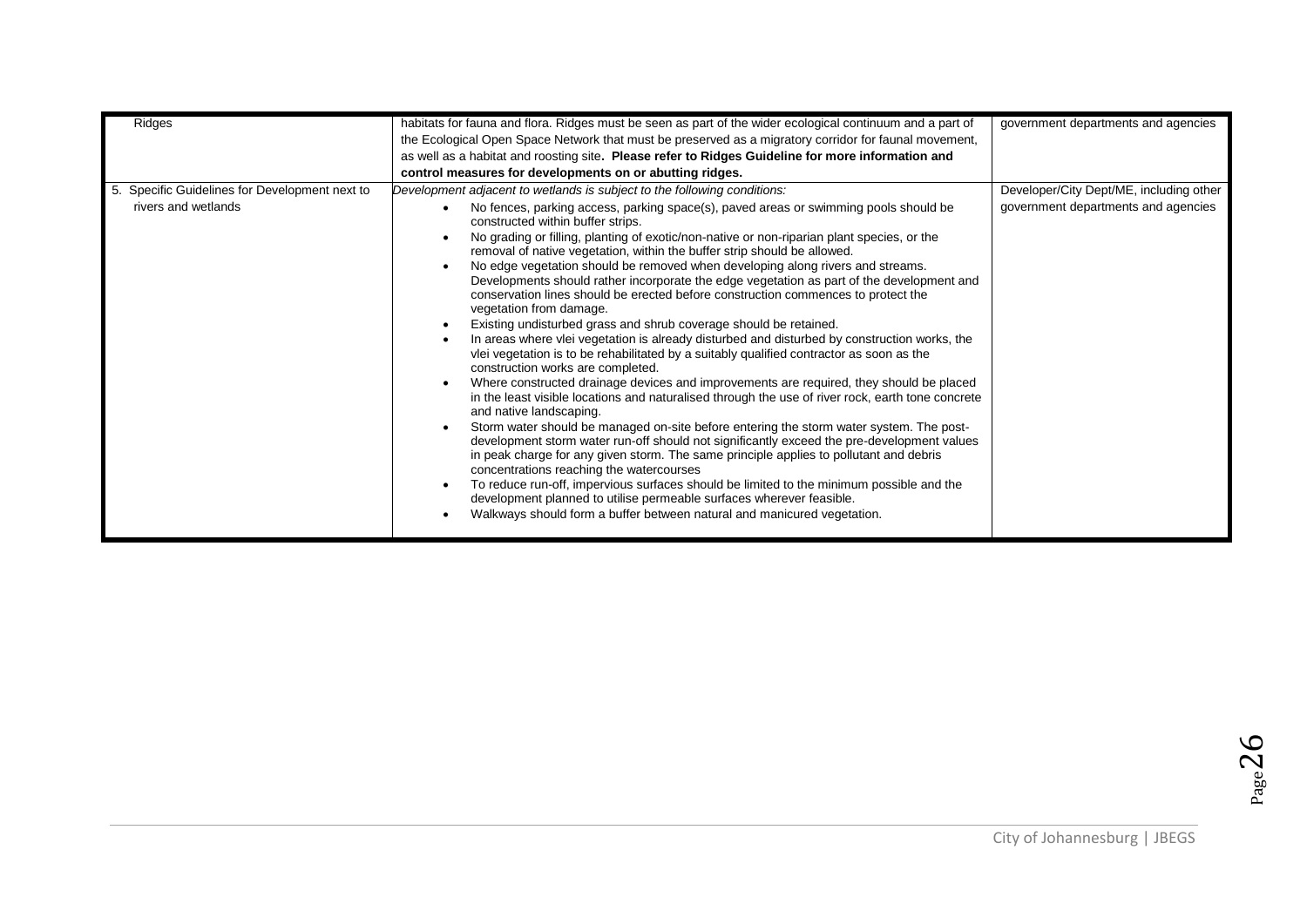#### b) Rivers, Wetlands and streams

|                                                                                                                                                                                                                                                                                                                                                                                                                                                                                                                                                                                                                                                                                                                                                                                                                                                                                                                                                                                                                                                                                                                                                                                                                                                                                                                                                                                                                                                                                                                                                                                                                                                                                                          |                               | ENVIRONMENT AND INFRASTRUCTURE SERVICES DEPARTMENT       |                    |                                         |                                                                                                 |
|----------------------------------------------------------------------------------------------------------------------------------------------------------------------------------------------------------------------------------------------------------------------------------------------------------------------------------------------------------------------------------------------------------------------------------------------------------------------------------------------------------------------------------------------------------------------------------------------------------------------------------------------------------------------------------------------------------------------------------------------------------------------------------------------------------------------------------------------------------------------------------------------------------------------------------------------------------------------------------------------------------------------------------------------------------------------------------------------------------------------------------------------------------------------------------------------------------------------------------------------------------------------------------------------------------------------------------------------------------------------------------------------------------------------------------------------------------------------------------------------------------------------------------------------------------------------------------------------------------------------------------------------------------------------------------------------------------|-------------------------------|----------------------------------------------------------|--------------------|-----------------------------------------|-------------------------------------------------------------------------------------------------|
| <b>COJ CATCHMENT MANAGEMENT POLICY</b>                                                                                                                                                                                                                                                                                                                                                                                                                                                                                                                                                                                                                                                                                                                                                                                                                                                                                                                                                                                                                                                                                                                                                                                                                                                                                                                                                                                                                                                                                                                                                                                                                                                                   |                               | CoJ Mayoral Committee Resolution of 15 June 2008, Item 5 |                    |                                         |                                                                                                 |
|                                                                                                                                                                                                                                                                                                                                                                                                                                                                                                                                                                                                                                                                                                                                                                                                                                                                                                                                                                                                                                                                                                                                                                                                                                                                                                                                                                                                                                                                                                                                                                                                                                                                                                          | PLEASE MARK<br><b>CLEARLY</b> | Replacement of<br>previous standards /<br>guidelines     | No -<br><b>New</b> | Additional<br>standards /<br>quidelines | See also Stormwater By<br><b>Laws and Manual</b>                                                |
| THE PURPOSE OF THE APPROVED STANDARDS AND / OR GUIDELINES                                                                                                                                                                                                                                                                                                                                                                                                                                                                                                                                                                                                                                                                                                                                                                                                                                                                                                                                                                                                                                                                                                                                                                                                                                                                                                                                                                                                                                                                                                                                                                                                                                                |                               |                                                          |                    |                                         |                                                                                                 |
| To manage development adjacent to, and within floodplains and wetlands, together with the management of stormwater, in order to promote the following:<br>Protection of water resources, maintenance of water balance, and promotion of river health<br>Development certainty in respect of river encroachment and stormwater management requirements<br>Protection of ecology and morphology of rivers and wetlands<br>$\bullet$<br>Protection of human health and safety and reduced vulnerability to climate change<br>$\bullet$<br>Prevention of flooding (and damage to people or property)<br>$\bullet$<br>Prevention of pollution of water resources, both surface and groundwater<br>$\bullet$<br>Maintenance of healthy aquatic and riparian ecosystems (lakes, dams, streams, wetlands, floodplains)<br>$\bullet$<br>Maintenance of morphological stability of watercourses<br>$\bullet$<br>Restoration of social amenity of watercourses and riparian zones<br>$\bullet$<br>The Catchment Management Policy has a strong land use and stormwater management bias as it recognises that environmental components cannot be divorced from engineering component<br>and urban development patterns and stormwater runoff are significant contributors to the degradation of riverine environments. The policy seeks to implement source-based controls to control<br>and minimise impacts, and also to implement the principles of "polluter pays" and "beneficiary bears the costs".<br>The most important aspects which the policy addresses relate to the management of development adjacent to, and within floodplains and wetlands, as well as development control issues relating to this. |                               |                                                          |                    |                                         |                                                                                                 |
| The policy also addresses the management of stormwater.<br><b>STANDARD / GUIDELINE</b>                                                                                                                                                                                                                                                                                                                                                                                                                                                                                                                                                                                                                                                                                                                                                                                                                                                                                                                                                                                                                                                                                                                                                                                                                                                                                                                                                                                                                                                                                                                                                                                                                   | <b>SPECIFICATION</b>          |                                                          |                    |                                         | <b>RESPONSIBILITY</b>                                                                           |
| <b>Floodline Information</b><br>Any proposal for development in the proximity of a watercourse or wetland must contain an accurate<br>floodline plan and technical report reflecting:<br>The boundaries of all wetlands, the edges of all watercourses and riparian areas,<br>$\bullet$<br>Existing and original floodlines for the following recurrence intervals, 5, 10, 20, 50, 100 years and Regional Maximum Flood<br>$\bullet$<br>$(REF)$ ,<br>Information concerning how the floodline was determined, what methods were used and what assumptions were made<br>$\bullet$<br>about development in the catchment.<br>The name and technical competency of the certifying Engineer<br>$\bullet$<br>Where floodlines have not previously been determined by the Council for a particular watercourse the developer shall<br>$\bullet$<br>determine these lines at own cost and in accordance with the Council's standards and requirements. Once approved and<br>accepted the submitted information will become the property of the Council to use and disseminate as it sees fit.<br>Floodplains must be defined, and floodlines computed for all streams. Floodlines should include the                                                                                                                                                                                                                                                                                                                                                                                                                                                                                                            |                               |                                                          |                    |                                         | Developer/City<br>Dept/ME<br>including<br>Government<br>other<br>Departments<br>and<br>Agencies |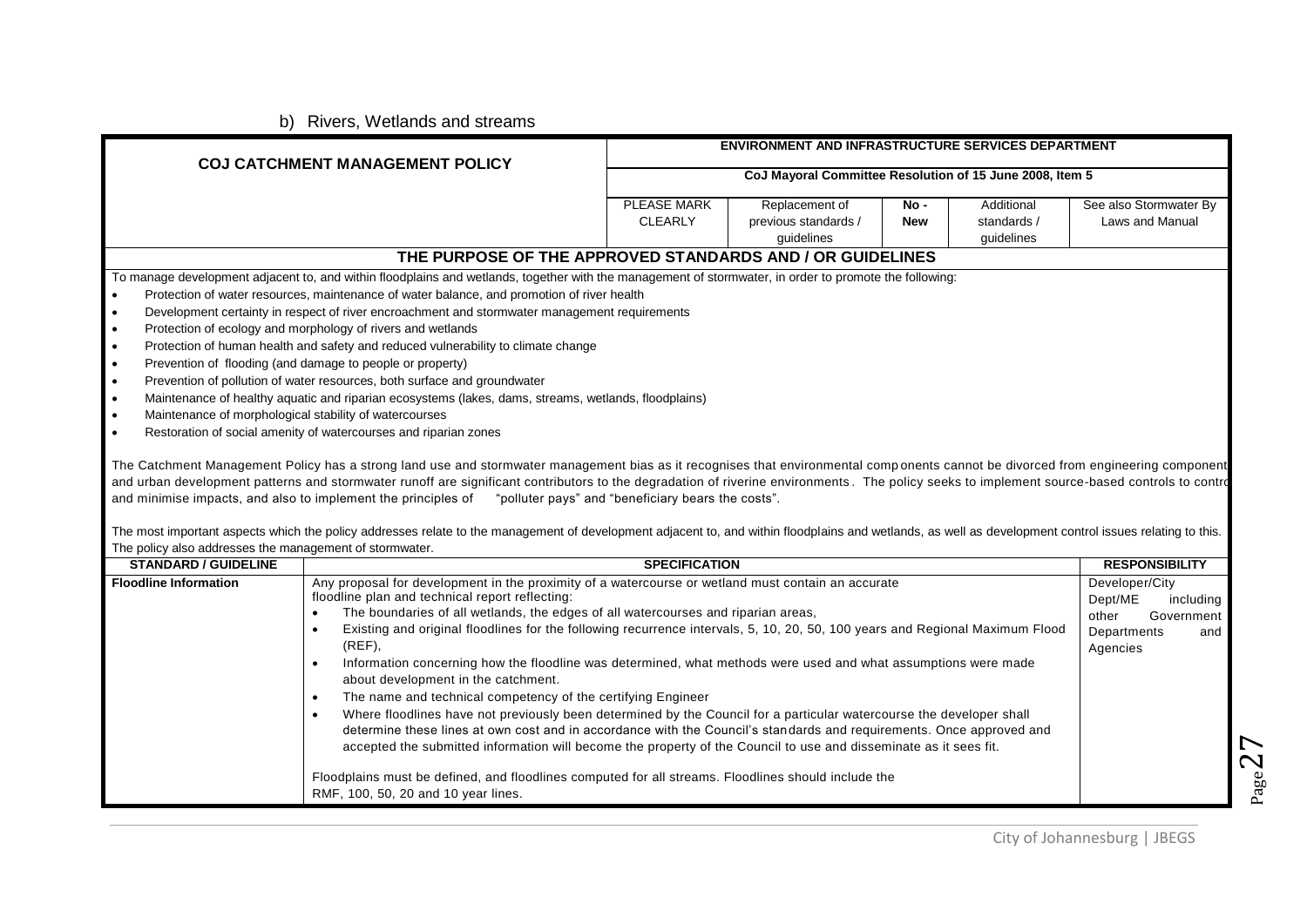|                             | Where the catchment area of a particular stream is less than 0.5 $km^2$ the requirement to define the floodline may be waived by the<br>Council at its sole discretion. Where floodlines are not shown, the plans shall contain a description and explanation as to how<br>floodwater in the stream will be managed.                                                                                                                                                                                                                                                                                                                                                                                                                                                                                      |
|-----------------------------|-----------------------------------------------------------------------------------------------------------------------------------------------------------------------------------------------------------------------------------------------------------------------------------------------------------------------------------------------------------------------------------------------------------------------------------------------------------------------------------------------------------------------------------------------------------------------------------------------------------------------------------------------------------------------------------------------------------------------------------------------------------------------------------------------------------|
|                             | Flood risk zones must be defined and shown on plans, and relevant information on the floodline and<br>flood risk plans as detailed in Appendix G of the Catchment Management Plan (CMP) must be provided.                                                                                                                                                                                                                                                                                                                                                                                                                                                                                                                                                                                                 |
| Delineation of the Riparian | Riparian areas should be delineated by marking the outer edge of the macro channel bank and                                                                                                                                                                                                                                                                                                                                                                                                                                                                                                                                                                                                                                                                                                               |
| Zone                        | associated vegetation, in terms of a delineation procedure described in the DWA document entitled<br>"A practical field Procedure for identification and delineation of wetlands and riparian areas"                                                                                                                                                                                                                                                                                                                                                                                                                                                                                                                                                                                                      |
|                             | The National Water Act (NWA) defines a riparian habitat as follows: "Riparian habitat includes the physical structure and associated<br>vegetation of the areas associated with a watercourse which are commonly characterised by alluvial soils, and which are inundated or<br>flooded to an extent and with a frequency sufficient to support vegetation of species with a composition and physical structure distinct from<br>those of adjacent land areas."                                                                                                                                                                                                                                                                                                                                           |
|                             | Riparian area delineation comprises the determination and marking of the boundary of a riparian area, or the outer edge of the macro<br>channel bank and associated vegetation. A good rough indicator of the outer edge of the riparian areas is the edge of the macro channel<br>bank. This is defined as the outer bank of a compound channel and should not be confused with the active river or stream channel bank.<br>Flood benches may exist between the active channel and the macro channel bank, and are often covered by alluvial deposits and may<br>have riparian vegetation on them. The macro channel bank often represents a dramatic change in the frequency, duration and depth of<br>flooding experienced, leading to a corresponding change in vegetation structure and composition. |
|                             | woody shrubs                                                                                                                                                                                                                                                                                                                                                                                                                                                                                                                                                                                                                                                                                                                                                                                              |
|                             | Terrestrial area<br>Riparian area<br>Submerged aquatic area<br>Fig 1: Typical Cross Section of a River Channel                                                                                                                                                                                                                                                                                                                                                                                                                                                                                                                                                                                                                                                                                            |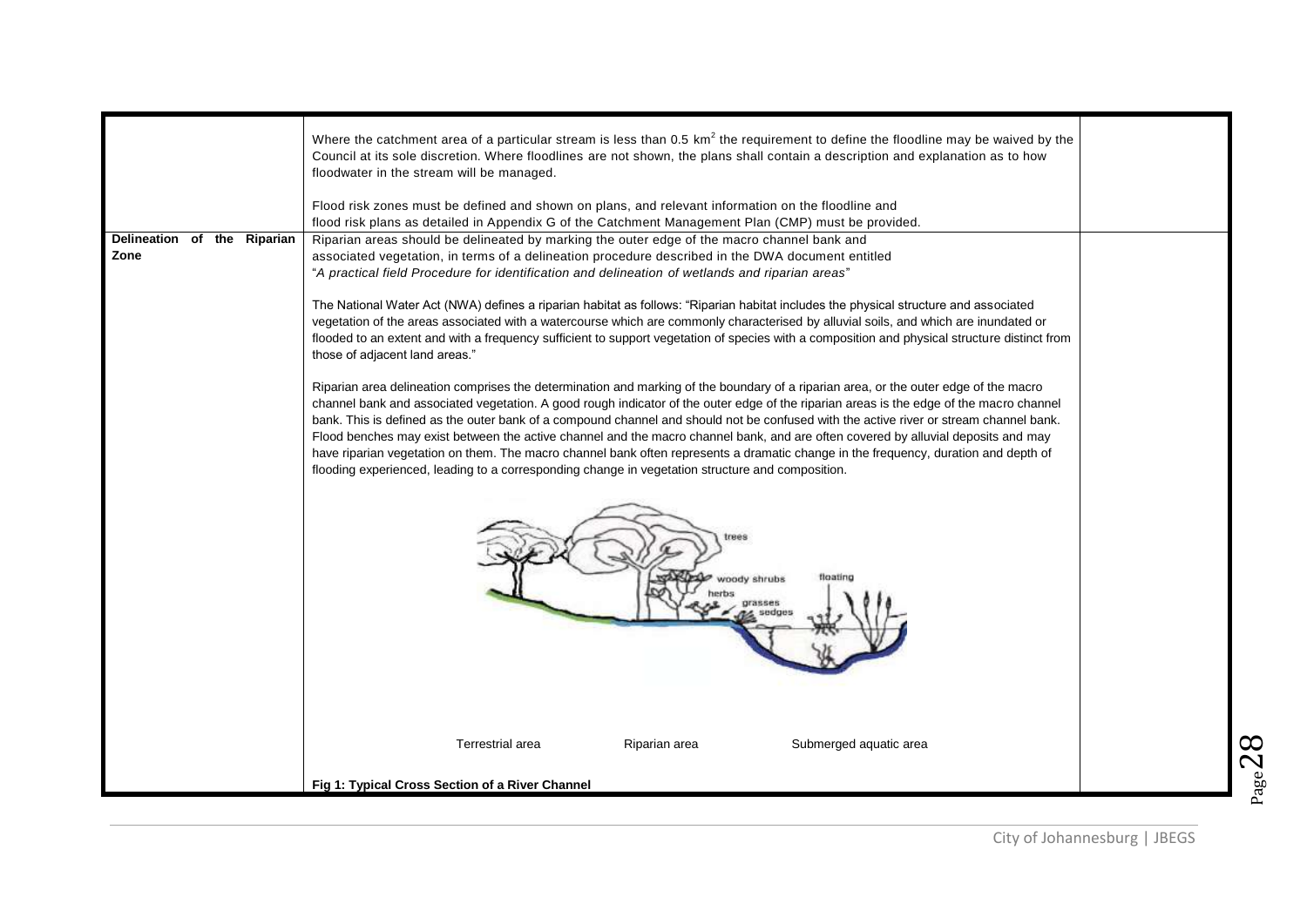| <b>Floodplain land use</b>                  | No reclamation of land or construction of permanent structures (including parking, paving or fencing) is permitted within the riparian<br>zone or within a buffer of 30 m from edge of riparian zone or the river bank where this is clearly identifiable.<br>A buffer of a minimum of 30 m on each side of the riparian area (or greater as is necessary to maintain ecological<br>functioning) must be provided adjacent to all riparian areas and adjacent to all wetlands. For areas outside of the urban<br>edge, a buffer of 50 m must be provided.<br>No development of any type will be permitted within the 1:100 year floodline or within the riparian zone and a buffer area of<br>30 m from the edge of the riparian zone or river bank where this is clearly identifiable (outside the urban edge, buffer is<br>increased to 50 m) must be provided.<br>Relaxation of these restrictions will only be considered where:<br>Structural modifications to watercourses are required to protect infrastructure belonging to the City of Johannesburg;<br>✓<br>Structural modifications to the channel or floodplain are required to protect existing developments from flooding;<br>✓<br>✓<br>Modifications to the water course or riparian zone will result in an improvement of its class in terms of the River Health<br>Programme; and<br>Modifications to the riparian zone are required to address stormwater attenuation requirements to the satisfaction of<br>✓<br>the JRA and EISD.                                                                                                                                                                   | Developer/City Dept/ME<br>including<br>other<br>Government<br>Departments<br>and<br>Agencies |
|---------------------------------------------|--------------------------------------------------------------------------------------------------------------------------------------------------------------------------------------------------------------------------------------------------------------------------------------------------------------------------------------------------------------------------------------------------------------------------------------------------------------------------------------------------------------------------------------------------------------------------------------------------------------------------------------------------------------------------------------------------------------------------------------------------------------------------------------------------------------------------------------------------------------------------------------------------------------------------------------------------------------------------------------------------------------------------------------------------------------------------------------------------------------------------------------------------------------------------------------------------------------------------------------------------------------------------------------------------------------------------------------------------------------------------------------------------------------------------------------------------------------------------------------------------------------------------------------------------------------------------------------------------------------------------------------------------------------------------|----------------------------------------------------------------------------------------------|
| Zoning of riparian zones                    | All areas below 50 yr floodline (or 32 m from centre of river whichever the greater) are to be zoned "open space". The preferred zoning is<br>"Public Open Space" to provide for continuity of the open space corridor for recreational and ecological functionality. A zoning of 'Private<br>Open Space" will only be permitted at the discretion of EISD (Water and Biodiversity) subject to conditions which ensure the management<br>and protection of the ecological and hydrological functionality of the riparian zone and associated buffers.                                                                                                                                                                                                                                                                                                                                                                                                                                                                                                                                                                                                                                                                                                                                                                                                                                                                                                                                                                                                                                                                                                                    | Developer/City Dept/ME<br>including<br>other<br>Government<br>Departments<br>and             |
|                                             |                                                                                                                                                                                                                                                                                                                                                                                                                                                                                                                                                                                                                                                                                                                                                                                                                                                                                                                                                                                                                                                                                                                                                                                                                                                                                                                                                                                                                                                                                                                                                                                                                                                                          | Agencies                                                                                     |
| <b>Developments</b><br>within<br>floodlines | Buffer zone for riparian area<br>а.<br>Only permeable perimeter fencing to the satisfaction of the COJ EISD. Such permeable fencing will only be permitted across the<br>riparian zone / wetland area on outer road crossings, will be designed in a manner which does require foundations to be<br>constructed within the riparian zone / wetland area or associated buffer areas. The fencing shall also provide for eco<br>underpasses and the maintenance of ecological linkages, including aquatic ecosystems, and should still allow for the free<br>movement of small mammals, and shall not be a barrier to the movement of such mammals.<br>50 year to 100 year floodlines<br>b.<br>No structure that results in a loss of flood storage capacity from the system;<br>No fill, dykes or berms intended to restrict the inundated floodplain area (including fill for sports fields);<br>$\bullet$<br>No structure that has not been designed by a structural engineer to withstand the floodwater load will be allowed;<br>$\bullet$<br>No ground floor in which people sleep at night;<br>No impermeable roads or parking areas;<br>No facility that poses a risk to water quality;<br>No agricultural activity, which may result in the destabilisation of the groundcover or poses a risk to water quality<br>through the use of harmful pesticides and fertilisers.<br>20 year to 50 year floodline<br>C.<br>No permanent structures, except bridge supports (this includes swimming pools, tennis courts, brickwork gazebos,<br>$\bullet$<br>etc.) designed so as not to interfere with the integrity of the floodline area;<br>No roads or parking areas; | Developer/City<br>Dept/ME including<br>other Government<br>Departments and<br>Agencies       |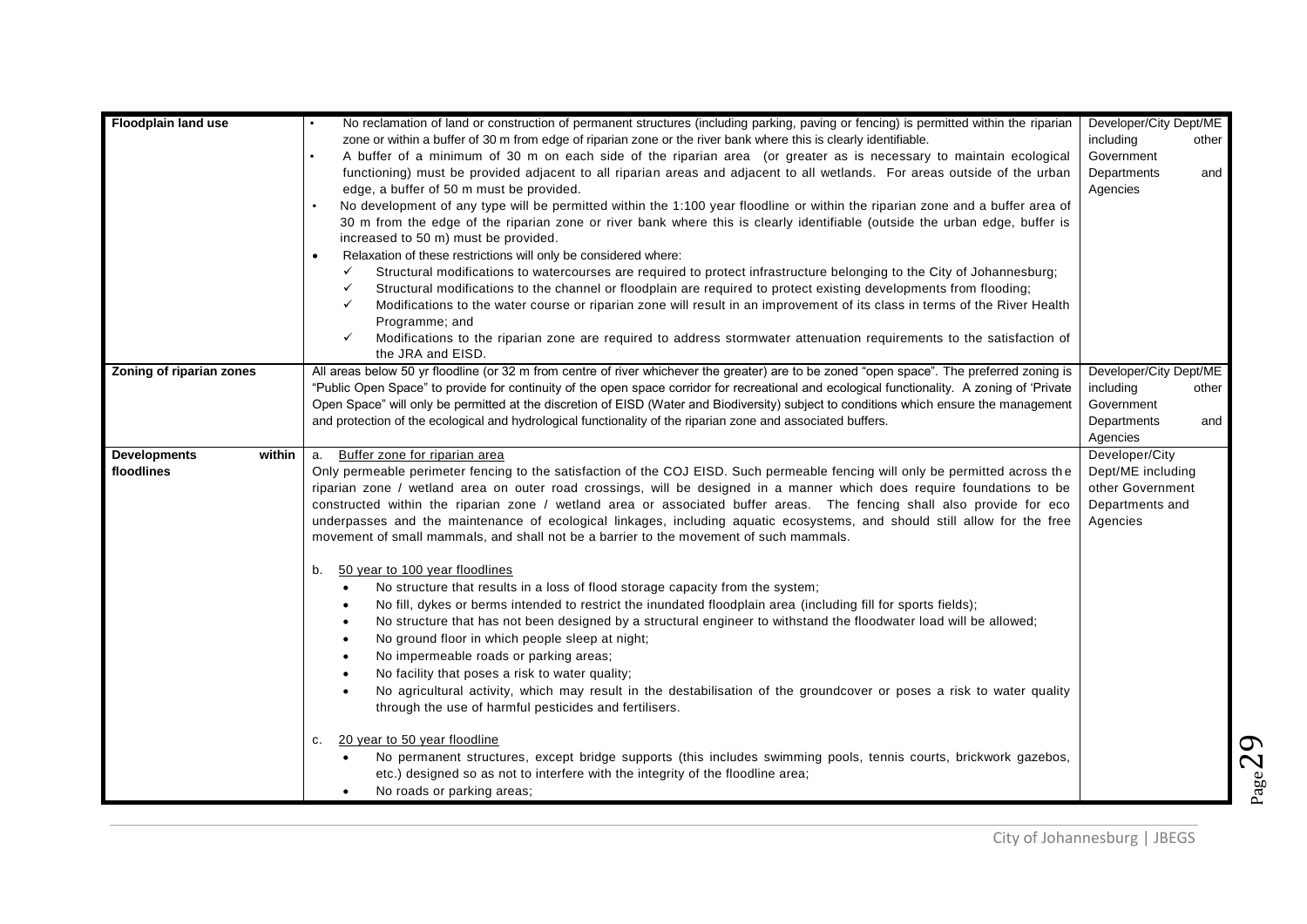|                                                      | Only temporary structures that do not interfere with the function of the floodplain as an ecological corridor.<br>٠                                                                                                                                                                                                                                                                                                                                                                                                                                                                                                                                                                                                                                                                                                                                                                                                                                                                                                                                                                                                                                                                                                                                                                                                                                        |                                                                                              |
|------------------------------------------------------|------------------------------------------------------------------------------------------------------------------------------------------------------------------------------------------------------------------------------------------------------------------------------------------------------------------------------------------------------------------------------------------------------------------------------------------------------------------------------------------------------------------------------------------------------------------------------------------------------------------------------------------------------------------------------------------------------------------------------------------------------------------------------------------------------------------------------------------------------------------------------------------------------------------------------------------------------------------------------------------------------------------------------------------------------------------------------------------------------------------------------------------------------------------------------------------------------------------------------------------------------------------------------------------------------------------------------------------------------------|----------------------------------------------------------------------------------------------|
|                                                      | 10 year to 20 year floodline<br>d.<br>Only ground level modifications that do not reduce the permeability of the floodplain soils or interfere with the<br>ecological corridor alongside the watercourse;<br>No developments below the 10 year floodline;<br>Only approved water abstraction facilities;<br>Landscaping allowed with very minor earthworks and planting with locally indigenous riparian vegetation only; and<br>Approved structures to control bank erosion.                                                                                                                                                                                                                                                                                                                                                                                                                                                                                                                                                                                                                                                                                                                                                                                                                                                                              |                                                                                              |
|                                                      | Notwithstanding the provisions above, uses that have been proved to be non-destructive to natural river systems and their<br>surroundings may be permitted within the riparian zone, subject to the following<br>Consideration of the specific characteristics of the watercourse or wetland<br>i.<br>ii.<br>The issuance of a Water Use License (WUL) by DWA.                                                                                                                                                                                                                                                                                                                                                                                                                                                                                                                                                                                                                                                                                                                                                                                                                                                                                                                                                                                             |                                                                                              |
|                                                      | Permitted uses may include water supply, fisheries, wetland edge gardens (with indigenous vegetation) but specifically exclude<br>permanent structures or canalisation.                                                                                                                                                                                                                                                                                                                                                                                                                                                                                                                                                                                                                                                                                                                                                                                                                                                                                                                                                                                                                                                                                                                                                                                    |                                                                                              |
|                                                      | Land development at all scales must provide sufficient space for the implementation of the runoff control measures, and layouts<br>must not be given final approval without adequate spatial provision having been made for drainage and attenuation requirements.                                                                                                                                                                                                                                                                                                                                                                                                                                                                                                                                                                                                                                                                                                                                                                                                                                                                                                                                                                                                                                                                                         |                                                                                              |
| <b>Watercourse crossings</b>                         | Roads which traverse watercourses are to be constructed as span bridges with side supports outside of the riparian zone and<br>$\bullet$<br>associated buffer areas, with minimal additional support pillars permitted as required to support the span, and subject to the detailed<br>design being approved by both JRA and EISD (Water and Biodiversity Unit).<br>Roads which traverse wetlands at grade are to be constructed in a manner which provides for the engineering of the substrate such<br>that the hydrological linkages are maintained across the full span of the affected wetland area.<br>Where road crossings are permitted to serve as part of attenuation structures, provision must still be made for underpasses to ensure<br>the maintenance of ecological linkages, including the sustenance of existing aquatic ecosystems, and to facilitate the free movement<br>of small mammals.                                                                                                                                                                                                                                                                                                                                                                                                                                            | Developer/City Dept/ME<br>including<br>other<br>Government<br>Departments<br>and<br>Agencies |
| <b>Protection of Wetlands</b>                        | The City may define wetland areas within a proposed development and require special treatment of these wetland areas<br>during design, construction, and operational phases of the development.                                                                                                                                                                                                                                                                                                                                                                                                                                                                                                                                                                                                                                                                                                                                                                                                                                                                                                                                                                                                                                                                                                                                                            | CoJ                                                                                          |
| <b>Management of Stormwater</b><br>and Water Quality | Provision for attenuation of storm water will need to be made within the site and attenuation facilities or infrastructure will not be<br>$\bullet$<br>permitted within the 1:100 floodline or within the delineated wetland or riparian zone or associated buffers. Relaxation of this<br>requirement may be permitted at the discretion of EISD (Water and Biodiversity) under the following circumstances:<br>$\checkmark$<br>Where such dam would enhance the habitat and allow for the creation of an aquatic habitat within the buffer area;<br>$\checkmark$<br>Where such dam already exists due to historic development patterns;<br>$\checkmark$<br>With due reference to the vegetation – the construction of dams should not result in or necessitate clearance of riparian habitat<br>or natural vegetation.<br>A stormwater management plan must be submitted for the approval by both the JRA and EISD (Water and Biodiversity) prior to the<br>approval of the final SDP. Such plan will be required to meet the following criteria/standards:<br>Peak discharge - no increase in discharge for any event of any duration up to the 25 year RI event<br>✓<br>Volume of runoff - no increase up to the annual 10 year rainfall<br>$\checkmark$<br>Runoff frequency - no surface runoff for the 1 yr RI event of any duration<br>$\checkmark$ | Developer/City Dept/ME<br>including other<br>Government<br>Departments and<br>Agencies       |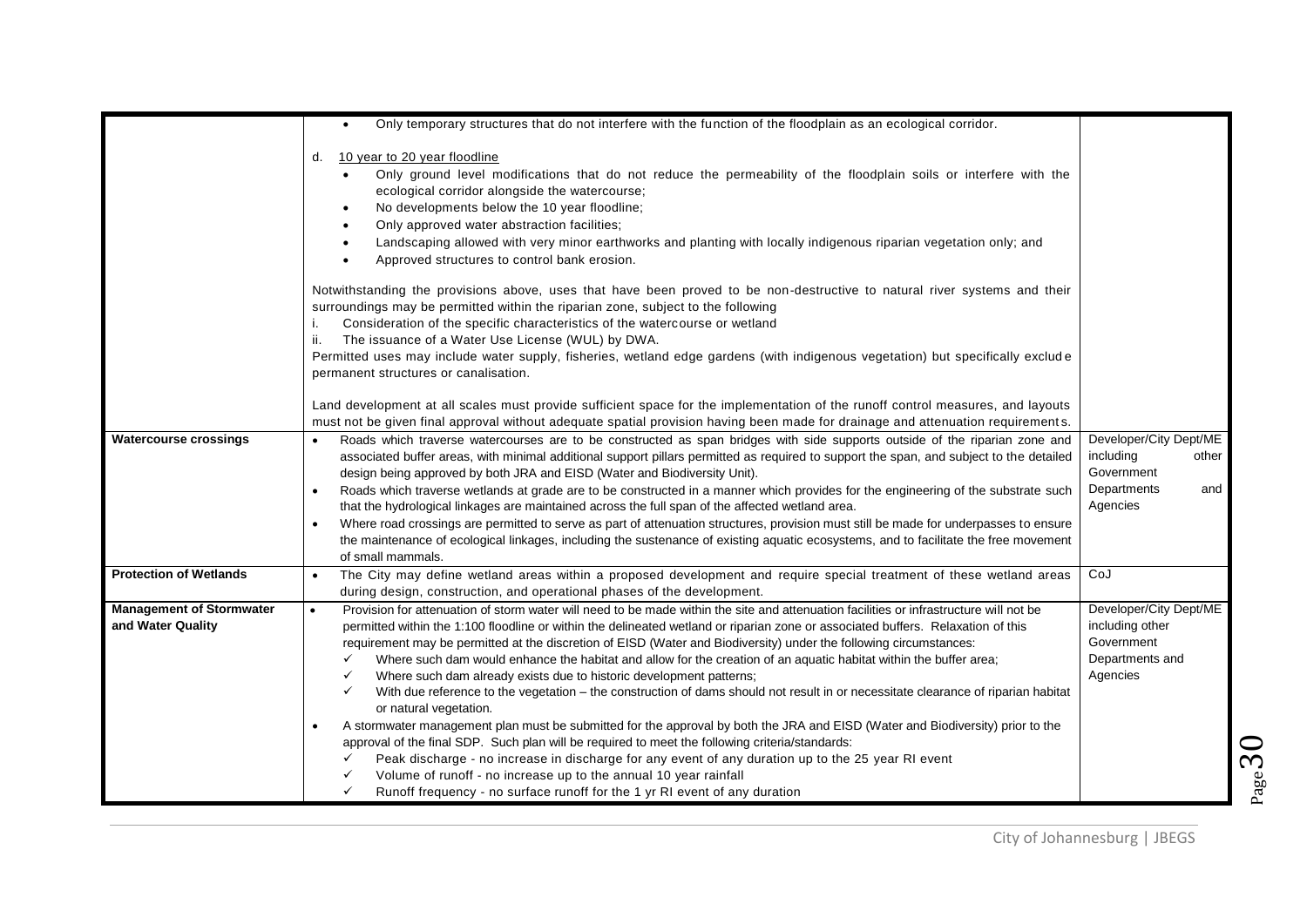| <b>Water Quality</b><br>- no deterioration                                                                                                      |
|-------------------------------------------------------------------------------------------------------------------------------------------------|
|                                                                                                                                                 |
| and should meet the following objectives:                                                                                                       |
| reproduce as nearly as possible the hydrological conditions at point of discharge that existed prior to development;                            |
| provide for removal of most urban pollutants; and                                                                                               |
| have a neutral to positive impact on the natural and human environment.                                                                         |
| The storm water management plan should also minimize the generation of surface runoff and stormwater through adopting the<br>$\bullet$          |
| principles of Water Sensitive Urban Design (WSUDS) and Sustainable Urban Drainage Systems (SUDS). The WSUDS and SUDS                            |
| can be used to manage the impacts of urban development on the water cycle as an alternative or supplement to traditional 'end of                |
| pipe' techniques, and typically include techniques relating to stormwater conveyance, receiving water protection, and water usage               |
| and recycling, in order to reduce the negative impacts or urban development on the water cycle.                                                 |
| To minimize surface runoff and to maintain water quality, consideration should be given to:-<br>$\bullet$                                       |
| the use of bio-retention ponds,<br>✓                                                                                                            |
| enhanced swales and grass lined channels,                                                                                                       |
| stone filled infiltration ditches, and                                                                                                          |
| permeable paving.                                                                                                                               |
| The layout and associated stormwater management plan should optimise opportunities for linking the water cycle and integrating                  |
| engineering, water conservation and greening, through:                                                                                          |
| capturing of runoff for re-use,                                                                                                                 |
| natural irrigation and links to landscaping, and                                                                                                |
| the use of natural plant filters.                                                                                                               |
| Stormwater management must seek to recharge natural underground water systems and the discharge of runoff must take place as close<br>$\bullet$ |
| to the point of interception as possible. In addition, single discharge                                                                         |
| points must be avoided in favour of multiple discharge systems to achieve a more natural flow.                                                  |
| Underground tanks are not permitted except in exceptional circumstances at the discretion of COJ.<br>$\bullet$                                  |
| The quality of stormwater runoff from proposed land developments shall be at least as good as runoff from the property                          |
| before development. A range of stormwater quality improvement devices is detailed in Appendix G of the City's Stormwater                        |
| Management By-laws. Kindly refer to the detailed Stormwater Management By-Laws for more information.                                            |
| The City may at its discretion request the implementation of additional WSUDS measures (e.g. permeable paving, swales,                          |
| infiltration trenches, vegetated buffer zones etc.) in respect of future land development projects within sensitive or stressed                 |
| sub-catchments.                                                                                                                                 |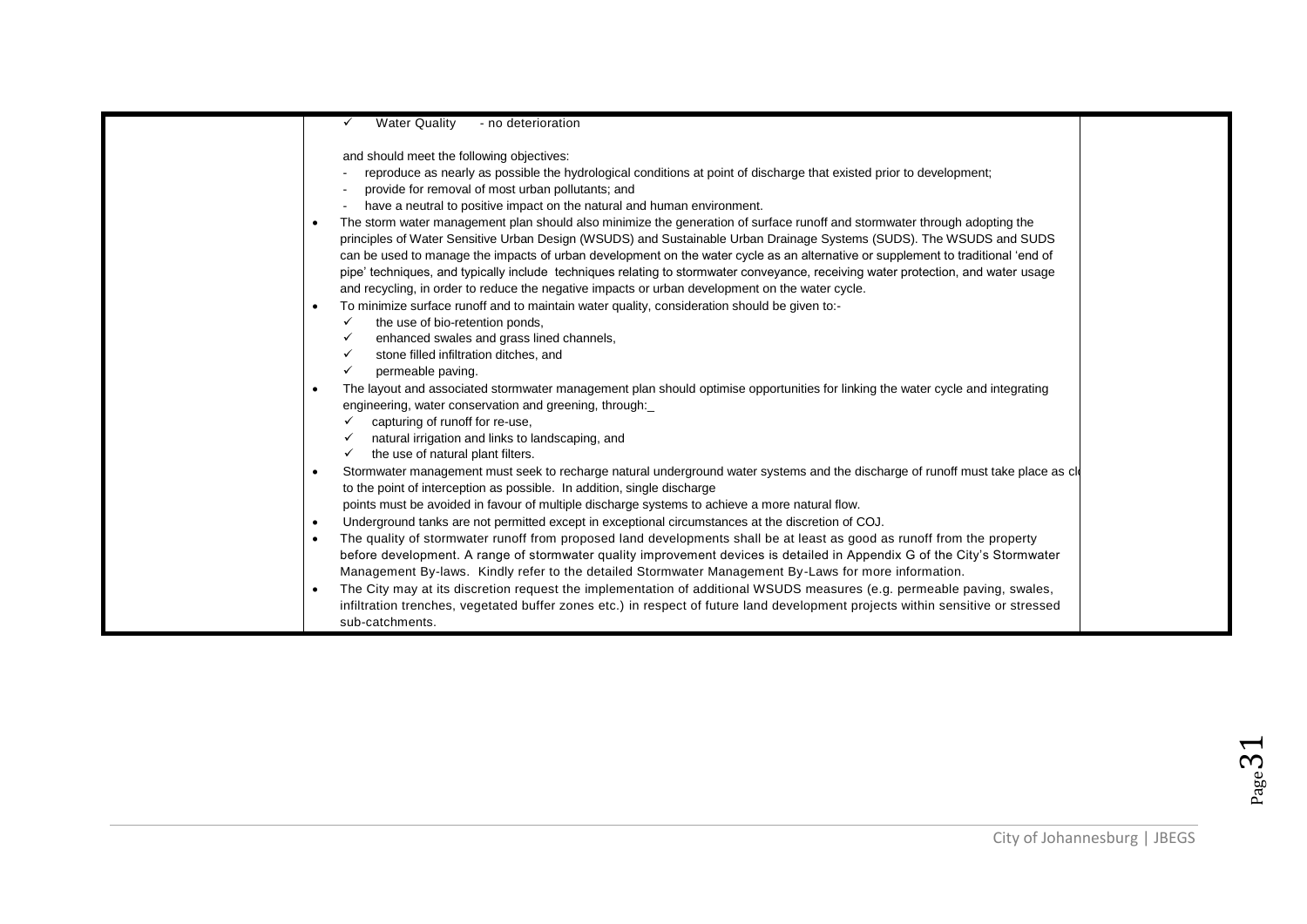| <b>COJ WETLAND PROTECTION AND MANAGEMENT PLAN</b>                                                                                                                                                                                                                                                                                     |                                                            | <b>ENVIRONMENT AND INFRASTRUCTURE SERVICES DEPARTMENT</b> |          |                                         |                                                                                         |
|---------------------------------------------------------------------------------------------------------------------------------------------------------------------------------------------------------------------------------------------------------------------------------------------------------------------------------------|------------------------------------------------------------|-----------------------------------------------------------|----------|-----------------------------------------|-----------------------------------------------------------------------------------------|
|                                                                                                                                                                                                                                                                                                                                       | CoJ Mayoral Committee Resolution 25 November 2008, Item 40 |                                                           |          |                                         |                                                                                         |
|                                                                                                                                                                                                                                                                                                                                       | <b>PLEASE MARK</b><br><b>CLEARLY</b>                       | Replacement of<br>previous<br>standards /                 | No - new | Additional<br>standards /<br>guidelines | See also Stormwater Bylaws<br>and associated Manual, and<br><b>Catchment Management</b> |
|                                                                                                                                                                                                                                                                                                                                       |                                                            | quidelines                                                |          |                                         | Policy                                                                                  |
| THE PURPOSE OF THE APPROVED STANDARDS AND / OR GUIDELINES                                                                                                                                                                                                                                                                             |                                                            |                                                           |          |                                         |                                                                                         |
| To promote the protection and sustainability of wetlands, associated water resources, and hydrological systems, and to restore functionality to degraded wetlands, so that they can continue to provide<br>environmental goods and services even under circumstances of modified runoff, contaminant load and loss of recharge areas. |                                                            |                                                           |          |                                         |                                                                                         |

Fundamental to the conservation and management of wetlands is the recognition that:

- Changes in land use influence the behaviour of the water, and that the extent of the changes is influenced by the nature of the changes as well as the geomorphological and soil characteristics
- Changes in land use influences water quality
- Wetlands reflect the hydrology of the system.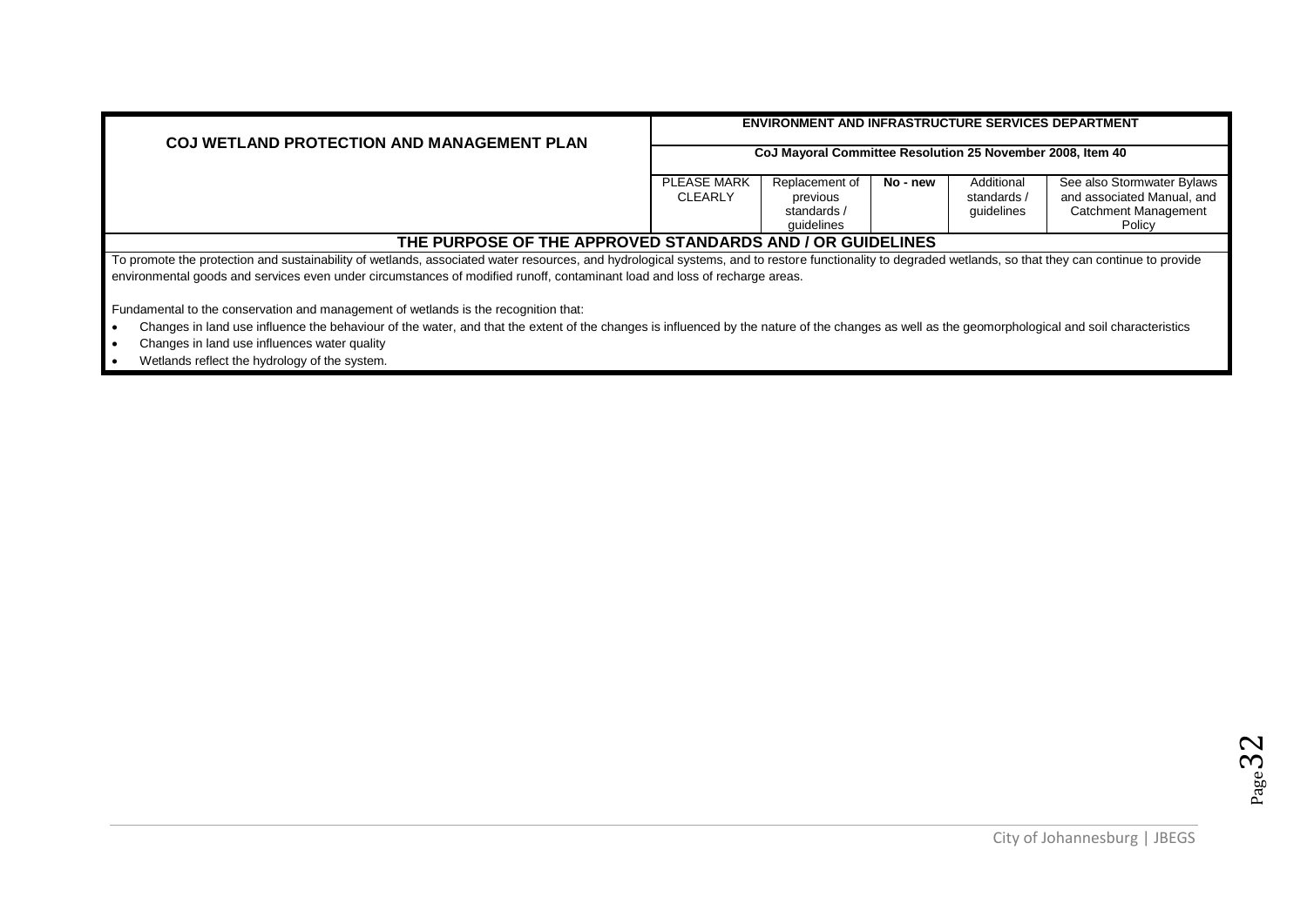

In recognition of the underlying geo-hydrological influences, the nature and extent of wetlands within particular areas, different Wetland Management Zones have been identified in line with the Wetland Management Plan. Consequently, unique management objectives and priority protection and management actions and interventions have been developed for the different management zones.

Based on the above understanding, there are two issues required to be addressed:

- The conservation of biodiversity, and
- The management of water from both a hydrological as well as from a quality perspective.
- Management measures such as requirements for attenuation, development restrictions within floodlines, buffer zones and regulatory licensing for developments encroaching on wetlands, do not alone afford the necessary degree of hydrological control required to protect wetlands (refer to the Wetland Management Plan). Additional management options including a restriction on changes in land use in watersheds that are deemed to have environmental/conservation value, and retention of sufficient space along the drainage lines to permit the natural accommodation of changed flows without posing a threat to adjacent properties must be instituted. These will allow for the re-engineering of the system once the hydrology has stabilized, in a manner that meets the overall objectives for hydrological functioning, water quality protection, and biodiversity support.
- Changes in hydrology resulting from the change of land use must be anticipated and managed through design and development of appropriate engineering responses, and
- The management of wetlands must not be considered separately from the management of other water resources, in particular stormwater.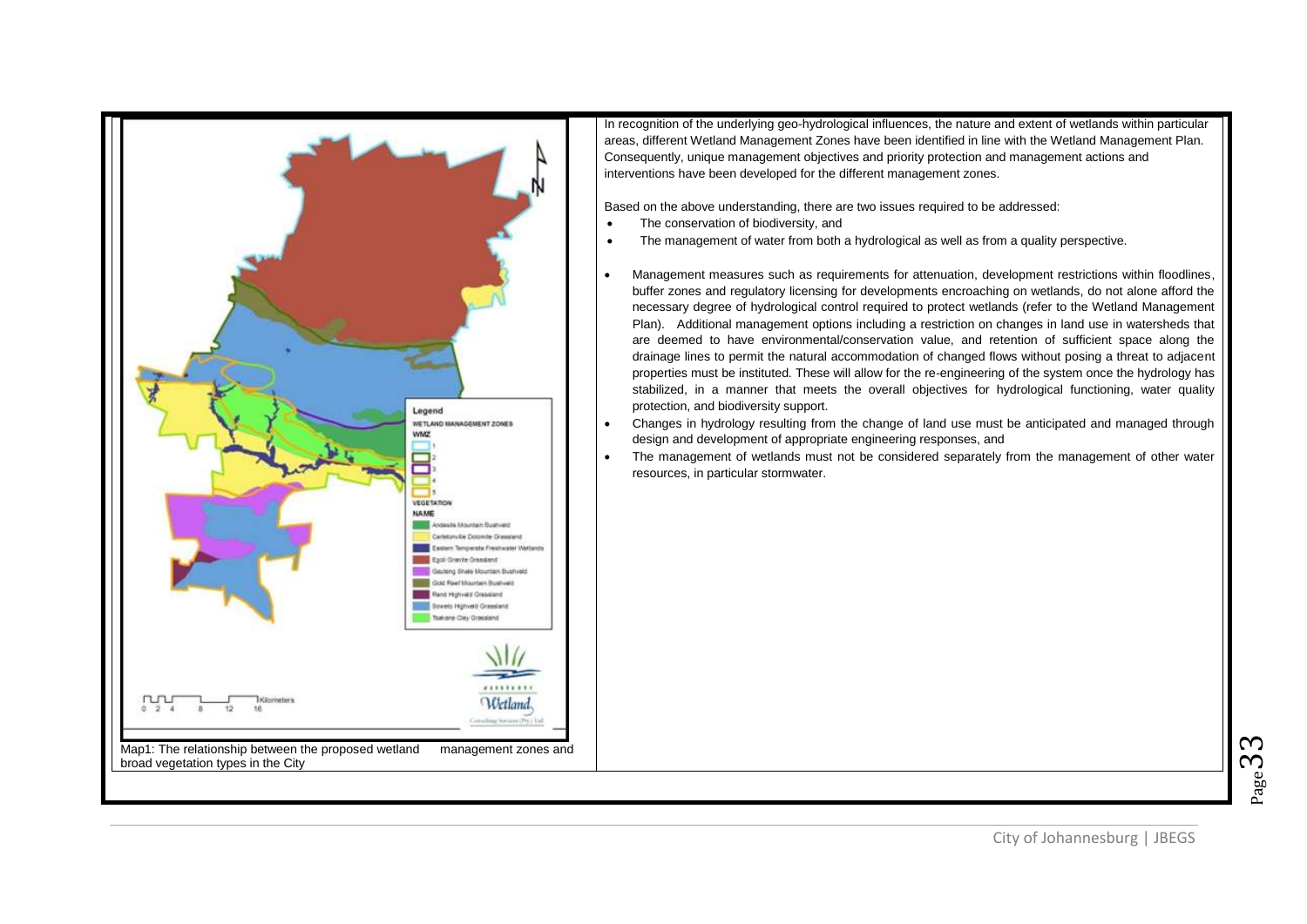| <b>STANDARD / GUIDELINE</b>                             |                                                                                                                   | <b>RESPONSIBILITY</b>                                                                                        |                              |                            |  |
|---------------------------------------------------------|-------------------------------------------------------------------------------------------------------------------|--------------------------------------------------------------------------------------------------------------|------------------------------|----------------------------|--|
| <b>Delineation Of Wetlands</b>                          | Where the COJ audit or other scoping process indicate the likely presence of wetlands on site, all wetlands       | Developer/City Dept/ME                                                                                       |                              |                            |  |
|                                                         | on site must be delineated by an accredited specialist. Provision must be made within the layout for the          | including other Government                                                                                   |                              |                            |  |
|                                                         |                                                                                                                   | protection of the full wetland area and a 30 metre buffer from the outer edge of the wetland temporary zone, |                              | Departments and Agencies   |  |
|                                                         |                                                                                                                   | and such area must be designated as sensitive and should be conserved and incorporated into an open          |                              |                            |  |
|                                                         |                                                                                                                   | space system. A 50 metre buffer is required for developments outside the urban edge.                         |                              |                            |  |
| <b>All Wetland Management Zones</b>                     |                                                                                                                   | Objectives for Hydrology, Water Quality and Biodiversity Support                                             |                              | Developer/City Dept/ME     |  |
|                                                         |                                                                                                                   |                                                                                                              |                              | including other Government |  |
| Management of peak flows:                               |                                                                                                                   | Table 1: An example of objectives that could be applied to evaluate the efficacy of wetland management       |                              | Departments and Agencies   |  |
| Ensure that peak flow of streams within and leaving the |                                                                                                                   | strategies which are common to all zones                                                                     |                              |                            |  |
| COJ area should mimic pre development flows.            | <b>Hydrology</b>                                                                                                  | <b>Suggested target values</b>                                                                               | Requirement                  |                            |  |
|                                                         | Flood attenuation                                                                                                 | Flood peaks should not be greater than                                                                       | Flows should be modelled and |                            |  |
| Management of Water Quality:                            |                                                                                                                   | pre- development 2 year return event                                                                         | gauged to establish baseline |                            |  |
| Ensure that the water quality in streams within and     |                                                                                                                   | storms                                                                                                       | data                         |                            |  |
| leaving the COJ complies with generally acceptable      | Storage                                                                                                           | Volumes of water leaving the catchment                                                                       | As above                     |                            |  |
| standards.                                              |                                                                                                                   | under same conditions must remain the                                                                        |                              |                            |  |
|                                                         |                                                                                                                   | same as pre-development conditions                                                                           |                              |                            |  |
| Biodiversity support:                                   | <b>Water Quality</b>                                                                                              |                                                                                                              |                              |                            |  |
| Ensure capacity of wetlands to support biodiversity.    | Sediment                                                                                                          | Suspended solids concentration in the 1:2                                                                    | An on line monitoring system |                            |  |
|                                                         |                                                                                                                   | year return storm event will not exceed 50                                                                   | should be installed together |                            |  |
|                                                         |                                                                                                                   | mg/l (clastic sediments)                                                                                     | with a flow gauging station  |                            |  |
|                                                         | Microbial content                                                                                                 | Faecal coliform concentrations will not                                                                      | Reporting system for         |                            |  |
|                                                         |                                                                                                                   | exceed at any flow >1000 cfu/100ml                                                                           | discharging sewers           |                            |  |
|                                                         | <b>Biodiversity</b>                                                                                               |                                                                                                              |                              |                            |  |
|                                                         | support                                                                                                           |                                                                                                              |                              |                            |  |
|                                                         | Species diversity                                                                                                 | There is no change in Species diversity                                                                      | Document species diversity   |                            |  |
|                                                         | Sense of place                                                                                                    | No litter                                                                                                    | Through observation          |                            |  |
|                                                         | Direct use                                                                                                        | At least 2% of the residents visit the                                                                       | Suitable survey              |                            |  |
|                                                         |                                                                                                                   | wetlands 10 times a year.                                                                                    |                              |                            |  |
|                                                         | Intrinsic value                                                                                                   | Maintenance and management burden will                                                                       | By calculation               |                            |  |
|                                                         |                                                                                                                   | be not more than xc/m3/water discharged                                                                      |                              |                            |  |
|                                                         |                                                                                                                   |                                                                                                              |                              |                            |  |
|                                                         | General measures to be applied.                                                                                   |                                                                                                              |                              |                            |  |
|                                                         |                                                                                                                   |                                                                                                              |                              |                            |  |
|                                                         | a. Existing wetlands:                                                                                             |                                                                                                              |                              |                            |  |
|                                                         | Construction of erosion control systems where incision has occurred :                                             |                                                                                                              |                              |                            |  |
|                                                         | Retaining walls to create localized impounding to "rewet" the upstream wetland,<br>$\bullet$                      |                                                                                                              |                              |                            |  |
|                                                         | reprofiling/reshaping of the wetland banks to widen the cross sectional area and in so doing cause a<br>$\bullet$ |                                                                                                              |                              |                            |  |
|                                                         | reduction in velocities across the affected reaches,                                                              |                                                                                                              |                              |                            |  |
|                                                         | $\bullet$                                                                                                         | barriers placed between he stream and the water, such as armouflex or other retaining wall systems           |                              |                            |  |
|                                                         |                                                                                                                   | attenuation ponds with controlled release to reduce the velocity and hence reduce the erosion risk           |                              |                            |  |
|                                                         |                                                                                                                   |                                                                                                              |                              |                            |  |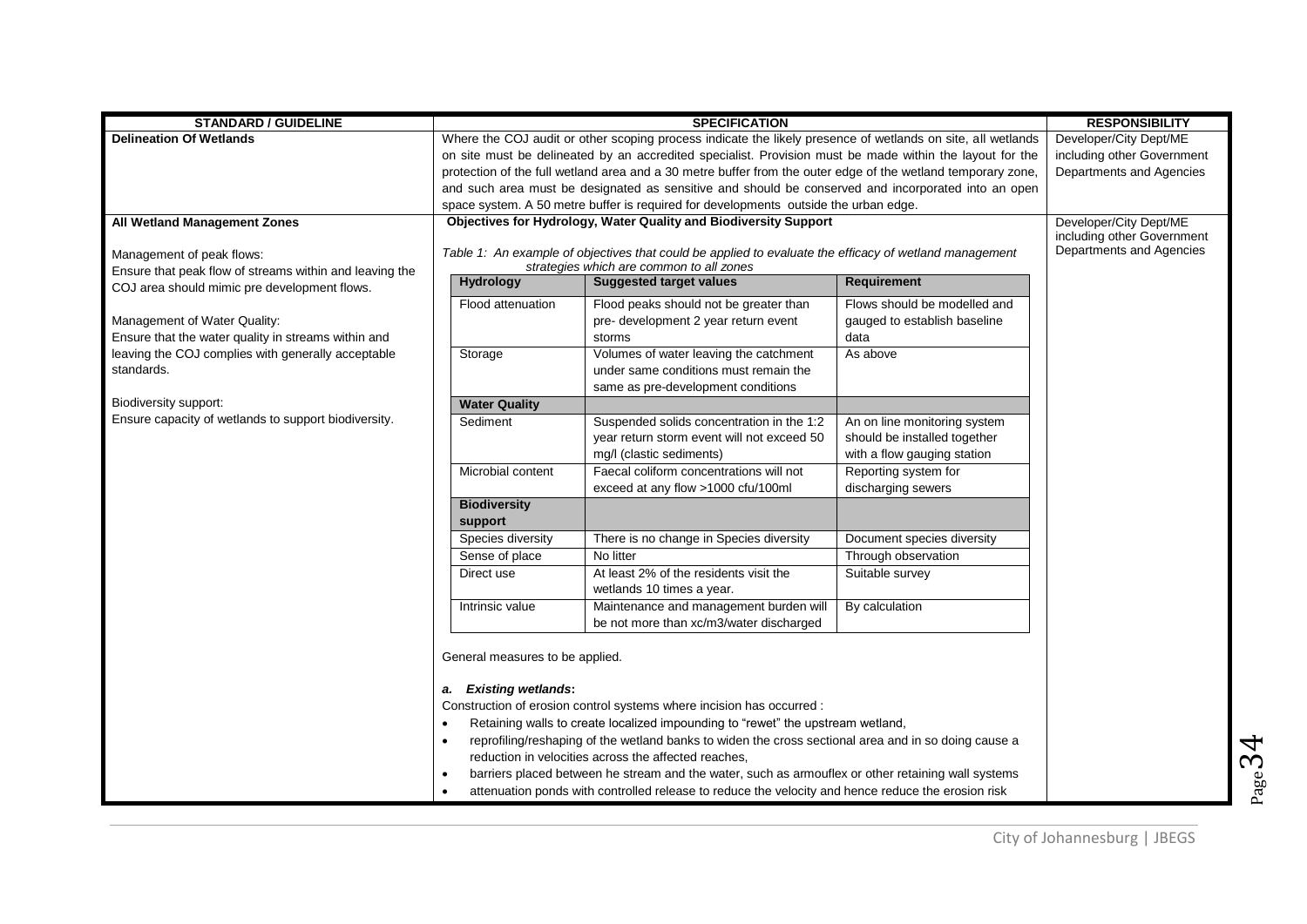|                                                   | other forms of bank stabilization using bioengineering techniques, or                                                 |                            |
|---------------------------------------------------|-----------------------------------------------------------------------------------------------------------------------|----------------------------|
|                                                   | a combination of the above.<br>$\bullet$                                                                              |                            |
|                                                   |                                                                                                                       |                            |
|                                                   | Wetlands in undeveloped catchments:<br>b.                                                                             |                            |
|                                                   | Consider additional and/or alternative management approaches to traditional management approaches                     |                            |
|                                                   | (i.e. detention ponds, floodline exclusion zones, buffer zones, water use licence regulations)                        |                            |
|                                                   | Additional / alternative management opportunities may include:<br>$\bullet$                                           |                            |
|                                                   | $\checkmark$ Restriction of changes in land use in watersheds that are deemed to have                                 |                            |
|                                                   | environmental/conservation value, ideally, but not necessarily linked, to more than just the value of                 |                            |
|                                                   | the wetlands (particularly applicable to management of hillslope seepage wetlands, the                                |                            |
|                                                   | conservation of biodiversity or a species)                                                                            |                            |
|                                                   | Sufficient space along the drainage lines must be left to permit the natural flow changes without                     |                            |
|                                                   | posing a threat to adjacent properties.                                                                               |                            |
|                                                   | Recognising that the changes in land use will affect the hydrology and water quality leaving the                      |                            |
|                                                   | development, developments must be designed and constructed based on sound engineering practice,                       |                            |
|                                                   | that:                                                                                                                 |                            |
|                                                   | anticipates the changes in the hydrology;                                                                             |                            |
|                                                   | which will contribute to meeting the objectives and/or functions associated with wetlands, and                        |                            |
|                                                   | protect the receiving environment from damage (including leaving sufficient space to<br>✓                             |                            |
|                                                   | accommodate changes in future)                                                                                        |                            |
|                                                   | Wetland Management Zone 1 (Refer to Map 1 showing the different zones)                                                |                            |
| <b>Attenuation of Flows:</b>                      | Construct a weir or other impounding structure that will trap sediment which will over time be colonised              | Developer/City Dept/ME     |
| Manage sediment                                   | by aquatic plants.                                                                                                    | including other Government |
| Reduce erosion of banks                           | For reaches where further expansion of wetlands is not desired, control sediment transport into the<br>$\bullet$      | Departments and Agencies   |
|                                                   | reach.                                                                                                                |                            |
|                                                   | Protect banks for erosive forces by using form of bank stabilization such as gabions, armourflex, grass<br>$\bullet$  |                            |
|                                                   | blocks:                                                                                                               |                            |
|                                                   | Change the profile of eroding reach to increase the cross sectional area which will cause a reduction in<br>$\bullet$ |                            |
|                                                   | flow velocities through the reach;                                                                                    |                            |
|                                                   | Reduce sediment movement off the landscape by limiting areas of exposed soils, by re-vegetating<br>$\bullet$          |                            |
|                                                   | areas as soon as possible following clearing,                                                                         |                            |
|                                                   | Cover exposed soils with hessian or other forms of protections,<br>$\bullet$                                          |                            |
|                                                   | Create contour berms to intercept and reduce runoff.<br>$\bullet$                                                     |                            |
| <b>Water Quality Enhancement:</b>                 | Construct small structures that impede flow, cause deposition and facilitates the establishment of<br>$\bullet$       | Developer/City Dept/ME     |
| Managing wetlands to improve their capacity to    | vegetation (generally only effective and possible under base flow conditions in sub catchments with                   | including other Government |
| improve water quality requires that current       | low flows)                                                                                                            | Departments and Agencies   |
| channelled flows be diffused and directed through | $\bullet$<br>Incorporate in the design of open water systems a facility for removing sediment out of watercourse (if  |                            |
| vegetation or subjected to extended residence (>  | small dams or impoundments, have to manage sedimentation, otherwise function will be compromised                      |                            |
| 48 hours) in impoundments.                        | and possible dam wall breaches may occur)                                                                             |                            |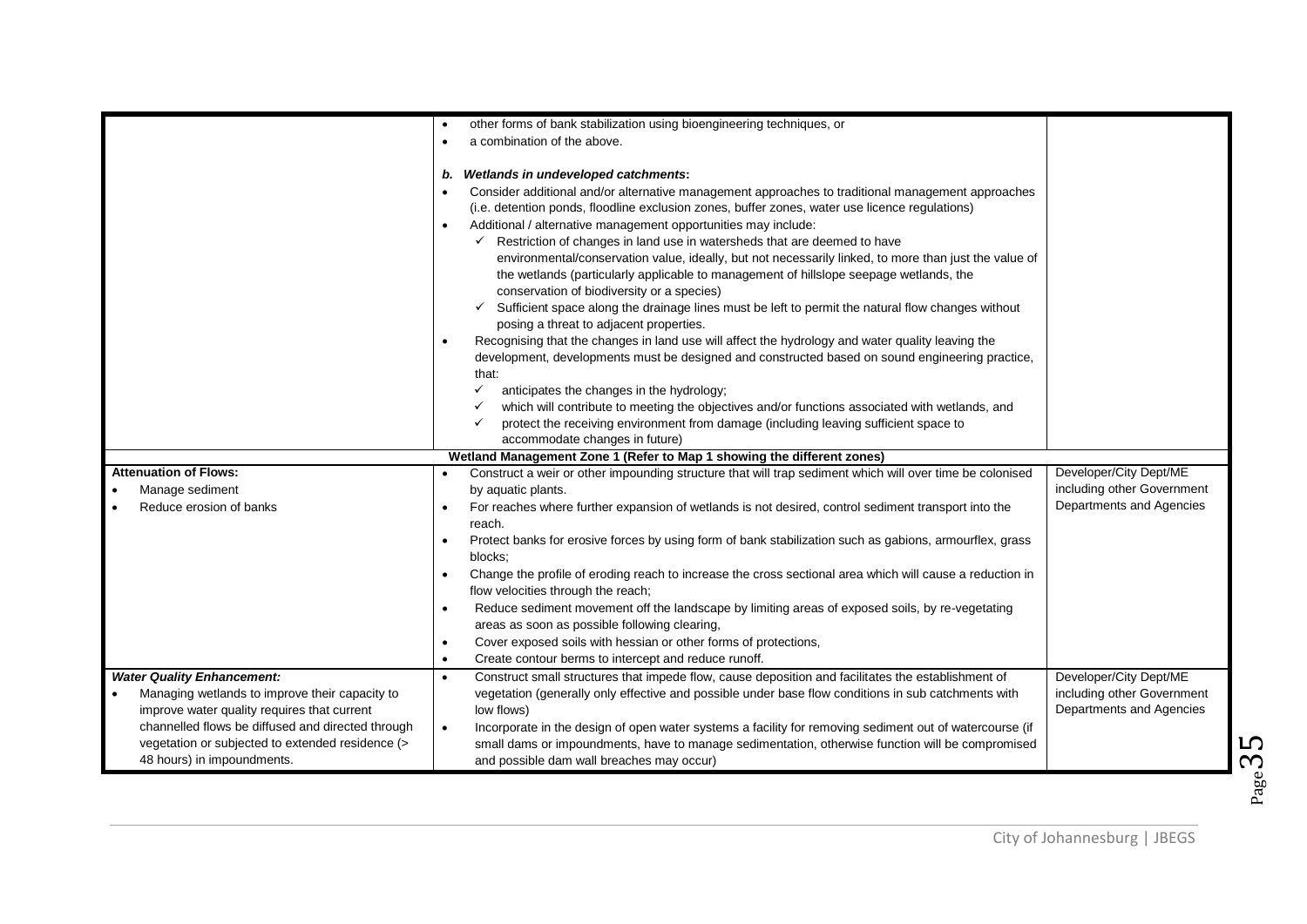| <b>Biodiversity support:</b>                                                                                                                                                                                                                                                                                                         | Enhance species richness through:                                                                                                                                                                                                                                                                                                                                                                                                                                                                                                          | Developer/City Dept/ME                                                               |
|--------------------------------------------------------------------------------------------------------------------------------------------------------------------------------------------------------------------------------------------------------------------------------------------------------------------------------------|--------------------------------------------------------------------------------------------------------------------------------------------------------------------------------------------------------------------------------------------------------------------------------------------------------------------------------------------------------------------------------------------------------------------------------------------------------------------------------------------------------------------------------------------|--------------------------------------------------------------------------------------|
| Managing wetlands for enhanced biodiversity<br>support requires the maintenance of a mosaic of<br>wetland types, e.g. peripheral seasonal wetlands<br>maintained by seepages off the side slopes, as well<br>as marginal wetlands inundated during high flow<br>events, together with in-stream wetlands and open<br>water habitats. | The creation of open water sections;<br>$\bullet$<br>creation of zones outside of the channels that intercept seasonal runoff from side slopes.<br>$\bullet$                                                                                                                                                                                                                                                                                                                                                                               | including other Government<br>Departments and Agencies                               |
|                                                                                                                                                                                                                                                                                                                                      | Wetland Management Zone 2 (Refer to Map 1 showing the different zones)                                                                                                                                                                                                                                                                                                                                                                                                                                                                     |                                                                                      |
| Identify risks associated with loss of these wetlands<br>in order to identify necessary actions to ensure that<br>wetlands and their sediments remain intact:<br>Potential risks from reworked tailings dams (refer to<br>Wetland Management plan details on risk<br>associated with tailings dams)                                  | Undertake comprehensive investigation into risks associated with the loss of the wetlands in this zone.<br>$\bullet$<br>If results indicate that the risks are serious, then steps should be taken to ensure that the wetlands and<br>$\bullet$<br>their sediments remain intact.                                                                                                                                                                                                                                                          | CoJ/Developer/City Dept/ME<br>including other Government<br>Departments and Agencies |
|                                                                                                                                                                                                                                                                                                                                      | Wetland Management Zone 3 (Refer to Map 1 showing the different zones)                                                                                                                                                                                                                                                                                                                                                                                                                                                                     |                                                                                      |
| <b>Attenuation of flows:</b><br>Soils in this management zone play a more<br>significant role in attenuation of flows than the<br>wetlands themselves.<br>Physical disturbance to soils can introduce eroding<br>face, resulting in rapid channel incision with<br>significant losses in wetland functionality.                      | Post development stormwater attenuation should form an important component of the stormwater<br>$\bullet$<br>management system to replace the storativity of the soils.<br>Prevent erosion - minimise constriction to water flow and physical disturbance of the soil.<br>$\bullet$<br>Manage volume and velocity of rainwater runoff to ensure that the ability of well-drained clay soils can<br>$\bullet$<br>maintain their high degree of storativity.                                                                                 | Developer/City Dept/ME<br>including other Government<br>Departments and Agencies     |
| Water quality enhancement:<br>Water quality impairment from developments are<br>likely to be derived from sewer overflows and low<br>inputs of diffuse sources of nitrogen and<br>phosphates from gardens.                                                                                                                           | A system of ponds and broad based grass swales should be considered to encourage diffuse flows,<br>$\bullet$<br>rather than confined channelled systems.                                                                                                                                                                                                                                                                                                                                                                                   | Developer/City Dept/ME<br>including other Government<br>Departments and Agencies     |
| <b>Biodiversity Support:</b><br>High probability that the wetlands support<br>endangered plant species, such as, Kniphofia<br>typhhoides as well as Trachyandra erythromhiza.                                                                                                                                                        | Ensure that the hydrological processes supporting the wetlands in which these species occur is not<br>$\bullet$<br>interrupted.<br>Ensure that flows derived from developments in this zone are effectively dissipated before contact with<br>$\bullet$<br>the perimeter of the Klipriver wetland.<br>Adopt a watershed protection approach to afford protection to both wetlands and the species they<br>$\bullet$<br>support - control landuse in this catchment in order to afford protection to the grasslands as well as<br>wetlands. | Developer/City Dept/ME<br>including other Government<br>Departments and Agencies     |
|                                                                                                                                                                                                                                                                                                                                      | Wetland Management Zone 4 (Refer to Map 1 showing the different zones)                                                                                                                                                                                                                                                                                                                                                                                                                                                                     |                                                                                      |
| <b>Attenuation of Flows:</b><br>Existing changes in the hydrology to lower reaches<br>of the Klipriver wetlands.<br>Risk of stormwater being directed off side slopes<br>into the lower reaches of the wetland system (risk                                                                                                          | Manage upstream Wetlands in Management Zone 2, to prevent increased input of sediments with high<br>metal contents and higher peak flows associated with the transformation of the tailings dominated<br>landscape with high storativity to the one with a reduced capacity to store runoff.<br>$\bullet$<br>Create a preferential flow path that will concentrate flows in view of dolomite formations and risk of<br>sinkhole formation.                                                                                                 | Developer/City Dept/ME<br>including other Government<br>Departments and Agencies     |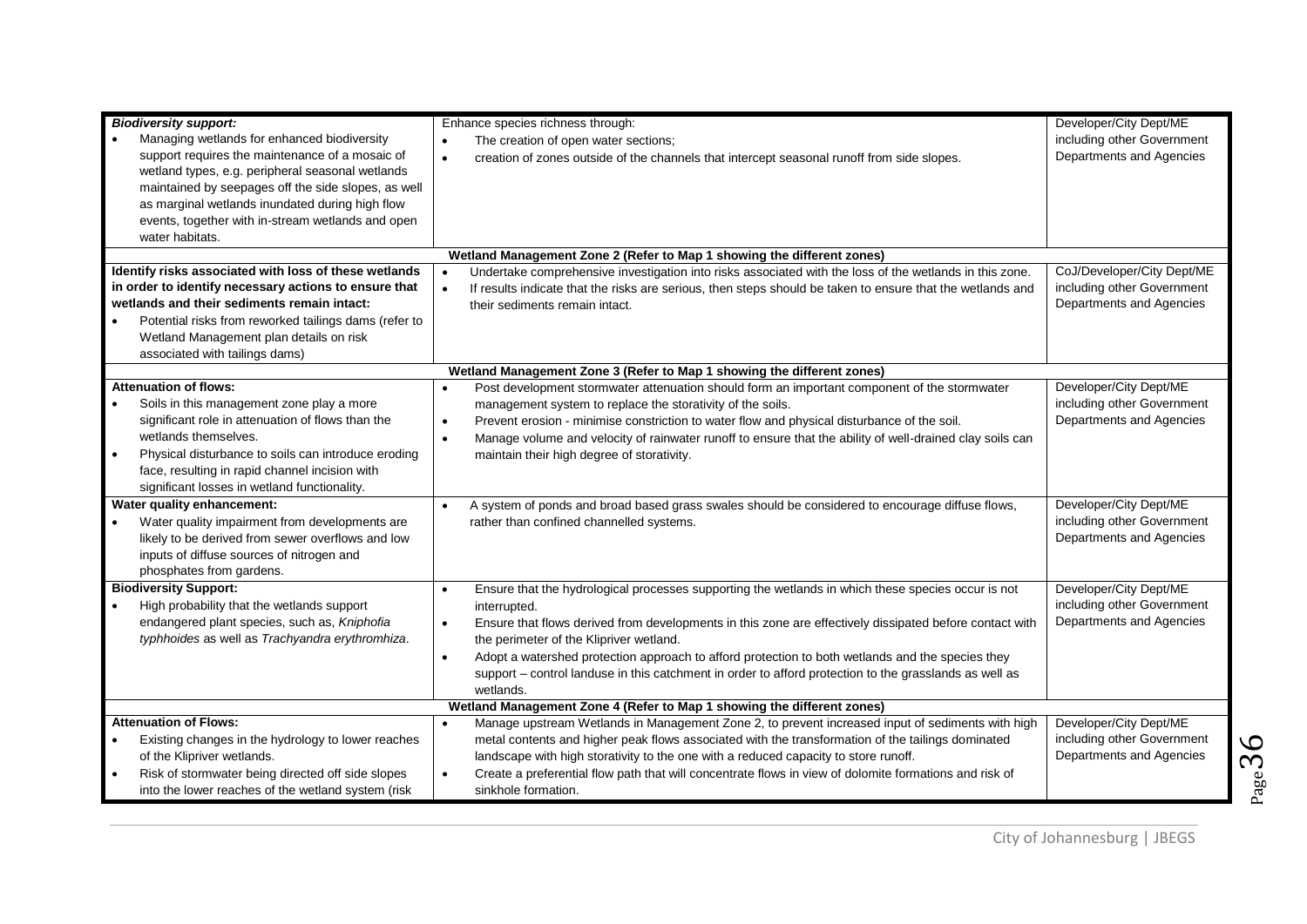| of erosion, due to the head difference between the<br>edge of the wetland and the channel bottom<br>(approx $4 \text{ m}$ ).<br>Manage sediment         |                                                                                                                                                                                                                                                                                                                                                                                                                                                                                                                                                                                                                                                                                                                     |                                                                                  |
|---------------------------------------------------------------------------------------------------------------------------------------------------------|---------------------------------------------------------------------------------------------------------------------------------------------------------------------------------------------------------------------------------------------------------------------------------------------------------------------------------------------------------------------------------------------------------------------------------------------------------------------------------------------------------------------------------------------------------------------------------------------------------------------------------------------------------------------------------------------------------------------|----------------------------------------------------------------------------------|
| Water quality enhancement:                                                                                                                              | Upper reach - The capacity of the system to transform contaminants can be enhanced by creating a<br>$\bullet$<br>mosaic of open and vegetated cells within the wetland complex. Open water areas will facilitate<br>oxygen transfer through diffusion and algal photosynthesis that will aid the oxidation of ammonia<br>nitrates as well as organic compounds, while vegetated sections will facilitate de-nitrification. The<br>open water areas will also help to disrupt preferential flow paths that undoubtedly exist.<br>Lower reach - An option exists to divert some of the flow water out of the existing channel to create a<br>series of wetlands on the now dry portions of the lower wetland reaches. | Developer/City Dept/ME<br>including other Government<br>Departments and Agencies |
| <b>Biodiversity support:</b>                                                                                                                            | The biodiversity support capacity of the wetlands associated with the Klipriver and Klipspruit<br>$\bullet$<br>catchments can be improved by creating structural diversity. This can be achieved through:<br>for example, the creation of open water areas interlinked with vegetated areas in order to improve<br>the capacity of the upper reaches and transform nutrients.                                                                                                                                                                                                                                                                                                                                       | Developer/City Dept/ME<br>including other Government<br>Departments and Agencies |
|                                                                                                                                                         | Wetland Management Zone 5 (Refer to Map 1 showing the different zones)                                                                                                                                                                                                                                                                                                                                                                                                                                                                                                                                                                                                                                              |                                                                                  |
| <b>Attenuation of flows:</b><br>Improve conditions for nutrient transformation.<br>Reduce the risk of channel formation.                                | Flow regulation should be a requirement so as to reduce the risk of erosion. This could be facilitated<br>by:-<br>including in the design of the stormwater system, a number of discharge points as opposed to<br>concentrating stormwater,<br>with attenuation facilities that could include, for example, sports fields that intercept stormwater<br>$\checkmark$<br>before the water is discharged into the natural drainage lines.                                                                                                                                                                                                                                                                              | Developer/City Dept/ME<br>including other Government<br>Departments and Agencies |
| Water quality enhancement:                                                                                                                              | In order to improve the capacity of valley bottom wetlands in the water management zone, and to<br>transform nutrients and reduce levels of faecal coliforms (both associated with occasional sewer<br>discharges), the wetland should be profiled into broad grass swale type systems, with open water<br>sections to facilitate the oxidation of ammonia.                                                                                                                                                                                                                                                                                                                                                         | Developer/City Dept/ME<br>including other Government<br>Departments and Agencies |
| <b>Biodiversity support:</b><br>Ensure that the biodiversity and in particular,<br>the future existence of the threatened species<br>is not compromised | Additional protection measures and land use controls may be required for priority watersheds in this<br>Wetland Management Zone.                                                                                                                                                                                                                                                                                                                                                                                                                                                                                                                                                                                    | Developer/City Dept/ME<br>including other Government<br>Departments and Agencies |
| <b>Priority Wetland Conservation Zones</b>                                                                                                              | For management objectives and applicable measures for particular priority wetland conservation zones, see<br>regional guidelines and associated management requirements in the Wetland Management Plan                                                                                                                                                                                                                                                                                                                                                                                                                                                                                                              | Developer/City Dept/ME<br>including other Government<br>Departments and Agencies |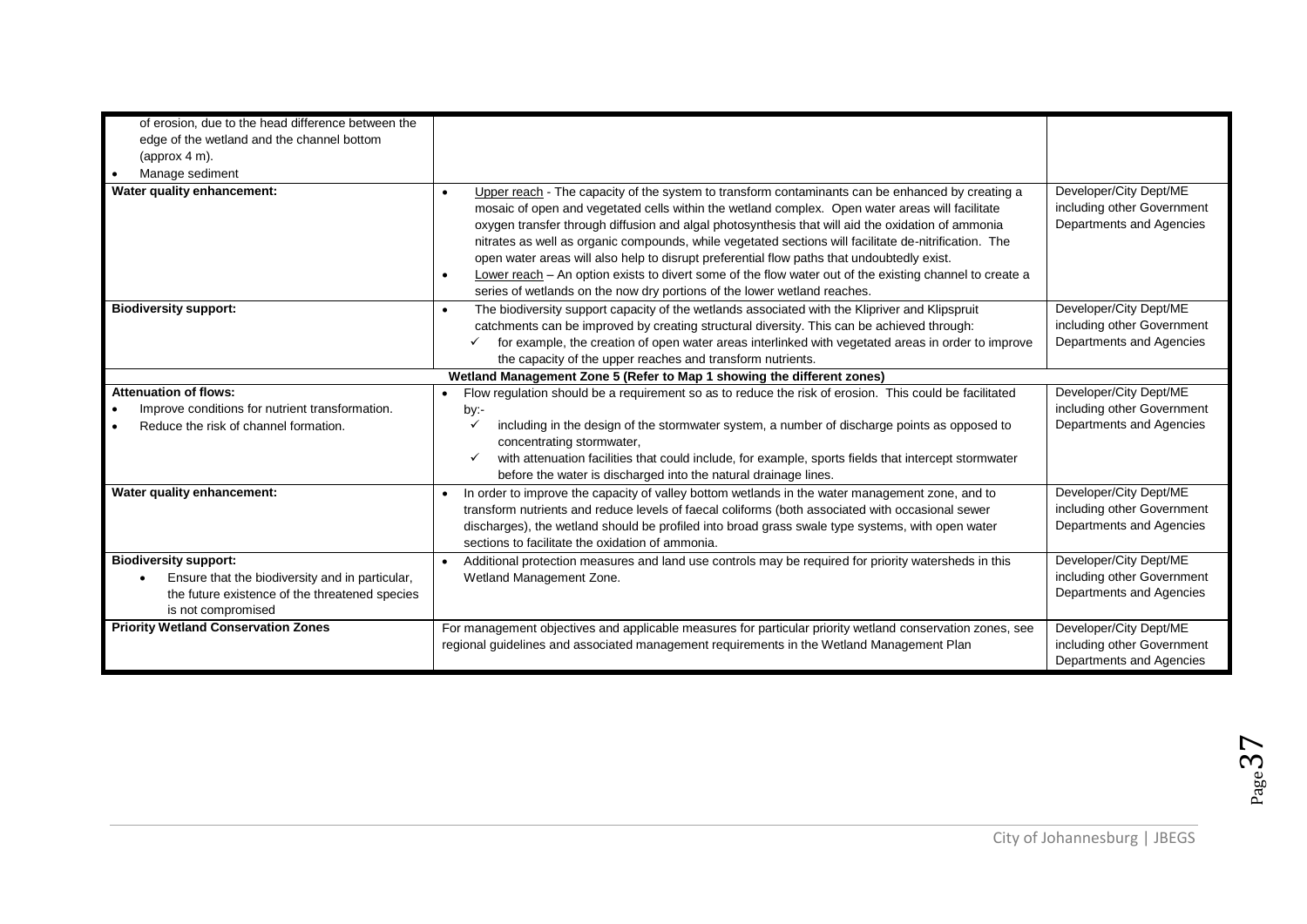c) Ridges

|                                                                                                                                                                                                                                                                                                                                                                                                                                                                                                                                                                                                                                                                                                                                                                                                                                                                                                                                                                                                                                                                                                       |                                                                                                                                                                                                                                                                                                                                                                                                                                                                                                                                                                                                                                                                                                                                                                                                                                                                                                                                                                                                                                                                                                                                                                                                                                                                      | <b>ENVIRONMENT AND INFRASTRUCTURE SERVICES DEPARTMENT</b> |                                                           |                                                                                                                                                                                                                                                                                                                                  |                                      |  |
|-------------------------------------------------------------------------------------------------------------------------------------------------------------------------------------------------------------------------------------------------------------------------------------------------------------------------------------------------------------------------------------------------------------------------------------------------------------------------------------------------------------------------------------------------------------------------------------------------------------------------------------------------------------------------------------------------------------------------------------------------------------------------------------------------------------------------------------------------------------------------------------------------------------------------------------------------------------------------------------------------------------------------------------------------------------------------------------------------------|----------------------------------------------------------------------------------------------------------------------------------------------------------------------------------------------------------------------------------------------------------------------------------------------------------------------------------------------------------------------------------------------------------------------------------------------------------------------------------------------------------------------------------------------------------------------------------------------------------------------------------------------------------------------------------------------------------------------------------------------------------------------------------------------------------------------------------------------------------------------------------------------------------------------------------------------------------------------------------------------------------------------------------------------------------------------------------------------------------------------------------------------------------------------------------------------------------------------------------------------------------------------|-----------------------------------------------------------|-----------------------------------------------------------|----------------------------------------------------------------------------------------------------------------------------------------------------------------------------------------------------------------------------------------------------------------------------------------------------------------------------------|--------------------------------------|--|
| <b>RIDGE PROTECTION GUIDELINES</b>                                                                                                                                                                                                                                                                                                                                                                                                                                                                                                                                                                                                                                                                                                                                                                                                                                                                                                                                                                                                                                                                    |                                                                                                                                                                                                                                                                                                                                                                                                                                                                                                                                                                                                                                                                                                                                                                                                                                                                                                                                                                                                                                                                                                                                                                                                                                                                      |                                                           |                                                           | Development Policy for the Main Ridges within the WMLC Area (Council Resolution)<br>Johannesburg Ridges and Rivers Policy (Council Resolution 1986-09-30, Item 23)<br><b>JMOSS 1 (Council Resolution)</b><br>COJ Open Space Framework (COJ Mayoral Committee Resolution 2009-03-05 Item 89)<br><b>GDARD Ridges Policy (2009)</b> |                                      |  |
|                                                                                                                                                                                                                                                                                                                                                                                                                                                                                                                                                                                                                                                                                                                                                                                                                                                                                                                                                                                                                                                                                                       |                                                                                                                                                                                                                                                                                                                                                                                                                                                                                                                                                                                                                                                                                                                                                                                                                                                                                                                                                                                                                                                                                                                                                                                                                                                                      | <b>PLEASE MARK</b><br><b>CLEARLY</b>                      | Replacement of<br>previous standards /<br>quidelines      | No - Consolidation of<br>previous and current policies<br>and guidelines.                                                                                                                                                                                                                                                        | Additional standards /<br>guidelines |  |
|                                                                                                                                                                                                                                                                                                                                                                                                                                                                                                                                                                                                                                                                                                                                                                                                                                                                                                                                                                                                                                                                                                       |                                                                                                                                                                                                                                                                                                                                                                                                                                                                                                                                                                                                                                                                                                                                                                                                                                                                                                                                                                                                                                                                                                                                                                                                                                                                      |                                                           | THE PURPOSE OF THE APPROVED STANDARDS AND / OR GUIDELINES |                                                                                                                                                                                                                                                                                                                                  |                                      |  |
| Recognising the importance of Johannesburg's ridge systems as valuable natural resource assets and as a major structuring element of a potential metropolitan open space system, various policies<br>have been developed to promote the conservation of these importance natural assets within the City. These policies seek to integrate different components of the open space system, with the ridges<br>playing a key role, both as an ecological and recreational resource. Apart from retaining the scenic value of ridges within the City, the policies and guidelines also aim to conserve the rich biodiversity<br>and habitat of ridge systems, and to secure these primary watersheds and the associated hydrological functions such as erosion and flood control.<br>The various ridge policies are based on ecological principles and biodiversity considerations and seek to optimise the natural resources offered by ridges in terms of recreational, educational,<br>conservation, and engineering aspects. Issues of access and continuity have also informed the ridge guidelines. |                                                                                                                                                                                                                                                                                                                                                                                                                                                                                                                                                                                                                                                                                                                                                                                                                                                                                                                                                                                                                                                                                                                                                                                                                                                                      |                                                           |                                                           |                                                                                                                                                                                                                                                                                                                                  |                                      |  |
| <b>STANDARD / GUIDELINE</b>                                                                                                                                                                                                                                                                                                                                                                                                                                                                                                                                                                                                                                                                                                                                                                                                                                                                                                                                                                                                                                                                           |                                                                                                                                                                                                                                                                                                                                                                                                                                                                                                                                                                                                                                                                                                                                                                                                                                                                                                                                                                                                                                                                                                                                                                                                                                                                      | <b>SPECIFICATION</b><br><b>RESPONSIBILITY</b>             |                                                           |                                                                                                                                                                                                                                                                                                                                  |                                      |  |
| <b>GENERAL - ALL RIDGES</b>                                                                                                                                                                                                                                                                                                                                                                                                                                                                                                                                                                                                                                                                                                                                                                                                                                                                                                                                                                                                                                                                           | No development that results in the destruction or removal of the 1:3 slope or steeper will be permitted.<br>Developer/City Dept/ME including<br>$\bullet$<br>other Government Departments and<br>Where development on ridges is permitted, this may be subject to conditions including inter alia an ecological<br>$\bullet$<br>Agencies<br>audit or an environmental impact study. Furthermore, a 200-metre buffer should be reserved between the foot of<br>the ridge and the proposed development.                                                                                                                                                                                                                                                                                                                                                                                                                                                                                                                                                                                                                                                                                                                                                                |                                                           |                                                           |                                                                                                                                                                                                                                                                                                                                  |                                      |  |
|                                                                                                                                                                                                                                                                                                                                                                                                                                                                                                                                                                                                                                                                                                                                                                                                                                                                                                                                                                                                                                                                                                       | Where development is allowed to take place along ridges, the following principles should be followed:<br>Structures should be designed to minimise cut and fill. Where possible, on sloping sites, buildings should utilise<br>$\bullet$<br>footings, which allow the natural slope to be maintained, e.g. pole structures.<br>Regular slopes with a sharp cut are not acceptable. Slopes should be varied with a smooth cut.<br>$\bullet$<br>Natural vegetation should be retained and graded slopes should be replaced with native or naturalised plant<br>$\bullet$<br>materials.<br>Significant natural features including watercourses, rocky outcrops and indigenous vegetation must be<br>$\bullet$<br>incorporated into the development and indicated on the SDP<br>Unnatural edge conditions, knobs remaining from roadway cut and mass grading to accommodate roads and<br>$\bullet$<br>buildings are not acceptable. The ridge should retain its natural appearance.<br>Single retaining walls are not acceptable. Terraced retaining walls, which break up mass and are easier to screen<br>$\bullet$<br>should be used.<br>The elevational treatment of all new buildings shall be such that there shall not be any invasion of privacy or<br>$\bullet$ |                                                           |                                                           |                                                                                                                                                                                                                                                                                                                                  |                                      |  |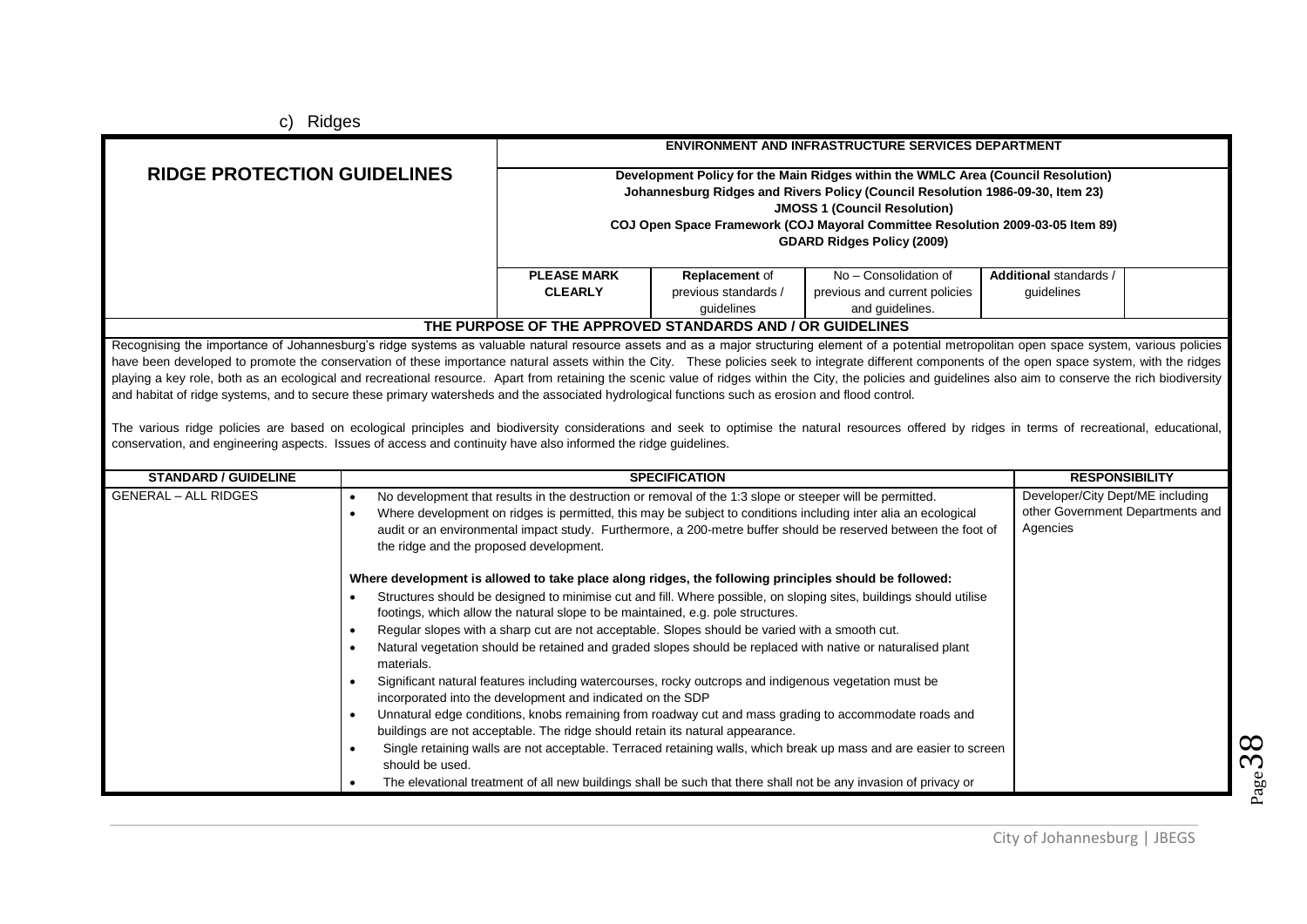|                                                             | potential for overlooking in respect of adjoining properties. Cross measures to illustrate these measures shall be<br>indicated on the SDP.                                     |                                                                                  |
|-------------------------------------------------------------|---------------------------------------------------------------------------------------------------------------------------------------------------------------------------------|----------------------------------------------------------------------------------|
| <b>REQUIREMENTS FOR VARIOUS</b><br><b>CLASSES OF RIDGES</b> | In addition, the GDARD policy on Ridges "Developmental Guidelines for Ridges" is applicable to all ridge systems<br>within Johannesburg detailing the following specifications: | Developer/City Dept/ME including<br>other Government Departments and<br>Agencies |
|                                                             | <b>Class One Ridges:</b>                                                                                                                                                        |                                                                                  |
|                                                             | No further development allowed (including residential)                                                                                                                          |                                                                                  |
|                                                             | No further sub-divisions permitted.                                                                                                                                             |                                                                                  |
|                                                             | Any deviations are subject to a full EIA and associated specialist reports.                                                                                                     |                                                                                  |
|                                                             | A 200m impact buffer of low impact development is required around Class 1 ridges.<br>$\bullet$                                                                                  |                                                                                  |
|                                                             | Class Two Ridges (includes Klipriviersberg):                                                                                                                                    |                                                                                  |
|                                                             | No further sub-divisions permitted.                                                                                                                                             |                                                                                  |
|                                                             | In general, a 'no development' policy is applicable.<br>$\bullet$                                                                                                               |                                                                                  |
|                                                             | Only low impact development will be considered, and only subject to a full EIA and associated specialist reports.                                                               |                                                                                  |
|                                                             | Where development is permitted subject to the above, Ecological Footprint to convert no more than 5% of site.<br>$\bullet$                                                      |                                                                                  |
|                                                             | All impacts to be appropriately mitigated.<br>$\bullet$                                                                                                                         |                                                                                  |
|                                                             | An Environmental Management Plan to maintain the ecological integrity of the remaining property is required to be<br>$\bullet$                                                  |                                                                                  |
|                                                             | developed and implemented by the developer.                                                                                                                                     |                                                                                  |
|                                                             | A 200m buffer zone of low impact development is required around Class 2 ridges.<br>$\bullet$                                                                                    |                                                                                  |
|                                                             | <b>Class Three Ridges (includes Northcliff and Roodepoort):</b>                                                                                                                 |                                                                                  |
|                                                             | All ridges considered as low impact development areas.<br>$\bullet$                                                                                                             |                                                                                  |
|                                                             | Development to be contained within areas that are already transformed.                                                                                                          |                                                                                  |
|                                                             | No further subdivisions will be allowed.                                                                                                                                        |                                                                                  |
|                                                             | Only low impact development will be considered, and only subject to a full EIA and associated specialist reports.<br>$\bullet$                                                  |                                                                                  |
|                                                             | Where development is permitted subject to the above, Ecological Footprint to convert no more than 5% of site.                                                                   |                                                                                  |
|                                                             | All impacts to be appropriately mitigated.<br>$\bullet$                                                                                                                         |                                                                                  |
|                                                             | An Environmental Management Plan to maintain the ecological integrity of the remaining property is required to be<br>$\bullet$                                                  |                                                                                  |
|                                                             | developed and implemented by the developer.                                                                                                                                     |                                                                                  |
|                                                             | A 200m buffer zone of low impact development is required around Class 2 ridges.<br>$\bullet$                                                                                    |                                                                                  |
|                                                             | Class Four Ridges (includes Melville Koppies and Linksfield Ridge):                                                                                                             |                                                                                  |
|                                                             | Exempt from EIA process unless:                                                                                                                                                 |                                                                                  |
|                                                             | $\checkmark$ A Red Data species is recorded for the ridge                                                                                                                       |                                                                                  |
|                                                             | $\checkmark$ The open space is 4ha or larger.                                                                                                                                   |                                                                                  |
|                                                             | No further subdivisions will be allowed.<br>$\bullet$                                                                                                                           |                                                                                  |
|                                                             | Ecological footprint of development to cover no more than 5% of a property.                                                                                                     |                                                                                  |
|                                                             | All impacts to be appropriately mitigated.<br>$\bullet$                                                                                                                         |                                                                                  |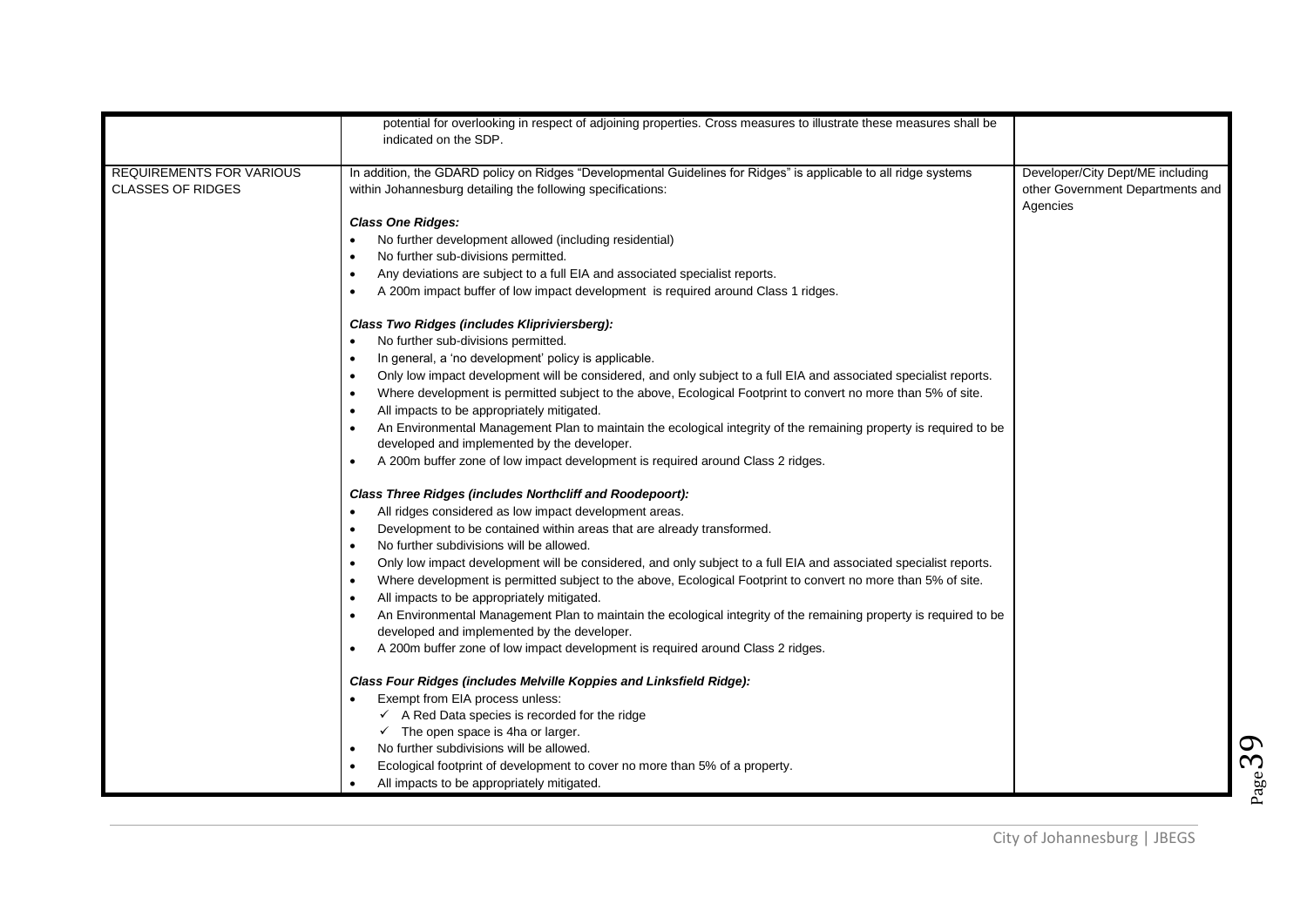|                             | An EMP to maintain the ecological integrity of the remaining property is required to be developed and                                                                                                                                                                                                                                           |                                                                                  |
|-----------------------------|-------------------------------------------------------------------------------------------------------------------------------------------------------------------------------------------------------------------------------------------------------------------------------------------------------------------------------------------------|----------------------------------------------------------------------------------|
|                             | implemented by the developer.                                                                                                                                                                                                                                                                                                                   |                                                                                  |
| ROCKY OUTCROPS              | Rocky outcrops are regarded as sensitive areas characterized by high biodiversity and as such a no-go<br>development policy will generally be applied and SDPs should make provision for conservation of such rocky<br>outcrops and important linkages to adjacent open space areas.                                                            | Developer/City Dept/ME including<br>other Government Departments and<br>Agencies |
| <b>WESTERN RIDGE SYSTEM</b> | Section 1 - Main Ridge Area:<br>No further development permitted. (For areas designated as part of the western ridge system – refer to the<br>"Development Policy for the Main Ridges within the WMLC Area.").<br>No structures, buildings or temporary building to be permitted above the 1600 contour line.<br>Sections 2 to 4 of Ridge Area: | Developer/City Dept/ME including<br>other Government Departments<br>and Agencies |
|                             | Development Criteria:                                                                                                                                                                                                                                                                                                                           |                                                                                  |
|                             | No development to be permitted on a 1:4 or steeper slope.                                                                                                                                                                                                                                                                                       |                                                                                  |
|                             | No additional or foreign material to be imported for the purposes of cut and fill – only materials originating from the<br>site to be used for such purposes.                                                                                                                                                                                   |                                                                                  |
|                             | Appropriate measures to address drainage are to be implemented to the satisfaction of the Council in order to<br>protect the downstream catchment.                                                                                                                                                                                              |                                                                                  |
|                             | Site boundaries:                                                                                                                                                                                                                                                                                                                                |                                                                                  |
|                             | The boundary structure should not be visible from a distance;                                                                                                                                                                                                                                                                                   |                                                                                  |
|                             | All materials used for construction of such wall are to blend in with the natural environment. The boundary<br>$\bullet$<br>structure to follow the alignment of the natural contour line;                                                                                                                                                      |                                                                                  |
|                             | Site boundary walls are not to exceed 2 metres above natural ground level and to be face brick, natural<br>rock or palisade fencing painted in natural veld colours.                                                                                                                                                                            |                                                                                  |
|                             | Roof specifications:                                                                                                                                                                                                                                                                                                                            |                                                                                  |
|                             | Cement tile roofing in natural veld colours to be used<br>The roof structure to follow the alignment of the natural contour line and no design that forms a straight<br>line to be considered.                                                                                                                                                  |                                                                                  |
|                             | The development to be visually buffered by indigenous vegetation that supports the aesthetic and natural<br>environment.                                                                                                                                                                                                                        |                                                                                  |
|                             | Landscaping:<br>Existing indigenous plant material and natural rock face on site to be retained as far as possible.<br>Sufficient indigenous landscaping to be used to soften the visual impact of the development and enhance<br>the natural environment and biodiversity of the area.                                                         |                                                                                  |
|                             | Mitigation measures:<br>Topsoil from all excavations to be stock piled and used to cover any permanent excavations or damage to<br>the ridge caused by construction.<br>Construction materials, excavated soil and rock, or any materials stockpiled outside the boundary of the                                                                |                                                                                  |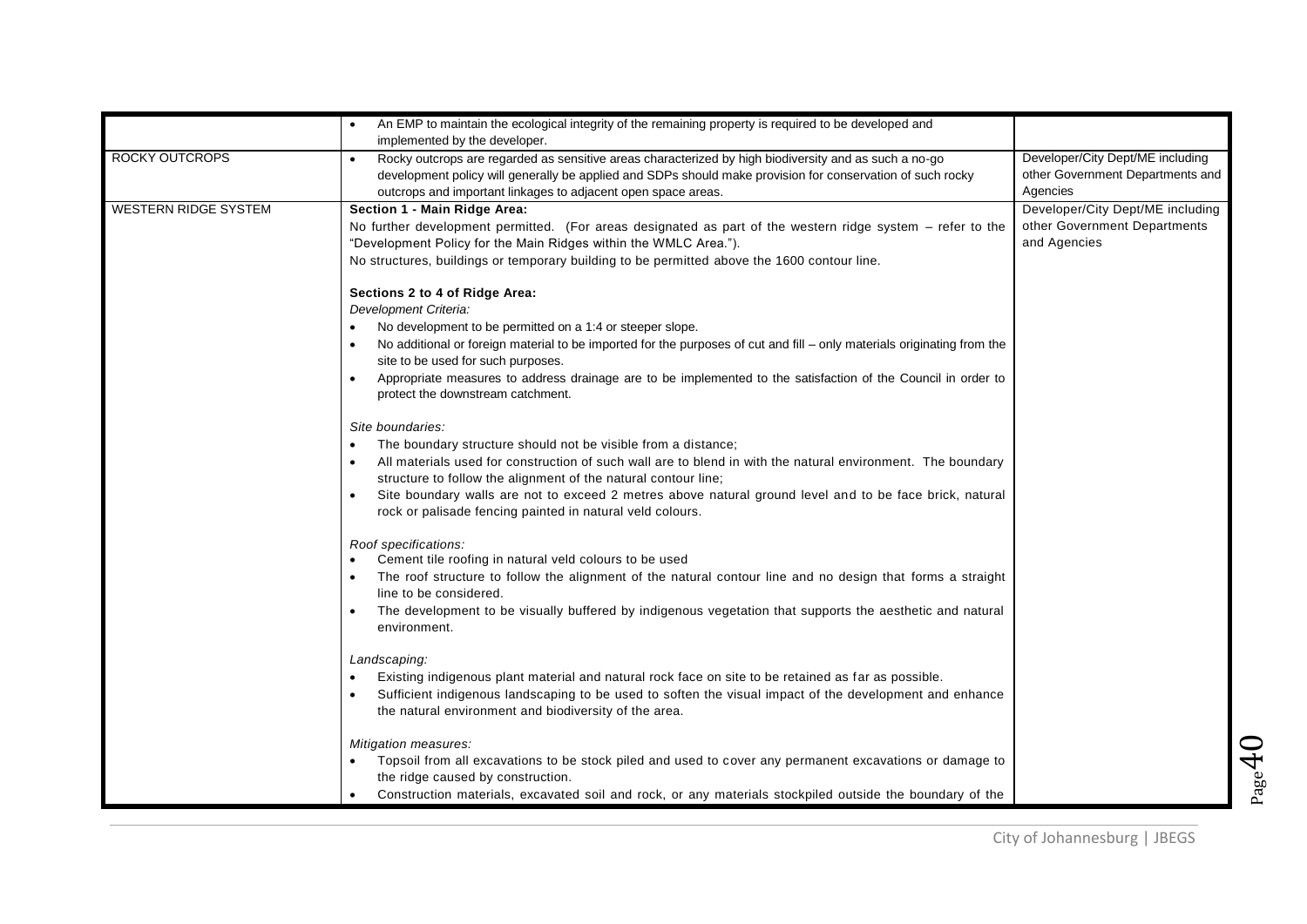|                                                                           | property shall be removed after construction has been completed and the area rehabilitated to the<br>satisfaction of the Council.                                                                  |                                                                                  |
|---------------------------------------------------------------------------|----------------------------------------------------------------------------------------------------------------------------------------------------------------------------------------------------|----------------------------------------------------------------------------------|
| CENTRAL JOHANNESBURG RIDGE<br>SYSTEM (PARKTOWN and<br>NORTHCLIFF)         | For details refer to the Johannesburg Ridges Policy and to the Environmental Control Zones as designated Developer/City Dept/ME including<br>Johannesburg Town Planning Scheme Map A and B series. | other Government Departments and<br>Agencies                                     |
| <b>RIDGE</b><br><b>REGIONAL</b><br><b>SPECIFIC</b><br><b>REQUIREMENTS</b> | For regional specific ridge requirements and schematic ridge plans refer to region specific quidelines.                                                                                            | Developer/City Dept/ME including<br>other Government Departments<br>and Agencies |

d) Biodiversity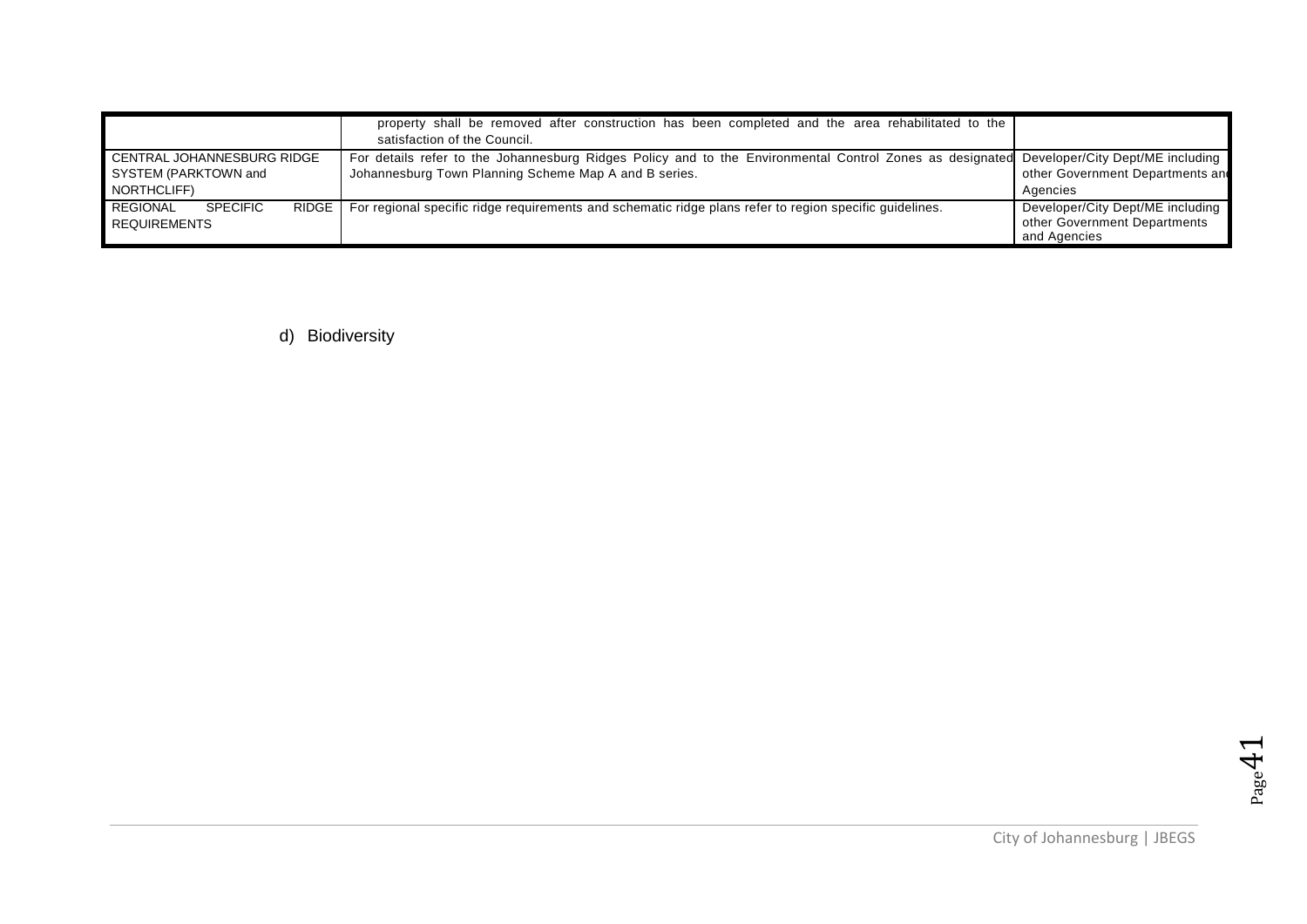### <span id="page-41-2"></span><span id="page-41-1"></span><span id="page-41-0"></span>**g) Social Amenity**

- i. Social Infrastructure Provision
- ii. Schools
- <span id="page-41-3"></span>iii. Clinics
- <span id="page-41-5"></span><span id="page-41-4"></span>iv. Libraries
- v. Community Centres
- <span id="page-41-6"></span>vi. Places of Safety
- <span id="page-41-7"></span>vii. Places of Religion
- <span id="page-41-9"></span><span id="page-41-8"></span>viii. Police Stations
- ix. Fire Stations and Emergency Services

### <span id="page-41-12"></span><span id="page-41-11"></span><span id="page-41-10"></span>**h) Other Urban Elements**

- i. Trading Facilities
- ii. Outdoor Advertising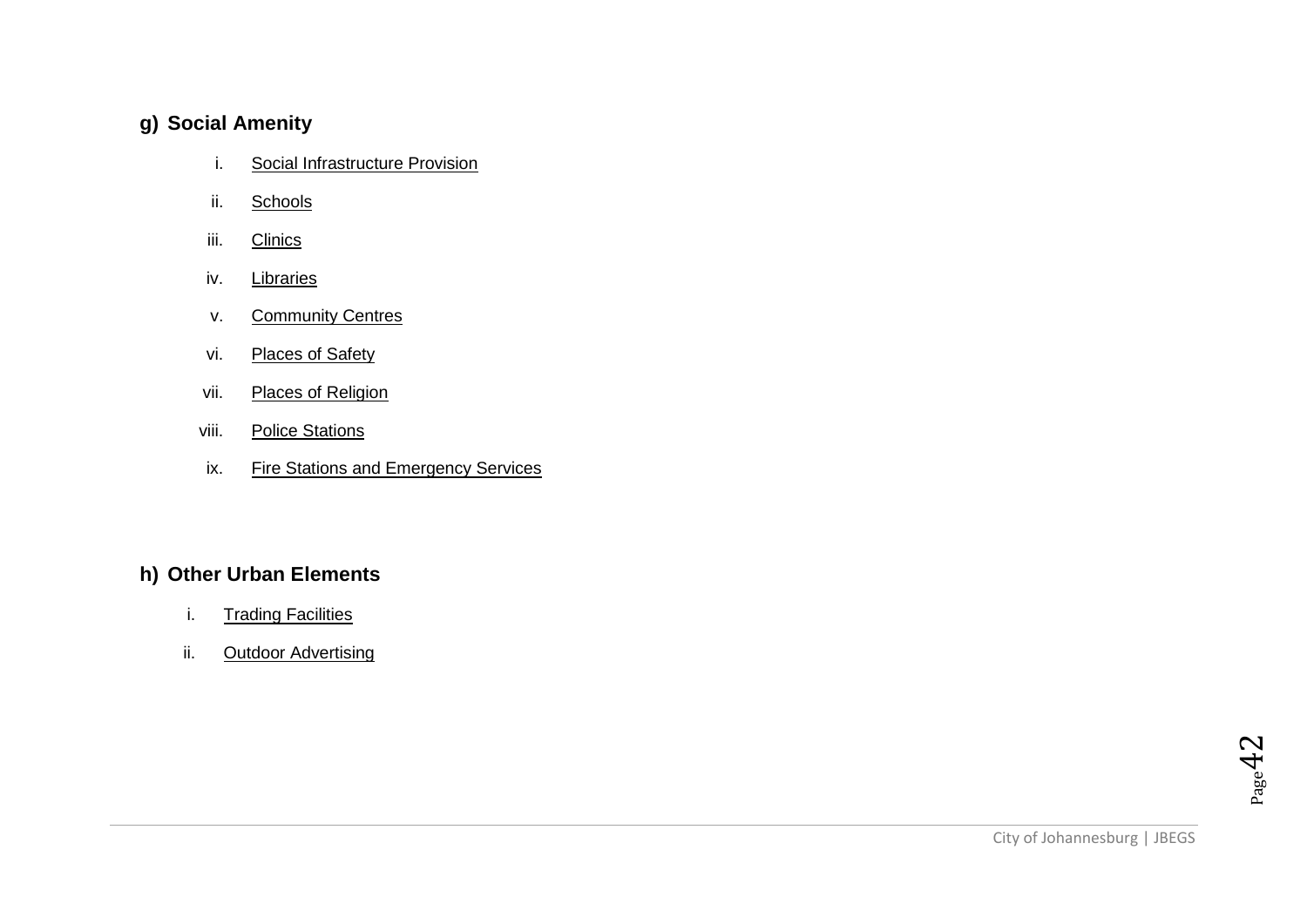# <span id="page-42-0"></span>**4. ANNEXURE A - Template**

| THE NAME OF THE APPROVED STANDARDS AND / OR GUIDELINES<br>FOR CROSS REFERENCING PURPOSES | <b>DEPARTMENT ACTING AS CUSTODIANS FOR APPROVED STANDARDS AND / OR</b><br><b>GUIDELINES</b> |                                                             |                                                                                       |
|------------------------------------------------------------------------------------------|---------------------------------------------------------------------------------------------|-------------------------------------------------------------|---------------------------------------------------------------------------------------|
|                                                                                          | <b>Council Resolution - Approval Date &amp; Item Number</b>                                 |                                                             |                                                                                       |
|                                                                                          | <b>PLEASE MARK</b><br><b>CLEARLY</b>                                                        | <b>Replacement of</b><br>previous standards /<br>guidelines | Additional standards /<br>guidelines                                                  |
| THE PURPOSE OF THE APPROVED STANDARDS AND / OR GUIDELINES                                |                                                                                             |                                                             |                                                                                       |
|                                                                                          |                                                                                             |                                                             |                                                                                       |
| <b>STANDARD / GUIDELINE</b>                                                              |                                                                                             | <b>SPECIFICATION</b>                                        |                                                                                       |
| This should explain what the standard / guidelines is being included                     |                                                                                             |                                                             | This should add detail on what should be done / installed etc to achieve the standard |
| in the JBEGS                                                                             |                                                                                             | ' guideline                                                 |                                                                                       |
|                                                                                          |                                                                                             |                                                             |                                                                                       |
|                                                                                          |                                                                                             |                                                             |                                                                                       |
|                                                                                          |                                                                                             |                                                             |                                                                                       |
|                                                                                          |                                                                                             |                                                             |                                                                                       |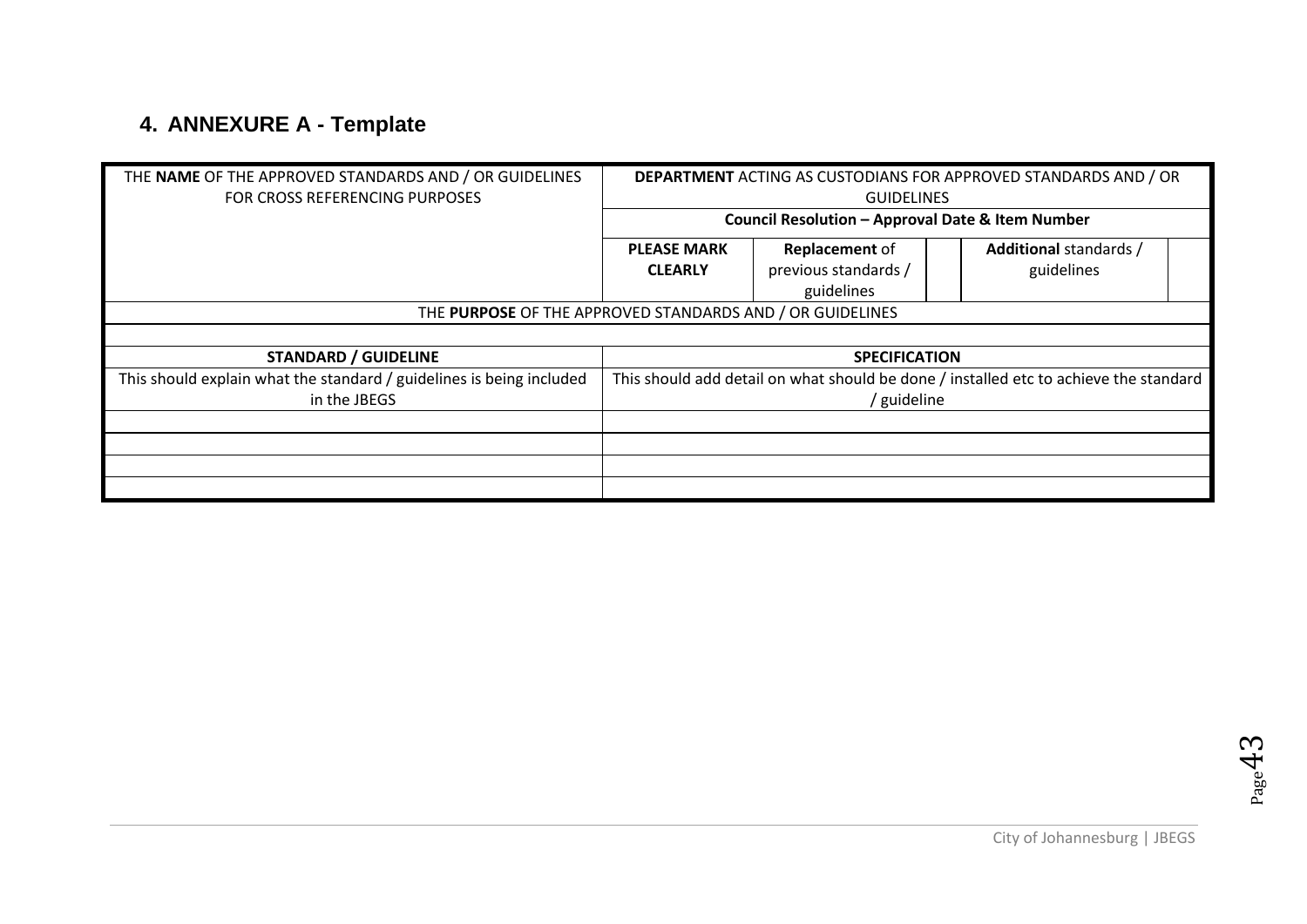# <span id="page-43-0"></span>**5. ANNEXURE B – Area Based Planning**

List of area based plans for cross referencing purposes with a map where areas are located ...

| Name of Area Based Plan                                                    | Empire – Perth Strategic Area Framework (Corridors of Freedom)                                                                                                                                                                                                                                                                                                                                                                                                                                                                                                                                                  |                                                                                        |
|----------------------------------------------------------------------------|-----------------------------------------------------------------------------------------------------------------------------------------------------------------------------------------------------------------------------------------------------------------------------------------------------------------------------------------------------------------------------------------------------------------------------------------------------------------------------------------------------------------------------------------------------------------------------------------------------------------|----------------------------------------------------------------------------------------|
| <b>Custodian Department /</b><br><b>Where Document can be</b><br>obtained: | Development Planning - City Transformation & Spatial Planning                                                                                                                                                                                                                                                                                                                                                                                                                                                                                                                                                   | <b>Council Resolution - Approval Date &amp; Item Number</b><br>30 October 2014, Item 8 |
| <b>Implementing Agent(s)</b>                                               | City Transformation and all other department and MOE's as per implementation plan.                                                                                                                                                                                                                                                                                                                                                                                                                                                                                                                              |                                                                                        |
| <b>Purpose/Objective of Plan</b>                                           | The Strategic Area Framework includes the Following Areas:<br>Braampark, Parktown, Sunnyside, Braamfontein Werf, Cottesloe, Jan Hofmeyer, Vrededorp, Pageview, Mayfair, Brixton, Auckland Park, Melville, Mayfair West, Uitsaaisentrum, Triomf,<br>Westdene, Rossmore, Hursthill, Crosby, Langlaagte North, Martindale, Westbury, Coronationville, Newclare, Industria West, Croesus, Industria, Longdale, Bosmont, Pennyville &<br>Putcoton                                                                                                                                                                    |                                                                                        |
|                                                                            | To Improve Urban Efficiencies by Promoting:<br>• Viable public transport service<br>• Reduced car dependency and shorter trip lengths<br>• More people closer to work, shopping and leisure opportunities<br>• Lower per capita infrastructure cost<br>• Efficient service provision<br>• Accessibility to economic and social opportunities                                                                                                                                                                                                                                                                    |                                                                                        |
|                                                                            | To Stimulate Economic, Social And Environmental Sustainability by:<br>• Reducing energy consumption and carbon emissions<br>. Supporting neighbourhoods with a full range of social amenities<br>• Offering residents with wider choice of housing - more rental in well located areas<br>• Promoting residential and economic activities in areas where public transport is present<br>• Providing a solid basis and support for long-term investment<br>• Increasing land values and social values in critical areas of the city<br>. Enhancing the liveability of neighbourhoods with improved public spaces |                                                                                        |
|                                                                            | To Stimulate Spatial and Social Transformation by:<br>• Providing housing options for a range of income group<br>• Connecting neighbourhoods<br>• Curtailing urban sprawl, with densification and infill development<br>• Restructuring (Spatially and economically) the apartheid city toward a more integrated city form, which seeks to make the city more accessible to disadvantaged groups<br>• Providing a more efficient relationship between low-income housing, informal economies and public transport<br>• Integrating development that can benefit areas beyond the limit of the study area        |                                                                                        |
|                                                                            | More Detailed Plans to be formulated in the following areas:<br><b>The Knowledge Precinct</b><br>Milpark<br>$\bullet$<br><b>Brixton</b><br>Westbury<br>Pennyville                                                                                                                                                                                                                                                                                                                                                                                                                                               |                                                                                        |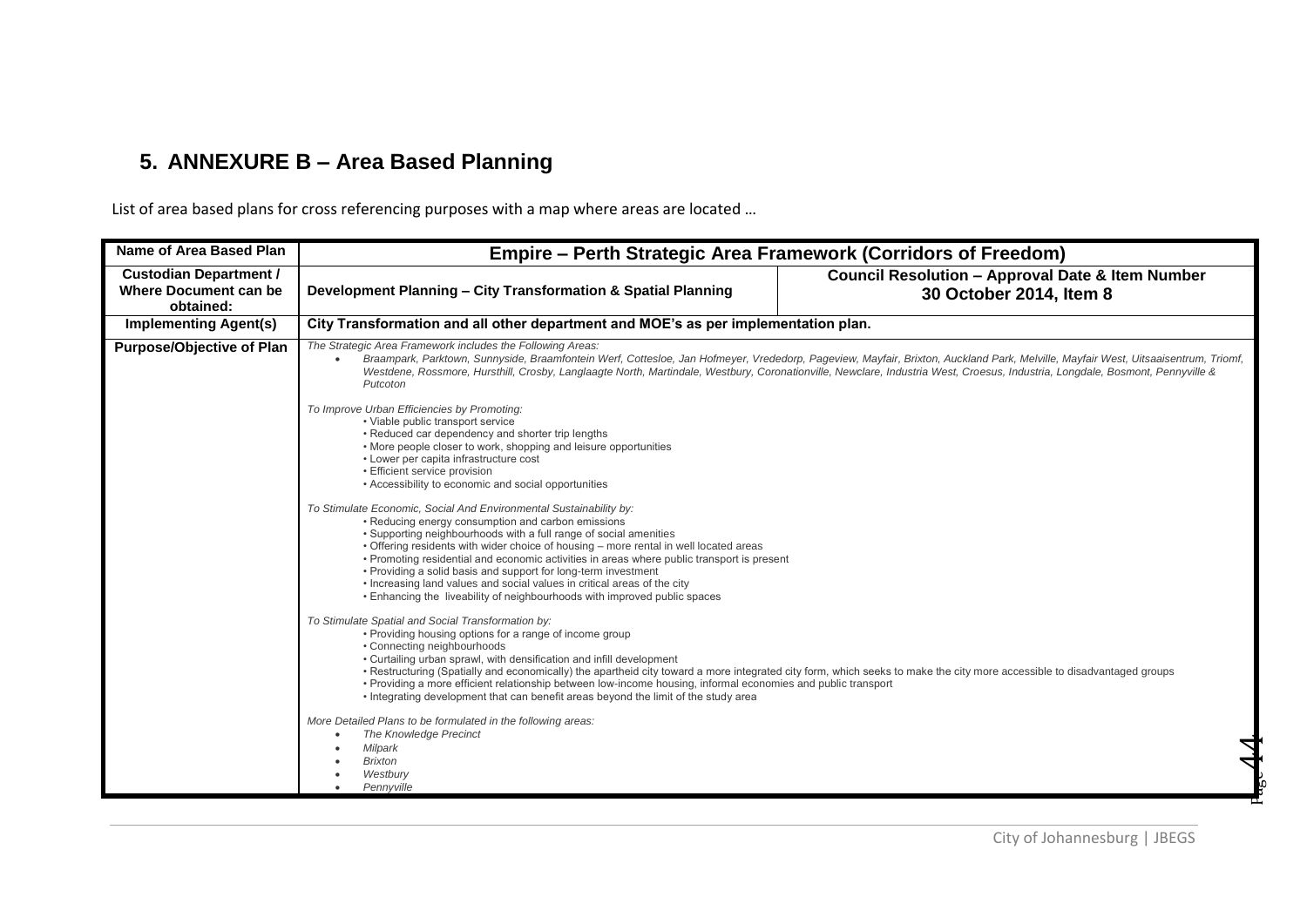| <b>Name of Area Based Plan</b>                                      | Louis Botha Strategic Area Framework (Corridors of Freedom)                                                                                                                                                                                                                                                                                                                                                                                                                                                                                                                                           |                                                                                        |  |
|---------------------------------------------------------------------|-------------------------------------------------------------------------------------------------------------------------------------------------------------------------------------------------------------------------------------------------------------------------------------------------------------------------------------------------------------------------------------------------------------------------------------------------------------------------------------------------------------------------------------------------------------------------------------------------------|----------------------------------------------------------------------------------------|--|
| <b>Custodian Department /</b><br>Where Document can be<br>obtained: | Development Planning - City Transformation & Spatial Planning                                                                                                                                                                                                                                                                                                                                                                                                                                                                                                                                         | <b>Council Resolution - Approval Date &amp; Item Number</b><br>30 October 2014, Item 9 |  |
| <b>Implementing Agent</b>                                           | City Transformation and all other department and MOE's as per implementation plan.                                                                                                                                                                                                                                                                                                                                                                                                                                                                                                                    |                                                                                        |  |
| <b>Purpose/Objective of Plan</b>                                    | The Strategic Area Framework includes the Following Areas:<br>Hillbrow, Parktown, Berea, Fellside, Marlboro, Alexandra, Kew, Waverly, Highlands North, Bramley Park, Bramley, Bellevue, Houghton Estates, Raedene<br>Estates, Braam Park, Randjieslaagte, Orange Groove, Balfour, Wynberg.                                                                                                                                                                                                                                                                                                            |                                                                                        |  |
|                                                                     | <b>Improve Urban Efficiencies by Promoting:</b><br>• Viable public transport service<br>• Reduced car dependency and shorter trip lengths<br>• More people closer to work, shopping and leisure opportunities<br>• Lower per capita infrastructure cost<br>• Efficient service provision<br>• Accessibility to economic and social opportunities                                                                                                                                                                                                                                                      |                                                                                        |  |
|                                                                     | Economic, Social And Environmental Sustainability by:<br>• Reducing energy consumption and carbon emissions<br>• Supporting neighbourhoods with a full range of social amenities<br>• Offering residents with wider choice of housing - more rental in well located areas<br>• Promoting residential and economic activities in areas where public transport is present<br>• Providing a solid basis and support for long-term investment<br>• Increasing land values and social values in critical areas of the city<br>. Enhancing the liveability of neighbourhoods with improved public spaces    |                                                                                        |  |
|                                                                     | <b>Spatial and Social Transformation by:</b><br>• Providing housing options for a range of income group<br>• Connecting neighbourhoods<br>• Curtailing urban sprawl, with densification and infill development<br>• Restructuring (Spatially and economically) the apartheid city toward a more integrated city form, which seeks to make the city more accessible to<br>disadvantaged groups<br>• Providing a more efficient relationship between low-income housing, informal economies and public transport<br>• Integrating development that can benefit areas beyond the limit of the study area |                                                                                        |  |
|                                                                     | More Detailed Plans to be formulated in the following areas:<br>Parktown/Hillbrow<br>$\bullet$<br>Yeoville/Berea/Upper Houghton<br>Orange Groove<br><b>Highlands North</b><br><b>Balfour</b><br><b>Bramley</b><br>Wynberg/ Alexandra                                                                                                                                                                                                                                                                                                                                                                  |                                                                                        |  |